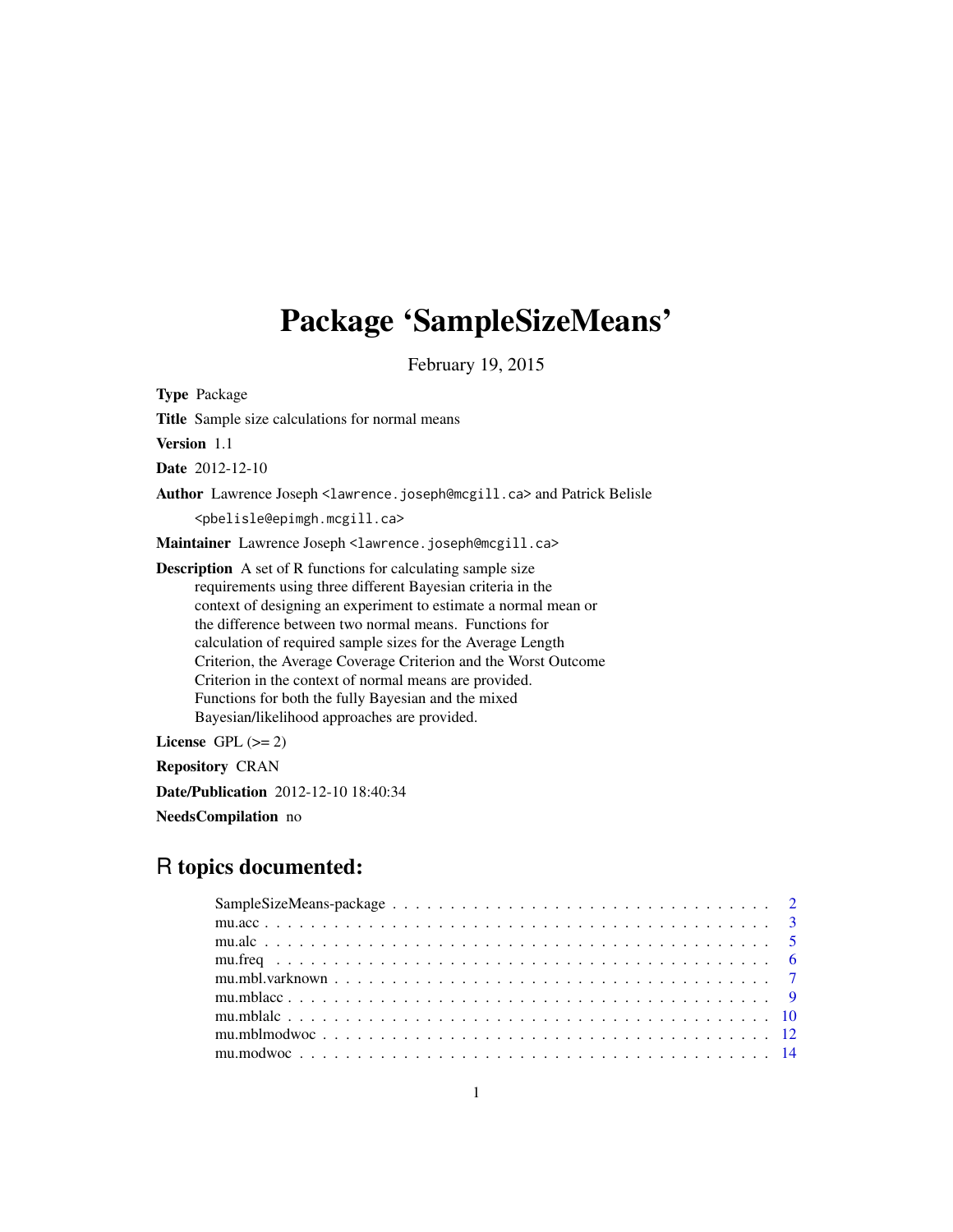<span id="page-1-0"></span>

| Index | 44 |
|-------|----|
|       |    |
|       |    |
|       |    |
|       |    |
|       |    |
|       |    |
|       |    |
|       |    |
|       |    |
|       |    |
|       |    |
|       |    |
|       |    |
|       |    |
|       |    |
|       |    |

SampleSizeMeans-package

*Bayesian sample sizes calculations based on highest posterior density intervals for normal means and differences between normal means*

# Description

Sample size determination based on highest posterior density intervals for normal means and difference between normal means using three different Bayesian approaches

# Details

| Package: | SampleSizeMeans                                                                              |
|----------|----------------------------------------------------------------------------------------------|
| Type:    | Package                                                                                      |
| Version: |                                                                                              |
| Date:    | 2012-12-10                                                                                   |
| License: | GLP (version 2 or later)                                                                     |
| URL:     | http://www.medicine.mcgill.ca/epidemiology/Joseph/Methodological-Publications-Bayesian-Sampl |

A set of R functions for calculating sample size requirements using three different Bayesian criteria in the context of designing an experiment to estimate normal means or the difference between two normal means. Criteria include the Average Length Criterion, the Average Coverage Criterion and the Modified Worst Outcome Criterion. Functions for both the fully Bayesian and the mixed Bayesian/likelihood approaches are provided.

See the related package SampleSizeProportions for Bayesian sample size determination for the difference between two binomial proportions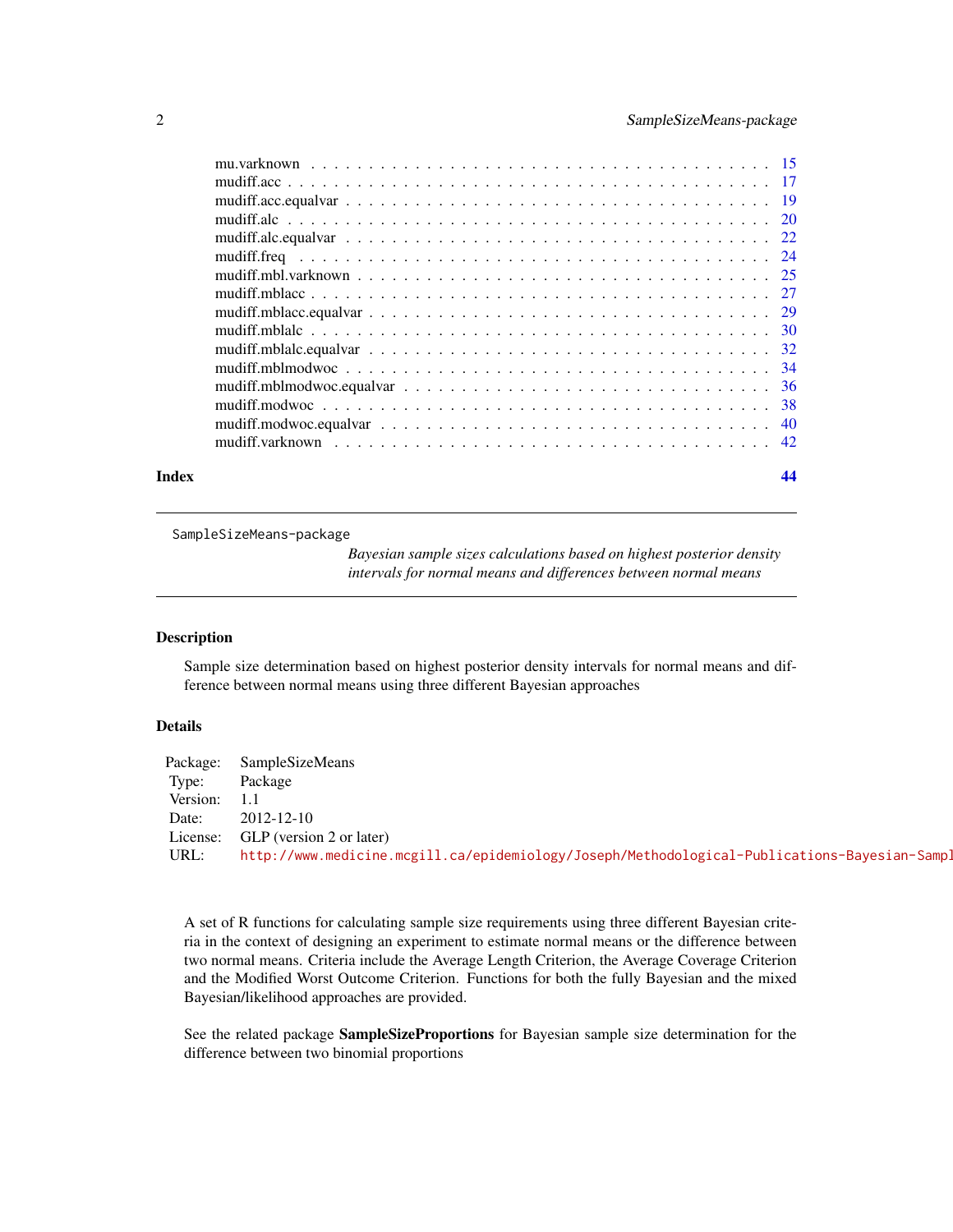#### <span id="page-2-0"></span>mu.acc 3

<http://cran.r-project.org/web/packages/SampleSizeProportions/index.html>

#### Author(s)

Lawrence Joseph and Patrick Belisle Maintainer: Lawrence Joseph <lawrence.joseph@mcgill.ca>

# References

Joseph L, Belisle P. Bayesian sample size determination for Normal means and differences between Normal means The Statistician 1997;46(2):209-226.

#### See Also

[mu.acc](#page-2-1), [mu.alc](#page-4-1), [mu.modwoc](#page-13-1), [mu.varknown](#page-14-1), [mu.mblacc](#page-8-1), [mu.mblalc](#page-9-1), [mu.mblmodwoc](#page-11-1), [mu.mbl.varknown](#page-6-1), [mu.freq](#page-5-1), [mudiff.acc](#page-16-1), [mudiff.alc](#page-19-1), [mudiff.modwoc](#page-37-1), [mudiff.acc.equalvar](#page-18-1), [mudiff.alc.equalvar](#page-21-1), [mudiff.modwoc.equalvar](#page-39-1), [mudiff.varknown](#page-41-1), [mudiff.mblacc](#page-26-1), [mudiff.mblalc](#page-29-1), [mudiff.mblmodwoc](#page-33-1), [mudiff.mblacc.equalvar](#page-28-1), [mudiff.mblalc.equalvar](#page-31-1), [mudiff.mblmodwoc.equalvar](#page-35-1), [mudiff.mbl.varknown](#page-24-1), [mudiff.freq](#page-23-1)

<span id="page-2-1"></span>

| mu.acc | Bayesian sample size determination for estimating a single normal |  |
|--------|-------------------------------------------------------------------|--|
|        | mean using the Average Coverage Criterion                         |  |

# Description

The function mu.acc returns the required sample size to reach a given coverage probability on average for a posterior credible interval of fixed length for a normal mean.

#### Usage

mu.acc(len, alpha, beta, n0, level=0.95)

# Arguments

| len   | The desired fixed length of the posterior credible interval for the mean                      |
|-------|-----------------------------------------------------------------------------------------------|
| alpha | First parameter of the Gamma prior density for the precision (reciprocal of the<br>variance)  |
| beta  | Second parameter of the Gamma prior density for the precision (reciprocal of<br>the variance) |
| n0    | Prior sample size equivalent for the mean                                                     |
| level | The desired average coverage probability of the posterior credible interval (e.g.,<br>0.95)   |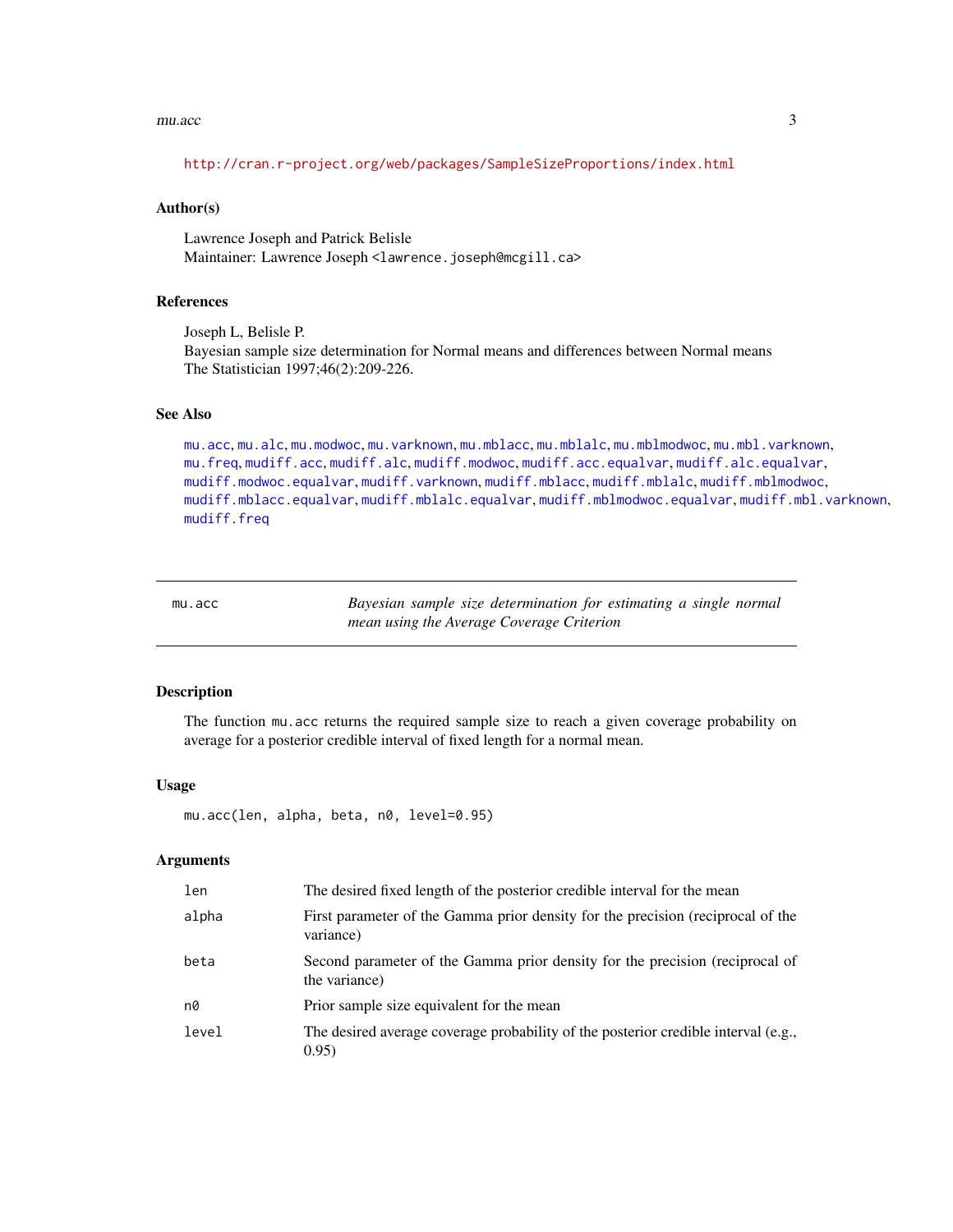# <span id="page-3-0"></span>Details

Assume that a sample will be collected in order to estimate the mean of a normally distributed random variable. Assume that the precision (reciprocal of the variance) of this random variable is unknown, but has prior information in the form of a Gamma(*alpha*, *beta*) density. Assume that the mean is unknown, but has prior information equivalent to *n0* previous observations . The function mu.acc returns the required sample size to attain the desired average coverage probability *level* for the posterior credible interval of fixed length *len* for the unknown mean.

This function uses a fully Bayesian approach to sample size determination. Therefore, the desired coverages and lengths are only realized if the prior distributions input to the function are used for final inferences. Researchers preferring to use the data only for final inferences are encouraged to use the Mixed Bayesian/Likelihood version of the function.

#### Value

The required sample size given the inputs to the function.

#### Note

The sample size returned by this function is exact.

#### Author(s)

Lawrence Joseph <lawrence.joseph@mcgill.ca> and Patrick Belisle

#### References

Joseph L, Belisle P. Bayesian sample size determination for Normal means and differences between Normal means The Statistician 1997;46(2):209-226.

#### See Also

```
mu.alc, mu.modwoc, mu.varknown, mu.mblacc, mu.mblalc, mu.mblmodwoc, mu.mbl.varknown,
mu.freq, mudiff.acc, mudiff.alc, mudiff.modwoc, mudiff.acc.equalvar, mudiff.alc.equalvar,
mudiff.modwoc.equalvar, mudiff.varknown, mudiff.mblacc, mudiff.mblalc, mudiff.mblmodwoc,
mudiff.mblacc.equalvar, mudiff.mblalc.equalvar, mudiff.mblmodwoc.equalvar, mudiff.mbl.varknown,
mudiff.freq
```
#### Examples

mu.acc(len=0.2, alpha=2, beta=2, n0=10)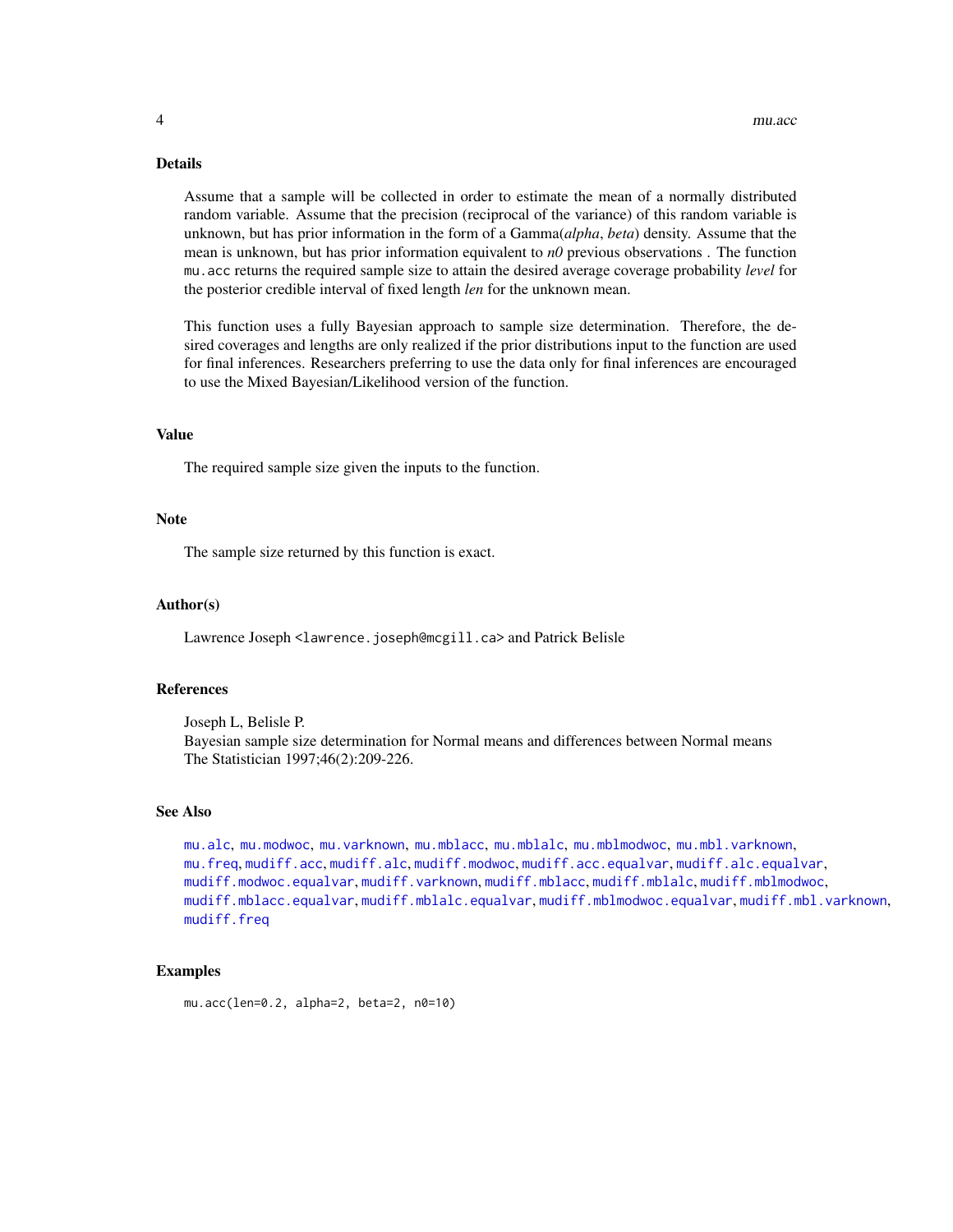<span id="page-4-1"></span><span id="page-4-0"></span>mu.alc *Bayesian sample size determination for estimating a single normal mean using the Average Length Criterion*

# Description

The function mu.alc returns the required sample size to reach a given posterior credible interval length on average for a fixed coverage probability for a normal mean.

# Usage

 $mu.alc(len, alpha, beta, n0, level = 0.95)$ 

# Arguments

| len   | The desired average length of the posterior credible interval for the mean                    |
|-------|-----------------------------------------------------------------------------------------------|
| alpha | First prior parameter of the Gamma density for the precision (reciprocal of the<br>variance)  |
| beta  | Second prior parameter of the Gamma density for the precision (reciprocal of<br>the variance) |
| n0    | Prior sample size equivalent for the mean                                                     |
| level | The desired fixed coverage probability of the posterior credible interval (e.g.,<br>0.95)     |

# Details

Assume that a sample will be collected in order to estimate the mean of a normally distributed random variable. Assume that the precision (reciprocal of the variance) of this random variable is unknown, but has prior information in the form of a Gamma(*alpha*, *beta*) density. Assume that the mean is unknown, but has prior information equivalent to *n0* previous observations. The function mu.alc returns the required sample size to attain the desired average length *len* for the posterior credible interval of fixed coverage probability *level* for the unknown mean.

This function uses a fully Bayesian approach to sample size determination. Therefore, the desired coverages and lengths are only realized if the prior distributions input to the function are used for final inferences. Researchers preferring to use the data only for final inferences are encouraged to use the Mixed Bayesian/Likelihood version of the function.

# Value

The required sample size given the inputs to the function.

# Note

The sample size returned by this function is exact.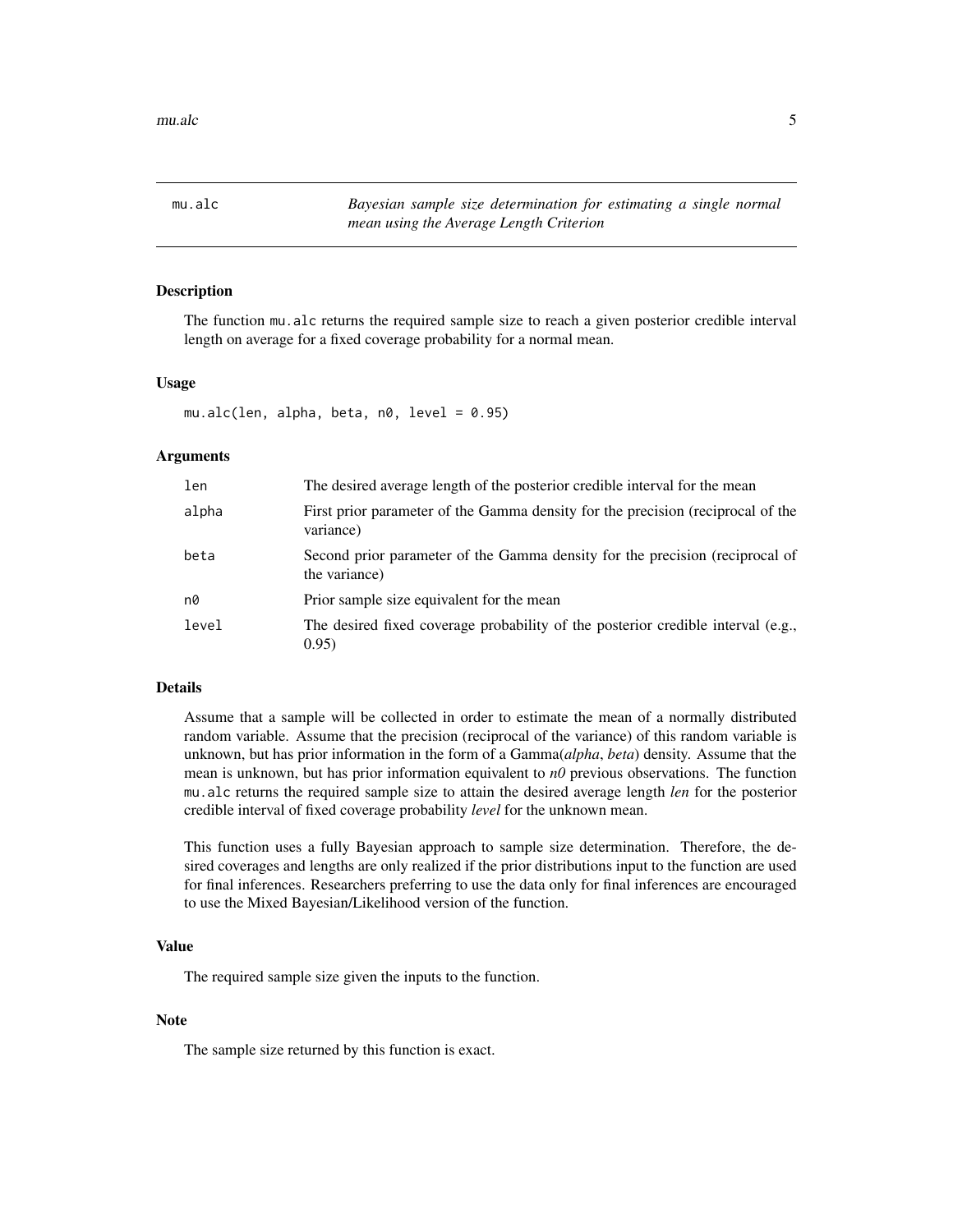# <span id="page-5-0"></span>Author(s)

Lawrence Joseph <lawrence.joseph@mcgill.ca> and Patrick Belisle

#### References

Joseph L, Belisle P. Bayesian sample size determination for Normal means and differences between Normal means The Statistician 1997;46(2):209-226.

#### See Also

```
mu.acc, mu.modwoc, mu.varknown, mu.mblacc, mu.mblalc, mu.mblmodwoc, mu.mbl.varknown,
mu.freq, mudiff.acc, mudiff.alc, mudiff.modwoc, mudiff.acc.equalvar, mudiff.alc.equalvar,
mudiff.modwoc.equalvar, mudiff.varknown, mudiff.mblacc, mudiff.mblalc, mudiff.mblmodwoc,
mudiff.mblacc.equalvar, mudiff.mblalc.equalvar, mudiff.mblmodwoc.equalvar, mudiff.mbl.varknown,
mudiff.freq
```
# Examples

mu.alc(len=0.2, alpha=2, beta=2, n0=10)

<span id="page-5-1"></span>mu.freq *Frequentist sample size determination for normal means*

#### Description

The function mu.freq returns the required sample size to obtain a confidence interval of given length and confidence level for a normal mean.

# Usage

mu.freq(len, lambda, level = 0.95)

#### Arguments

| len    | The desired total length of the confidence interval for the mean |
|--------|------------------------------------------------------------------|
| lambda | Known precision (reciprocal of variance)                         |
| level  | The desired confidence level $(e.g., 0.95)$                      |

#### Details

Assume that a random sample will be collected in order to estimate the mean of a normally distributed random variable with known precision *lambda* (precision is the reciprocal of the variance). The function mu.freq returns the required sample size to attain the desired length *len* and confidence level *level* for a confidence interval for the mean from a frequentist point of view.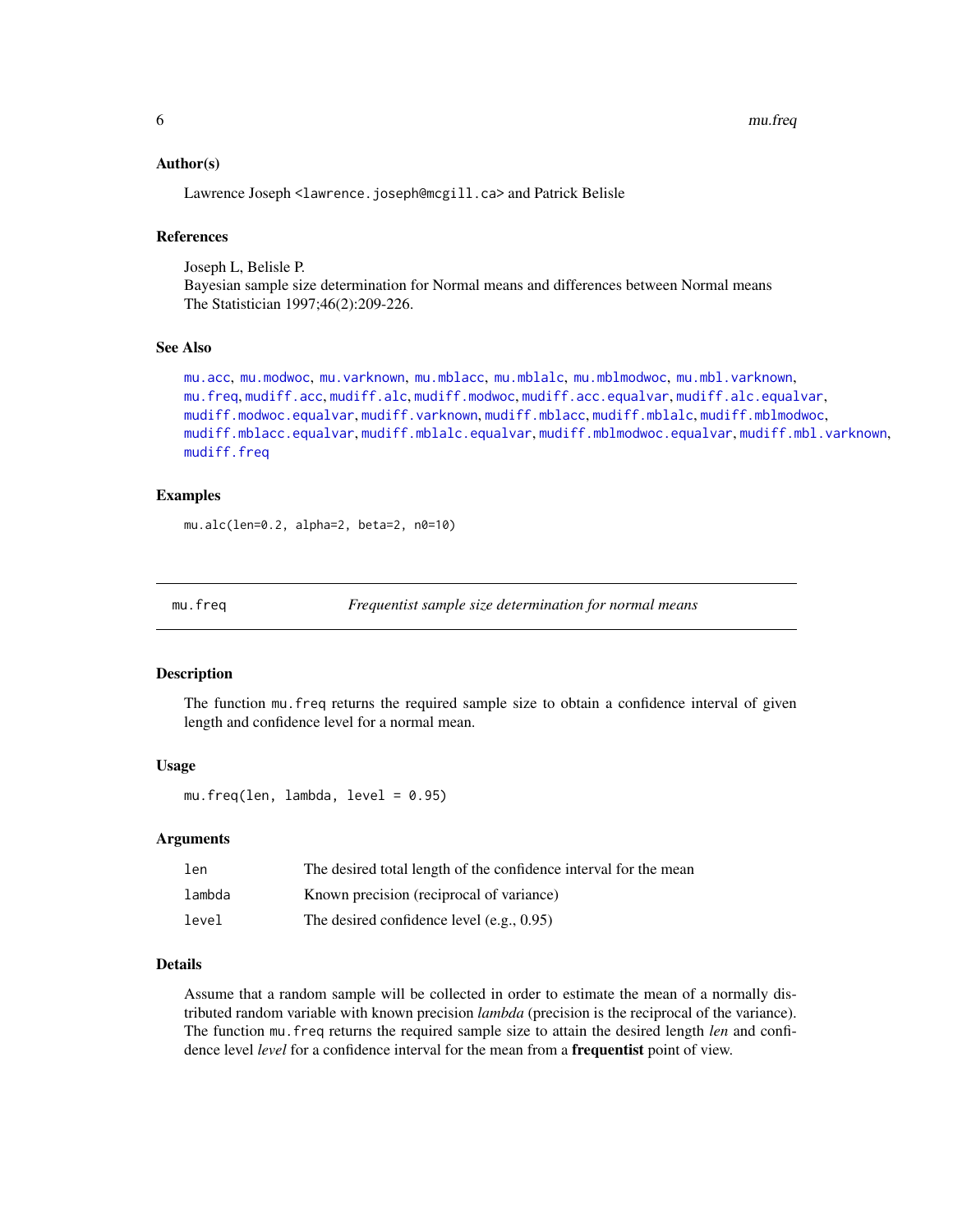# <span id="page-6-0"></span>Value

The required sample size given the inputs to the function.

# Note

The sample size returned by this function is exact.

### Author(s)

Lawrence Joseph <lawrence.joseph@mcgill.ca> and Patrick Belisle

#### References

Lemeshow S, Hosmer Jr DW, Klar J, Lwanga SK. Adequacy of Sample Size in Health Studies. Wiley and Sons, New York, 1990.

Joseph L, Belisle P. Bayesian sample size determination for Normal means and differences between Normal means The Statistician 1997;46(2):209-226.

# See Also

[mu.acc](#page-2-1), [mu.alc](#page-4-1), [mu.modwoc](#page-13-1), [mu.varknown](#page-14-1), [mu.mblacc](#page-8-1), [mu.mblalc](#page-9-1), [mu.mblmodwoc](#page-11-1), [mu.mbl.varknown](#page-6-1), [mudiff.freq](#page-23-1), [mudiff.acc](#page-16-1), [mudiff.alc](#page-19-1), [mudiff.modwoc](#page-37-1), [mudiff.acc.equalvar](#page-18-1), [mudiff.alc.equalvar](#page-21-1), [mudiff.modwoc.equalvar](#page-39-1), [mudiff.varknown](#page-41-1), [mudiff.mblacc](#page-26-1), [mudiff.mblalc](#page-29-1), [mudiff.mblmodwoc](#page-33-1), [mudiff.mblacc.equalvar](#page-28-1), [mudiff.mblalc.equalvar](#page-31-1), [mudiff.mblmodwoc.equalvar](#page-35-1), [mudiff.mbl.varknown](#page-24-1)

#### Examples

```
# Suppose the variance = 4
mu.freq(len=0.2, lambda=1/4)
```
<span id="page-6-1"></span>

| mu.mbl.varknown | Bayesian sample size determination for estimating a single normal |
|-----------------|-------------------------------------------------------------------|
|                 | mean with known variance using the Mixed Bayesian/Likelihood cri- |
|                 | teria                                                             |

# Description

The function mu.mbl.varknown returns the required sample size to reach a desired posterior credible interval length and coverage probability for a normal mean - using a mixed Bayesian/likelihood approach - when the variance is known.

# Usage

```
mu.mbl.varknown(len, lambda, level = 0.95)
```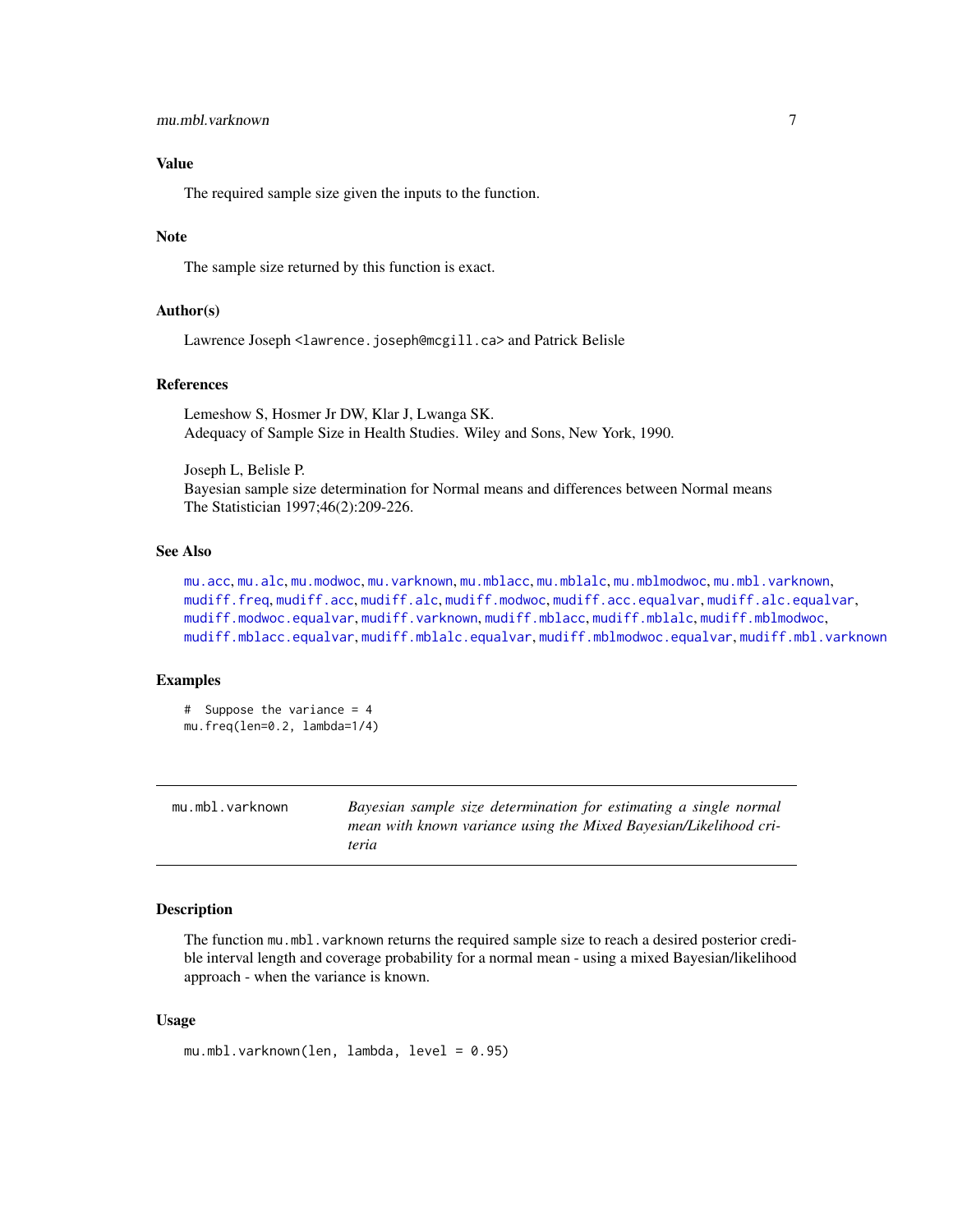#### <span id="page-7-0"></span>Arguments

| len    | The desired total length of the posterior credible interval for the mean            |
|--------|-------------------------------------------------------------------------------------|
| lambda | The known precision (reciprocal of variance)                                        |
| level  | The desired coverage probability of the posterior credible interval (e.g., $0.95$ ) |

# Details

Assume that a sample will be collected in order to estimate the mean of a normally distributed random variable with known precision *lambda* (where the precision is the reciprocal of the variance). The function mu.mbl.varknown returns the required sample size to attain the desired length *len* and coverage probability *level* for the posterior credible interval for the unknown mean.

This function uses a Mixed Bayesian/Likelihood (MBL) approach. MBL approaches use the prior information to derive the predictive distribution of the data, but use only the likelihood function for final inferences. This approach is intended to satisfy investigators who recognize that prior information is important for planning purposes but prefer to base final inferences only on the data.

#### Value

The required sample size given the inputs to the function.

#### **Note**

The sample size returned by this function is exact.

# Author(s)

Lawrence Joseph <lawrence.joseph@mcgill.ca> and Patrick Belisle

# References

Joseph L, Belisle P.

Bayesian sample size determination for Normal means and differences between Normal means The Statistician 1997;46(2):209-226.

# See Also

[mu.mblacc](#page-8-1), [mu.mblalc](#page-9-1), [mu.mblmodwoc](#page-11-1), [mu.varknown](#page-14-1), [mu.acc](#page-2-1), [mu.alc](#page-4-1), [mu.modwoc](#page-13-1), [mu.freq](#page-5-1), [mudiff.mbl.varknown](#page-24-1), [mudiff.mblacc](#page-26-1), [mudiff.mblalc](#page-29-1), [mudiff.mblmodwoc](#page-33-1), [mudiff.mblacc.equalvar](#page-28-1), [mudiff.mblalc.equalvar](#page-31-1), [mudiff.mblmodwoc.equalvar](#page-35-1), [mudiff.varknown](#page-41-1), [mudiff.acc](#page-16-1), [mudiff.alc](#page-19-1), [mudiff.modwoc](#page-37-1), [mudiff.acc.equalvar](#page-18-1), [mudiff.alc.equalvar](#page-21-1), [mudiff.modwoc.equalvar](#page-39-1), [mudiff.freq](#page-23-1)

#### Examples

mu.mbl.varknown(len=0.2, lambda=1/4)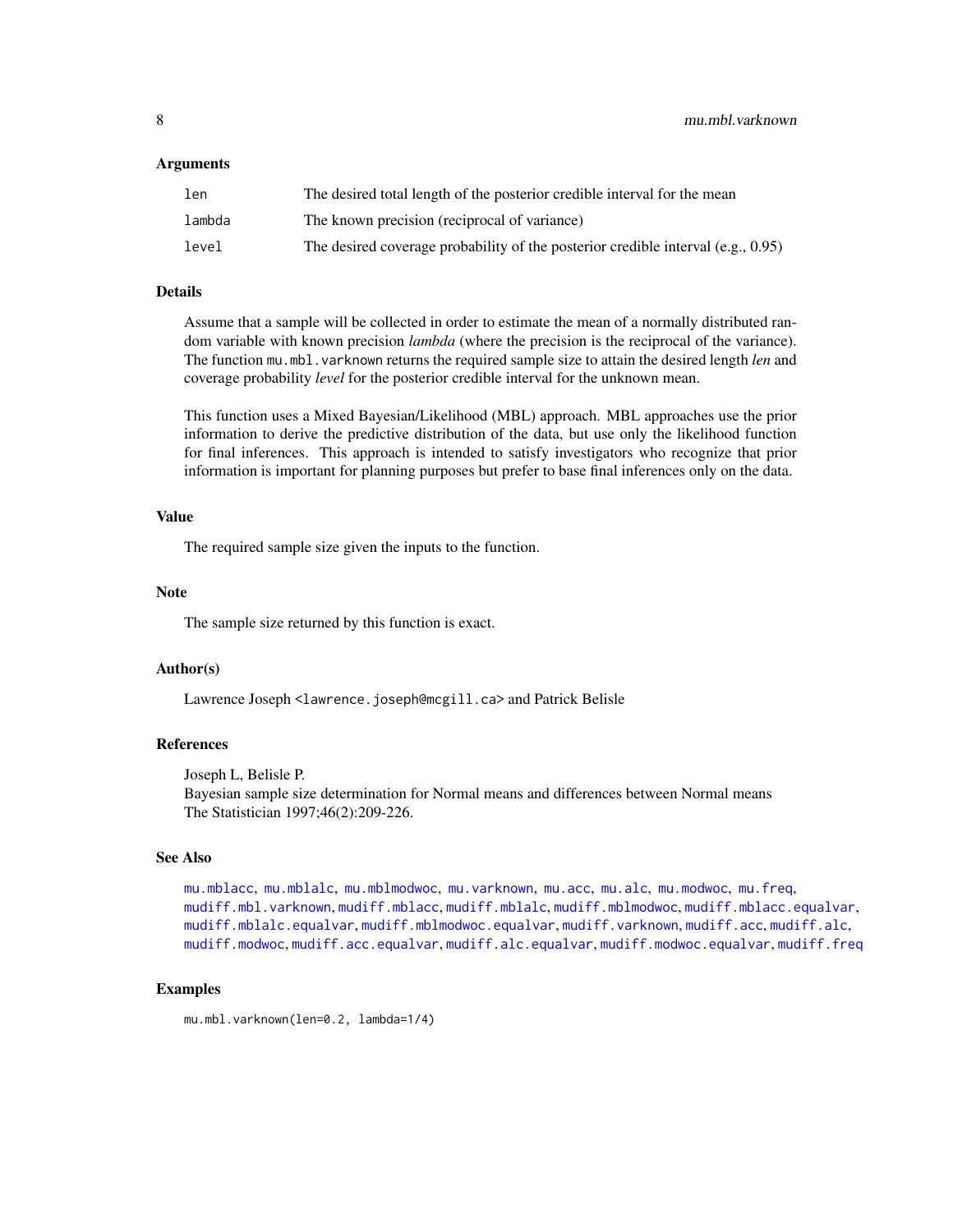<span id="page-8-1"></span><span id="page-8-0"></span>mu.mblacc *Bayesian sample size determination for estimating a single normal mean using the Mixed Bayesian/Likelihood Average Coverage Criterion*

# Description

The function mu.mblacc returns the required sample size to reach a given coverage probability on average - using a mixed Bayesian/likelihood approach - for a posterior credible interval of fixed length for a normal mean.

# Usage

```
mu.mblacc(len, alpha, beta, level = 0.95, m = 10000, mcs = 3)
```
# Arguments

| len             | The desired fixed length of the posterior credible interval for the mean                                                                                                                                                                                                                                                                                                               |
|-----------------|----------------------------------------------------------------------------------------------------------------------------------------------------------------------------------------------------------------------------------------------------------------------------------------------------------------------------------------------------------------------------------------|
| alpha           | First prior parameter of the Gamma density for the precision (reciprocal of the<br>variance)                                                                                                                                                                                                                                                                                           |
| beta            | Second prior parameter of the Gamma density for the precision (reciprocal of<br>the variance)                                                                                                                                                                                                                                                                                          |
| level           | The desired average coverage probability of the posterior credible interval (e.g.,<br>0.95)                                                                                                                                                                                                                                                                                            |
| m               | The number of points simulated from the preposterior distribution of the data.<br>For each point, the probability coverage of the highest posterior density interval<br>of fixed length <i>len</i> is estimated, in order to approximate the average coverage<br>probability. Usually 10000 is sufficient, but one can increase this number at the<br>expense of program running time. |
| mc <sub>S</sub> | The Maximum number of Consecutive Steps allowed in the same direction in the<br>march towards the optimal sample size, before the result for the next upper/lower<br>bound is cross-checked. In our experience, $mcs = 3$ is a good choice.                                                                                                                                            |

# Details

Assume that a sample will be collected in order to estimate the mean of a normally distributed random variable. Assume that the precision (reciprocal of the variance) of this random variable is unknown, but has prior information in the form of a Gamma(*alpha*, *beta*) density. The function mu.mblacc returns the required sample size to attain the desired average coverage probability *level* for the posterior credible interval of fixed length *len* for the unknown mean.

This function uses a Mixed Bayesian/Likelihood (MBL) approach. MBL approaches use the prior information to derive the predictive distribution of the data, but use only the likelihood function for final inferences. This approach is intended to satisfy investigators who recognize that prior information is important for planning purposes but prefer to base final inferences only on the data.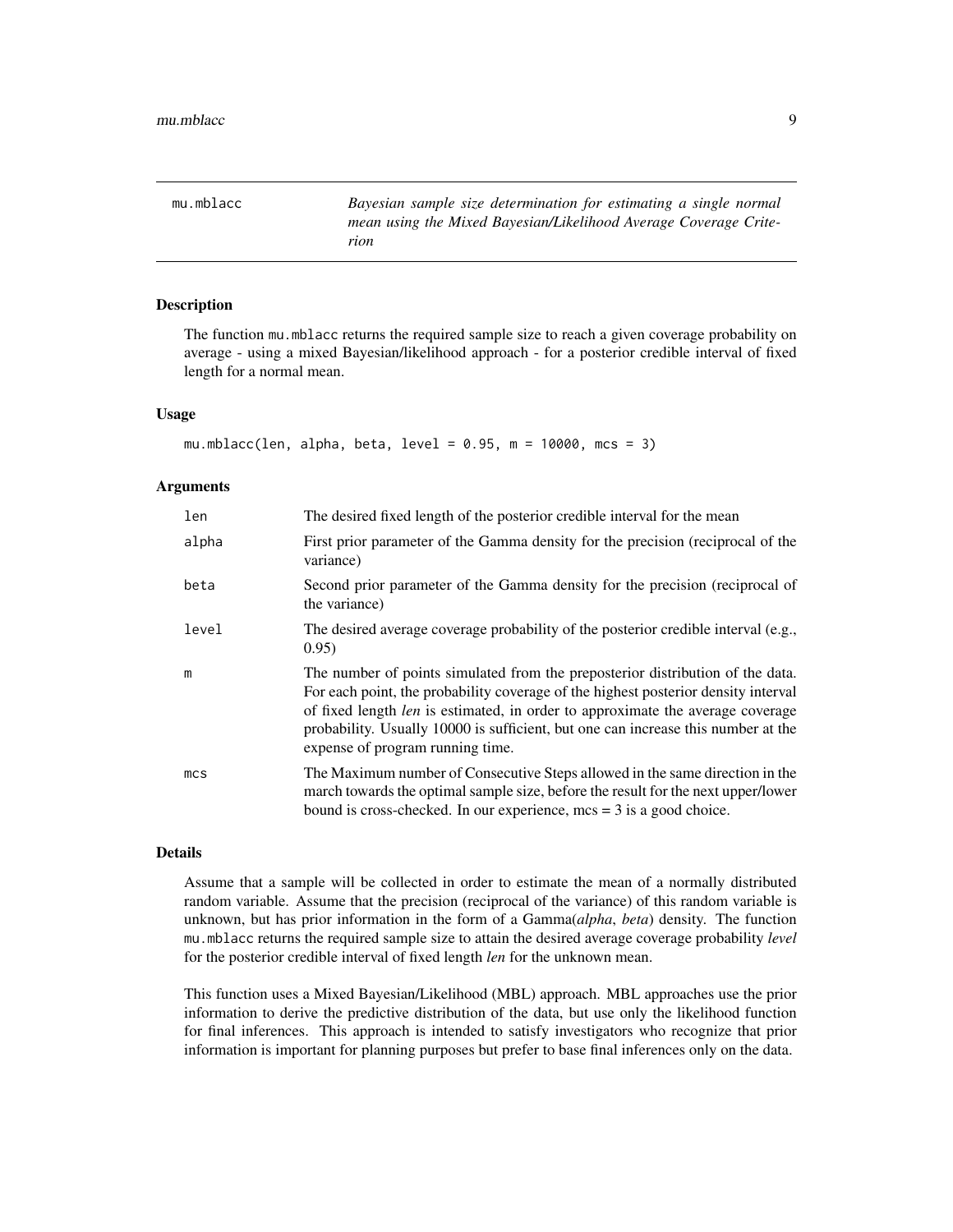<span id="page-9-0"></span>10 mu.mblalc

# Value

The required sample size given the inputs to the function.

#### Note

The sample size is calculated via Monte Carlo simulations, and therefore may vary from one call to the next.

# Author(s)

Lawrence Joseph <lawrence.joseph@mcgill.ca> and Patrick Belisle

#### References

Joseph L, Belisle P. Bayesian sample size determination for Normal means and differences between Normal means The Statistician 1997;46(2):209-226.

# See Also

[mu.mblalc](#page-9-1), [mu.mblmodwoc](#page-11-1), [mu.mbl.varknown](#page-6-1), [mu.acc](#page-2-1), [mu.alc](#page-4-1), [mu.modwoc](#page-13-1), [mu.varknown](#page-14-1), [mu.freq](#page-5-1), [mudiff.mblacc](#page-26-1), [mudiff.mblalc](#page-29-1), [mudiff.mblmodwoc](#page-33-1), [mudiff.mblacc.equalvar](#page-28-1), [mudiff.mblalc.equalvar](#page-31-1), [mudiff.mblmodwoc.equalvar](#page-35-1), [mudiff.mbl.varknown](#page-24-1), [mudiff.acc](#page-16-1), [mudiff.alc](#page-19-1), [mudiff.modwoc](#page-37-1), [mudiff.acc.equalvar](#page-18-1), [mudiff.alc.equalvar](#page-21-1), [mudiff.modwoc.equalvar](#page-39-1), [mudiff.varknown](#page-41-1), [mudiff.freq](#page-23-1)

# Examples

mu.mblacc(len=0.2, alpha=2, beta=2)

<span id="page-9-1"></span>mu.mblalc *Bayesian sample size determination for estimating a single normal mean using the Mixed Bayesian/Likelihood Average Length Criterion*

# Description

The function mu.mblalc returns the required sample size to reach a given posterior credible interval length on average - using a mixed Bayesian/likelihood approach - for a fixed coverage probability for a normal mean.

# Usage

mu.mblalc(len, alpha, beta, level = 0.95)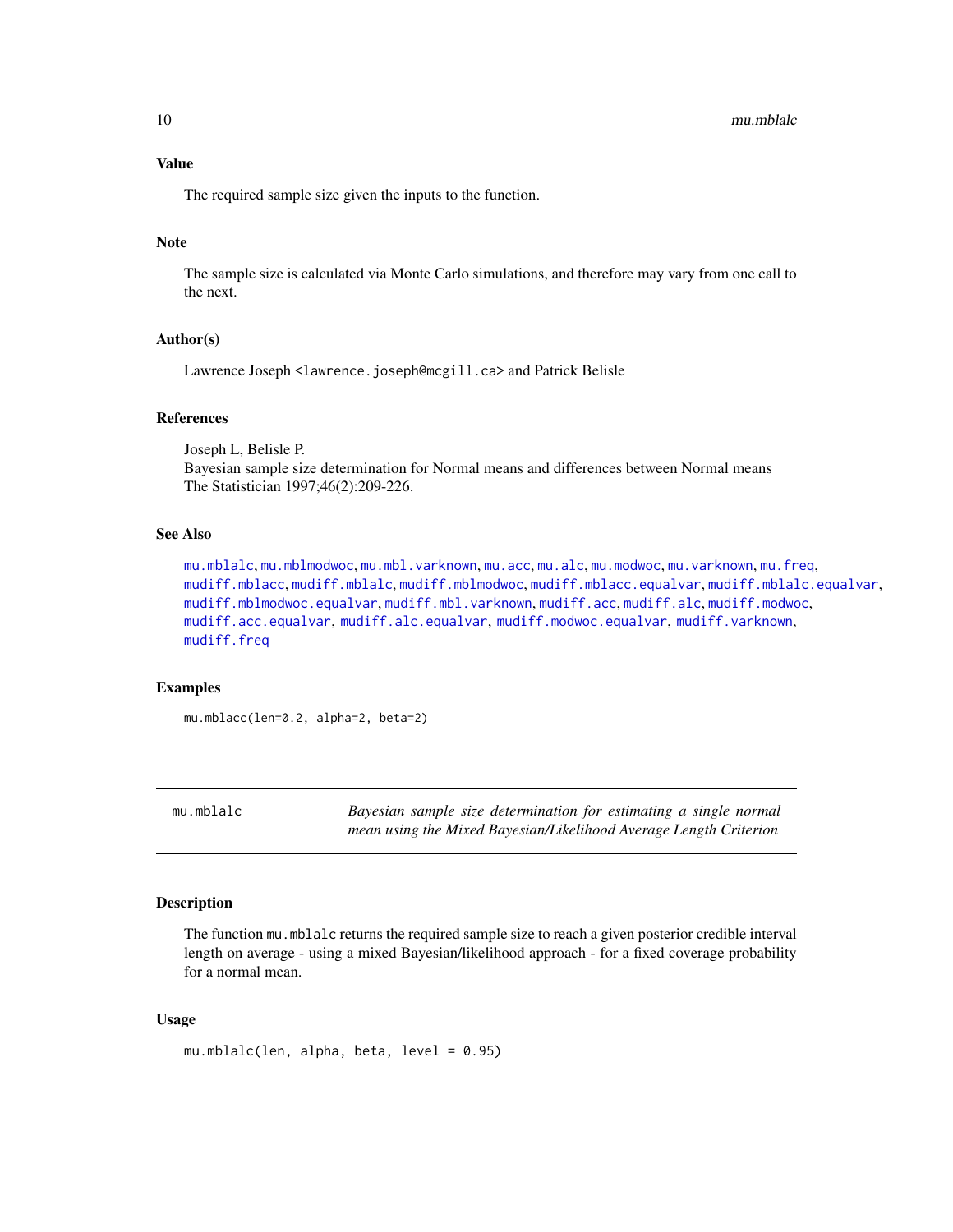#### <span id="page-10-0"></span>mu.mblalc 11

# Arguments

| len   | The desired average length of the posterior credible interval for the mean                    |
|-------|-----------------------------------------------------------------------------------------------|
| alpha | First prior parameter of the Gamma density for the precision (reciprocal of the<br>variance)  |
| beta  | Second prior parameter of the Gamma density for the precision (reciprocal of<br>the variance) |
| level | The desired fixed coverage probability of the posterior credible interval (e.g.,<br>0.95)     |

# Details

Assume that a sample will be collected in order to estimate the mean of a normally distributed random variable. Assume that the precision (reciprocal of the variance) of this random variable is unknown, but has prior information in the form of a Gamma(*alpha*, *beta*) density. The function mu.mblalc returns the required sample size to attain the desired average length *len* for the posterior credible interval of fixed coverage probability *level* for the unknown mean.

This function uses a Mixed Bayesian/Likelihood (MBL) approach. MBL approaches use the prior information to derive the predictive distribution of the data, but use only the likelihood function for final inferences. This approach is intended to satisfy investigators who recognize that prior information is important for planning purposes but prefer to base final inferences only on the data.

#### Value

The required sample size given the inputs to the function.

#### **Note**

The sample size returned by this function is exact.

# Author(s)

Lawrence Joseph <lawrence.joseph@mcgill.ca> and Patrick Belisle

# References

Joseph L, Belisle P. Bayesian sample size determination for Normal means and differences between Normal means The Statistician 1997;46(2):209-226.

# See Also

```
mu.mblacc, mu.mblmodwoc, mu.mbl.varknown, mu.acc, mu.alc, mu.modwoc, mu.varknown, mu.freq,
mudiff.mblacc, mudiff.mblalc, mudiff.mblmodwoc, mudiff.mblacc.equalvar, mudiff.mblalc.equalvar,
mudiff.mblmodwoc.equalvar, mudiff.mbl.varknown, mudiff.acc, mudiff.alc, mudiff.modwoc,
mudiff.acc.equalvar, mudiff.alc.equalvar, mudiff.modwoc.equalvar, mudiff.varknown,
mudiff.freq
```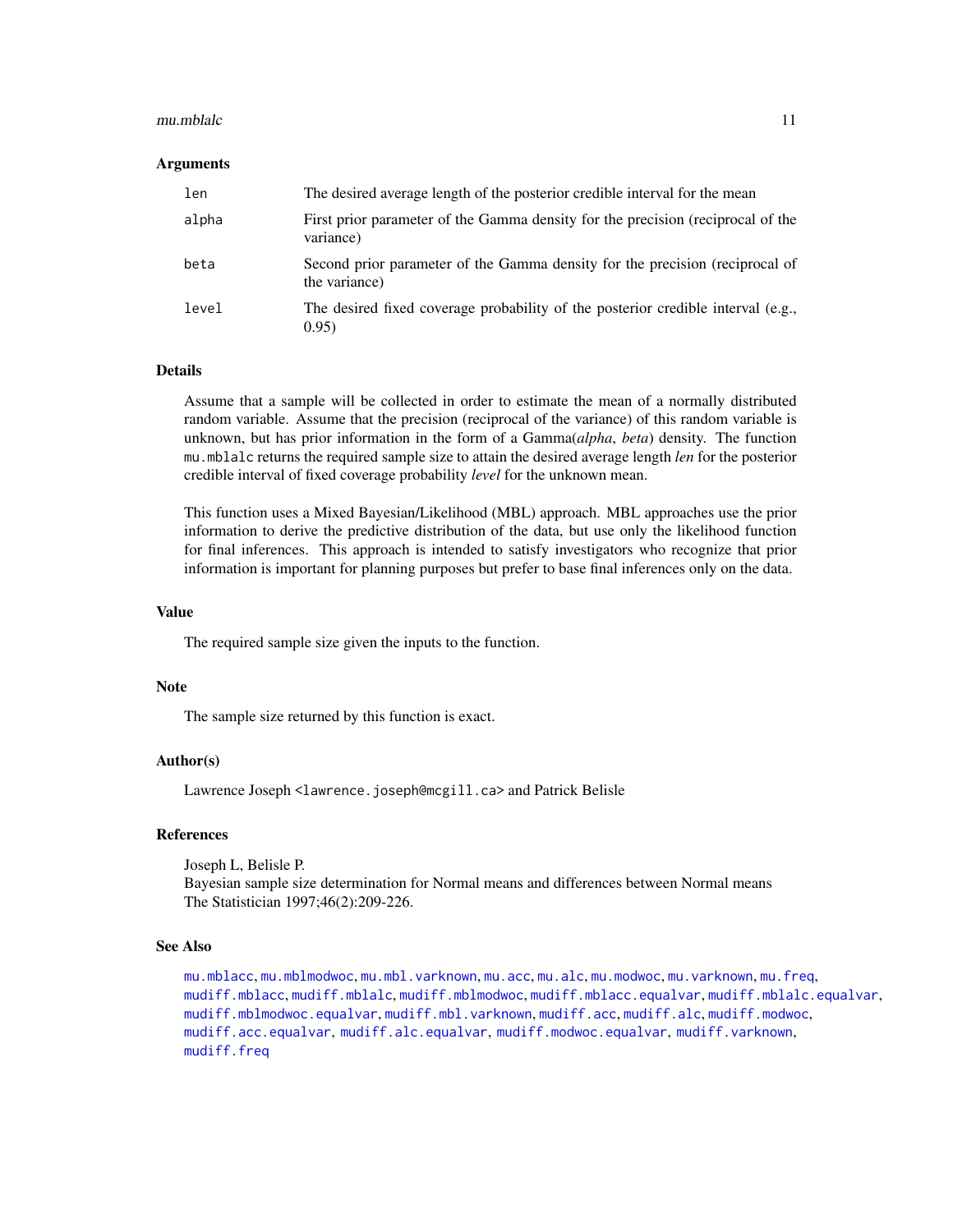# Examples

mu.mblalc(len=0.2, alpha=2, beta=2)

<span id="page-11-1"></span>mu.mblmodwoc *Bayesian sample size determination for estimating a single normal mean using the Mixed Bayesian/Likelihood Modified Worst Outcome Criterion*

# Description

The function mu.mblmodwoc uses a mixed Bayesian/likelihood approach to determine conservative sample sizes, in the sense that the desired posterior credible interval coverage and length for a normal mean are guaranteed over a given proportion of data sets that can arise according to the prior information.

# Usage

mu.mblmodwoc(len, alpha, beta, level = 0.95, worst.level = 0.95, m = 50000, mcs = 3)

# Arguments

| len             | The desired total length of the posterior credible interval for the mean                                                                                                                                                                                                                                                                                                                                                        |
|-----------------|---------------------------------------------------------------------------------------------------------------------------------------------------------------------------------------------------------------------------------------------------------------------------------------------------------------------------------------------------------------------------------------------------------------------------------|
| alpha           | First prior parameter of the Gamma density for the precision (reciprocal of the<br>variance)                                                                                                                                                                                                                                                                                                                                    |
| beta            | Second prior parameter of the Gamma density for the precision (reciprocal of<br>the variance)                                                                                                                                                                                                                                                                                                                                   |
| level           | The desired fixed coverage probability of the posterior credible interval (e.g.,<br>0.95)                                                                                                                                                                                                                                                                                                                                       |
| worst.level     | The probability that the length of the posterior credible interval of fixed coverage<br>probability <i>level</i> will be at most <i>len</i>                                                                                                                                                                                                                                                                                     |
| m               | The number of points simulated from the preposterior distribution of the data.<br>For each point, the length of the highest posterior density interval of fixed cover-<br>age probability level is estimated, in order to approximate the (100*worst.level)%-<br>percentile of the posterior credible interval length. Usually 50000 is sufficient,<br>but one can increase this number at the expense of program running time. |
| mc <sub>S</sub> | The Maximum number of Consecutive Steps allowed in the same direction in the<br>march towards the optimal sample size, before the result for the next upper/lower<br>bound is cross-checked. In our experience, $mcs = 3$ is a good choice.                                                                                                                                                                                     |

# Details

Assume that a sample will be collected in order to estimate the mean of a normally distributed random variable. Assume that the precision (reciprocal of the variance) of this random variable is unknown, but has prior information in the form of a Gamma(*alpha*, *beta*) density. The function mu.mblmodwoc returns the required sample size to attain the desired length *len* for the posterior

<span id="page-11-0"></span>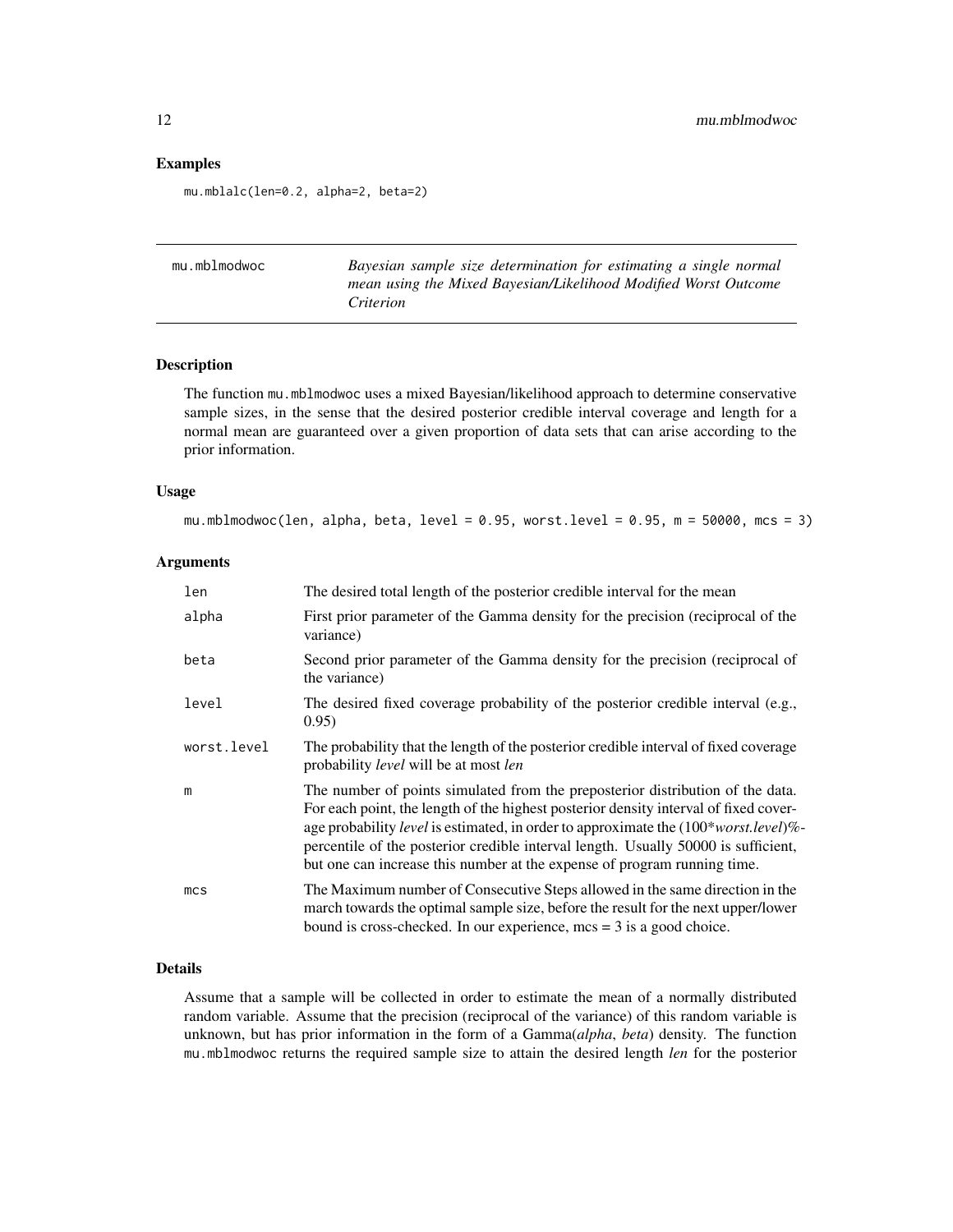#### <span id="page-12-0"></span>mu.mblmodwoc 13

credible interval of fixed coverage probability *level* for the unknown mean. The Modified Worst Outcome Criterion used is conservative, in the sense that the posterior credible interval length *len* is guaranteed over the *worst.level* proportion of all possible data sets that can arise according to the prior information, for a fixed coverage probability *level*.

This function uses a Mixed Bayesian/Likelihood (MBL) approach. MBL approaches use the prior information to derive the predictive distribution of the data, but uses only the likelihood function for final inferences. This approach is intended to satisfy investigators who recognize that prior information is important for planning purposes but prefer to base final inferences only on the data.

# Value

The required sample size given the inputs to the function.

# Note

The sample size is calculated via Monte Carlo simulations, and therefore may vary from one call to the next.

It is also correct to state that the coverage probability of the posterior credible interval of fixed length *len* will be at least *level* with probability *worst.level* with the sample size returned.

#### Author(s)

Lawrence Joseph <lawrence.joseph@mcgill.ca> and Patrick Belisle

# References

Joseph L, Belisle P. Bayesian sample size determination for Normal means and differences between Normal means The Statistician 1997;46(2):209-226.

# See Also

```
mu.mblacc, mu.mblalc, mu.mbl.varknown, mu.acc, mu.alc, mu.modwoc, mu.varknown, mu.freq,
mudiff.mblacc, mudiff.mblalc, mudiff.mblmodwoc, mudiff.mblacc.equalvar, mudiff.mblalc.equalvar,
mudiff.mblmodwoc.equalvar, mudiff.mbl.varknown, mudiff.acc, mudiff.alc, mudiff.modwoc,
mudiff.acc.equalvar, mudiff.alc.equalvar, mudiff.modwoc.equalvar, mudiff.varknown,
mudiff.freq
```
# Examples

mu.mblmodwoc(len=0.2, alpha=2, beta=2)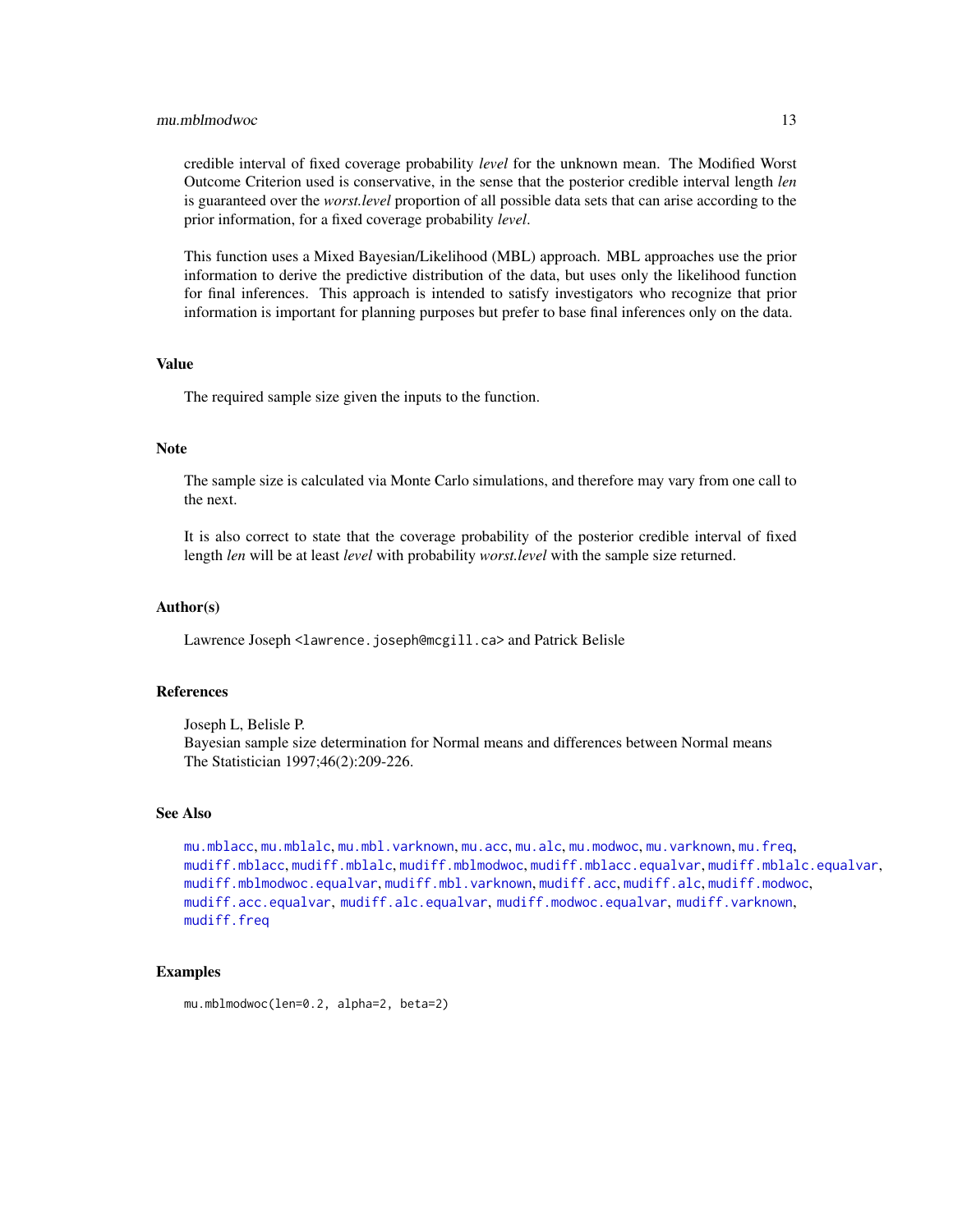<span id="page-13-1"></span><span id="page-13-0"></span>

# Description

The function mu.modwoc calculates conservative sample sizes, in the sense that the desired posterior credible interval coverage and length for a normal mean are guaranteed over a given proportion of data sets that can arise according to the prior information.

#### Usage

```
mu.modwoc(len, alpha, beta, n0, level = 0.95, worst. level = 0.95)
```
# Arguments

| len         | The desired length of the posterior credible interval for the mean                                                                          |
|-------------|---------------------------------------------------------------------------------------------------------------------------------------------|
| alpha       | First prior parameter of the Gamma density for the precision (reciprocal of the<br>variance)                                                |
| beta        | Second prior parameter of the Gamma density for the precision (reciprocal of<br>the variance)                                               |
| n0          | Prior sample size equivalent for the mean                                                                                                   |
| level       | The desired fixed coverage probability of the posterior credible interval (e.g.,<br>0.95)                                                   |
| worst.level | The probability that the length of the posterior credible interval of fixed coverage<br>probability <i>level</i> will be at most <i>len</i> |

# Details

Assume that a sample will be collected in order to estimate the mean of a normally distributed random variable. Assume that the precision (reciprocal of the variance) of this random variable is unknown, but has prior information in the form of a Gamma(*alpha*, *beta*) density. Assume that the mean is unknown, but has prior information equivalent to *n0* previous observations. The function mu.modwoc returns the required sample size to attain the desired length *len* for the posterior credible interval of fixed coverage probability *level* for the unknown mean. The Modified Worst Outcome Criterion used is conservative, in the sense that the posterior credible interval length *len* is guaranteed over the *worst.level* proportion of all possible data sets that can arise according to the prior information, for a fixed coverage probability *level*.

This function uses a fully Bayesian approach to sample size determination. Therefore, the desired coverages and lengths are only realized if the prior distributions input to the function are used for final inferences. Researchers preferring to use the data only for final inferences are encouraged to use the Mixed Bayesian/Likelihood version of the function.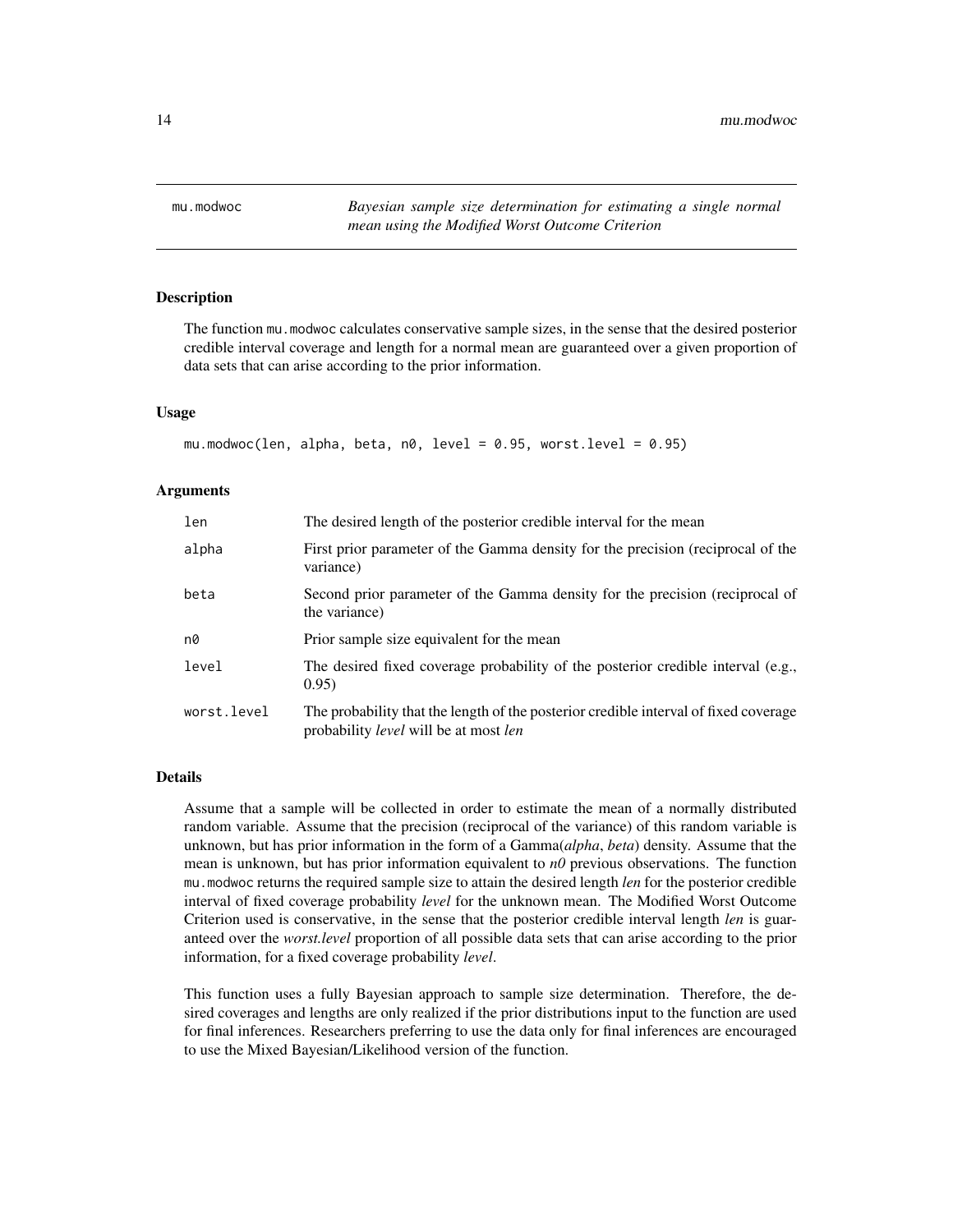#### <span id="page-14-0"></span>mu.varknown 15

# Value

The required sample size given the inputs to the function.

#### **Note**

The sample size returned by this function is exact.

It is also correct to state that the coverage probability of the posterior credible interval of fixed length *len* will be at least *level* with probability *worst.level* with the sample size returned.

# Author(s)

Lawrence Joseph <lawrence.joseph@mcgill.ca> and Patrick Belisle

# References

Joseph L, Belisle P. Bayesian sample size determination for Normal means and differences between Normal means The Statistician 1997;46(2):209-226.

# See Also

[mu.acc](#page-2-1), [mu.alc](#page-4-1), [mu.varknown](#page-14-1), [mu.mblacc](#page-8-1), [mu.mblalc](#page-9-1), [mu.mblmodwoc](#page-11-1), [mu.mbl.varknown](#page-6-1), [mu.freq](#page-5-1), [mudiff.acc](#page-16-1), [mudiff.alc](#page-19-1), [mudiff.modwoc](#page-37-1), [mudiff.acc.equalvar](#page-18-1), [mudiff.alc.equalvar](#page-21-1), [mudiff.modwoc.equalvar](#page-39-1), [mudiff.varknown](#page-41-1), [mudiff.mblacc](#page-26-1), [mudiff.mblalc](#page-29-1), [mudiff.mblmodwoc](#page-33-1), [mudiff.mblacc.equalvar](#page-28-1), [mudiff.mblalc.equalvar](#page-31-1), [mudiff.mblmodwoc.equalvar](#page-35-1), [mudiff.mbl.varknown](#page-24-1), [mudiff.freq](#page-23-1)

# Examples

mu.modwoc(len=0.2, alpha=2, beta=2, n0=10)

<span id="page-14-1"></span>mu.varknown *Bayesian sample size determination for estimating a single normal mean with known variance*

#### Description

The function mu.varknown returns the required sample size to reach a desired posterior credible interval length and coverage probability for a normal mean when the variance is known.

# Usage

mu.varknown(len, lambda, n0, level = 0.95)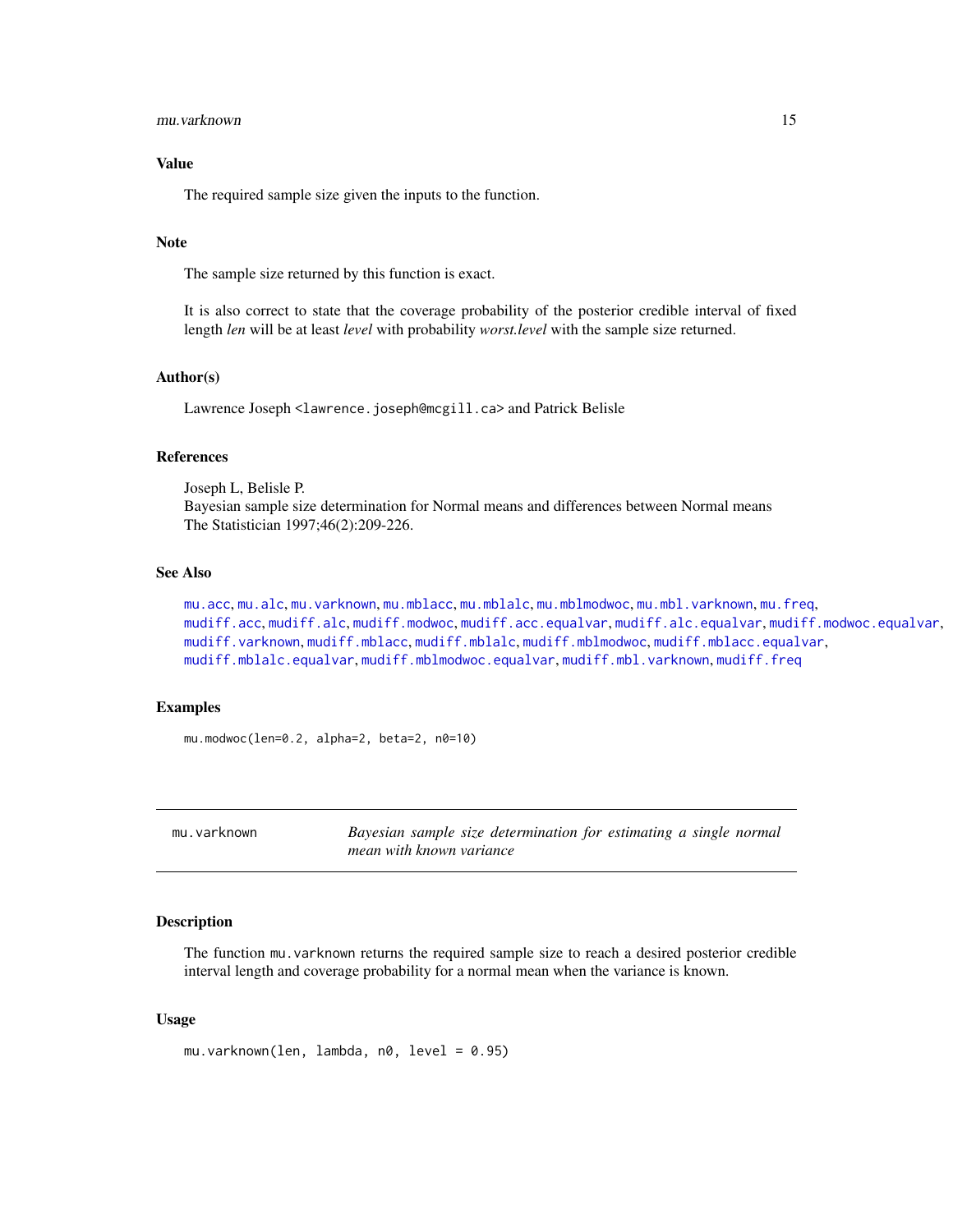# <span id="page-15-0"></span>Arguments

| len    | The desired total length of the posterior credible interval for the mean            |
|--------|-------------------------------------------------------------------------------------|
| lambda | The known precision (reciprocal of variance)                                        |
| n0     | Prior sample size equivalent for the mean                                           |
| level  | The desired coverage probability of the posterior credible interval (e.g., $0.95$ ) |

# Details

Assume that a sample will be collected in order to estimate the mean of a normally distributed random variable with known precision *lambda* (where the precision is the reciprocal of the variance). Assume that the mean is unknown, but has prior information equivalent to *n0* previous observations. The function mu.varknown returns the required sample size to attain the desired length *len* and coverage probability *level* for the posterior credible interval for the unknown mean.

This function uses a fully Bayesian approach to sample size determination. Therefore, the desired coverages and lengths are only realized if the prior distributions input to the function are used for final inferences. Researchers preferring to use the data only for final inferences are encouraged to use the Mixed Bayesian/Likelihood version of the function.

# Value

The required sample size given the inputs to the function.

#### **Note**

The sample size returned by this function is exact.

# Author(s)

Lawrence Joseph <lawrence.joseph@mcgill.ca> and Patrick Belisle

# References

Joseph L, Belisle P.

Bayesian sample size determination for Normal means and differences between Normal means The Statistician 1997;46(2):209-226.

# See Also

```
mu.acc, mu.alc, mu.modwoc, mu.mbl.varknown, mu.mblacc, mu.mblalc, mu.mblmodwoc, mu.freq,
mudiff.varknown, mudiff.acc, mudiff.alc, mudiff.modwoc, mudiff.acc.equalvar, mudiff.alc.equalvar,
mudiff.modwoc.equalvar, mudiff.mbl.varknown, mudiff.mblacc, mudiff.mblalc, mudiff.mblmodwoc,
mudiff.mblacc.equalvar, mudiff.mblalc.equalvar, mudiff.mblmodwoc.equalvar, mudiff.freq
```
# Examples

mu.varknown(len=0.2, lambda=1/4, n0=10)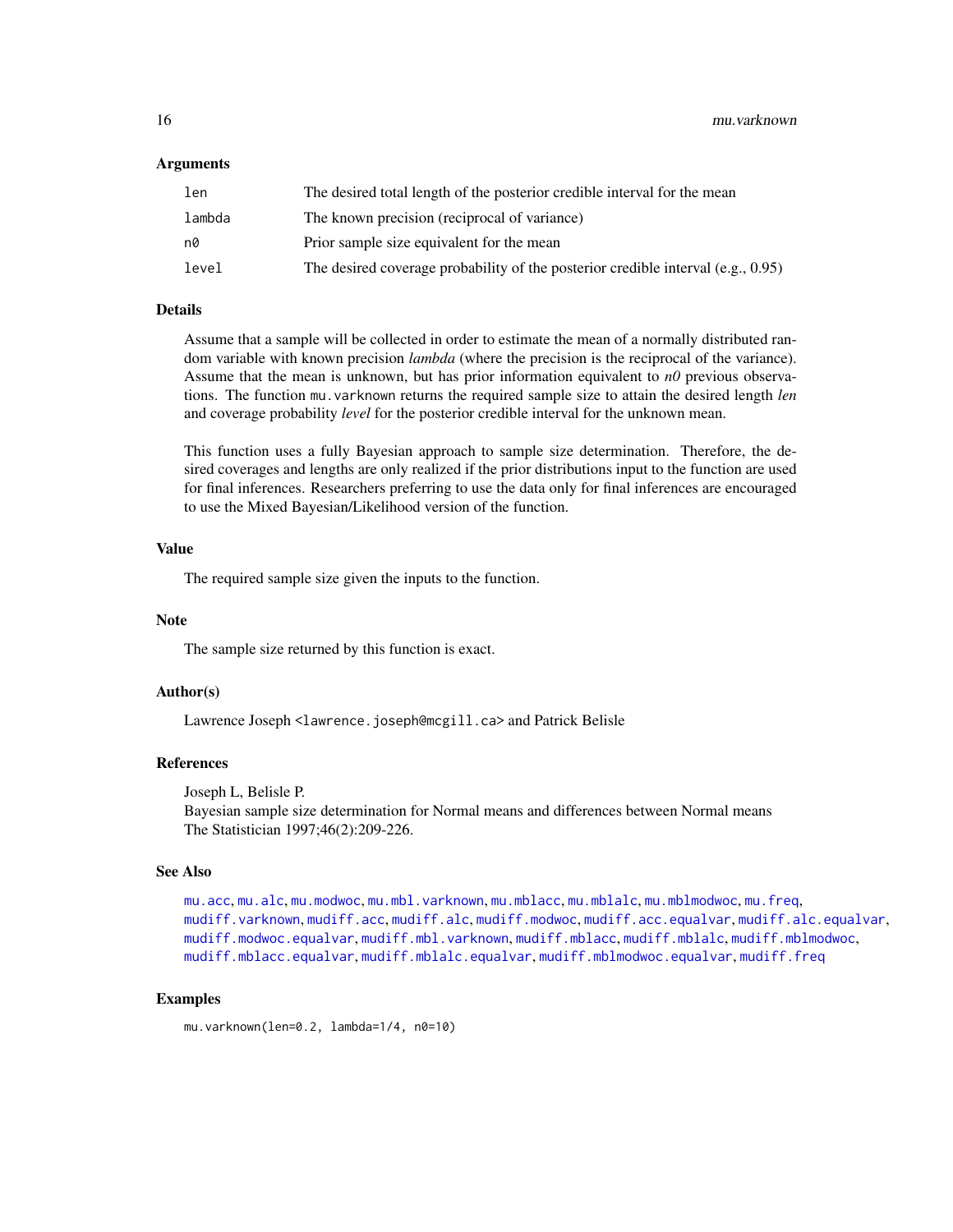<span id="page-16-1"></span><span id="page-16-0"></span>mudiff.acc *Bayesian sample size determination for differences in normal means using the Average Coverage Criterion*

# Description

The function mudiff.acc returns the required sample sizes to reach a given coverage probability on average for a posterior credible interval of fixed length for the difference between two normal means.

# Usage

```
mudiff.acc(len, alpha1, beta1, alpha2, beta2, n01, n02, level = 0.95, equal = TRUE, m = 10000, mcs = 3)
```
# Arguments

| len                   | The desired fixed length of the posterior credible interval for the difference be-<br>tween the two unknown means       |  |
|-----------------------|-------------------------------------------------------------------------------------------------------------------------|--|
| alpha1                | First prior parameter of the Gamma density for the precision (reciprocal of the<br>variance) for the first population   |  |
| beta1                 | Second prior parameter of the Gamma density for the precision (reciprocal of<br>the variance) for the first population  |  |
| alpha2                | First prior parameter of the Gamma density for the precision (reciprocal of the<br>variance) for the second population  |  |
| beta2                 | Second prior parameter of the Gamma density for the precision (reciprocal of<br>the variance) for the second population |  |
| n01                   | Prior sample size equivalent for the mean for the first population                                                      |  |
| n02                   | Prior sample size equivalent for the mean for the second population                                                     |  |
| level                 | The desired average coverage probability of the posterior credible interval (e.g.,<br>0.95)                             |  |
| equal                 | logical. Whether or not the final group sizes $(n1, n2)$ are forced to be equal:                                        |  |
| when equal $=$ TRUE,  | final sample sizes $n1 = n2$ ;                                                                                          |  |
| when equal $=$ FALSE, | final sample sizes $(n1, n2)$ minimize the expected posterior variance given a total of $n1+n2$ obset                   |  |
| m                     | The number of points simulated from the preposterior distribution of the data                                           |  |

| m               | The number of points simulated from the preposterior distribution of the data.        |
|-----------------|---------------------------------------------------------------------------------------|
|                 | For each point, the probability coverage of the highest posterior density interval    |
|                 | of fixed length <i>len</i> is estimated, in order to approximate the average coverage |
|                 | probability. Usually 10000 is sufficient, but one can increase this number at the     |
|                 | expense of program running time.                                                      |
| mc <sub>S</sub> | The Maximum number of Consecutive Steps allowed in the same direction in the          |

march towards the optimal sample size, before the result for the next upper/lower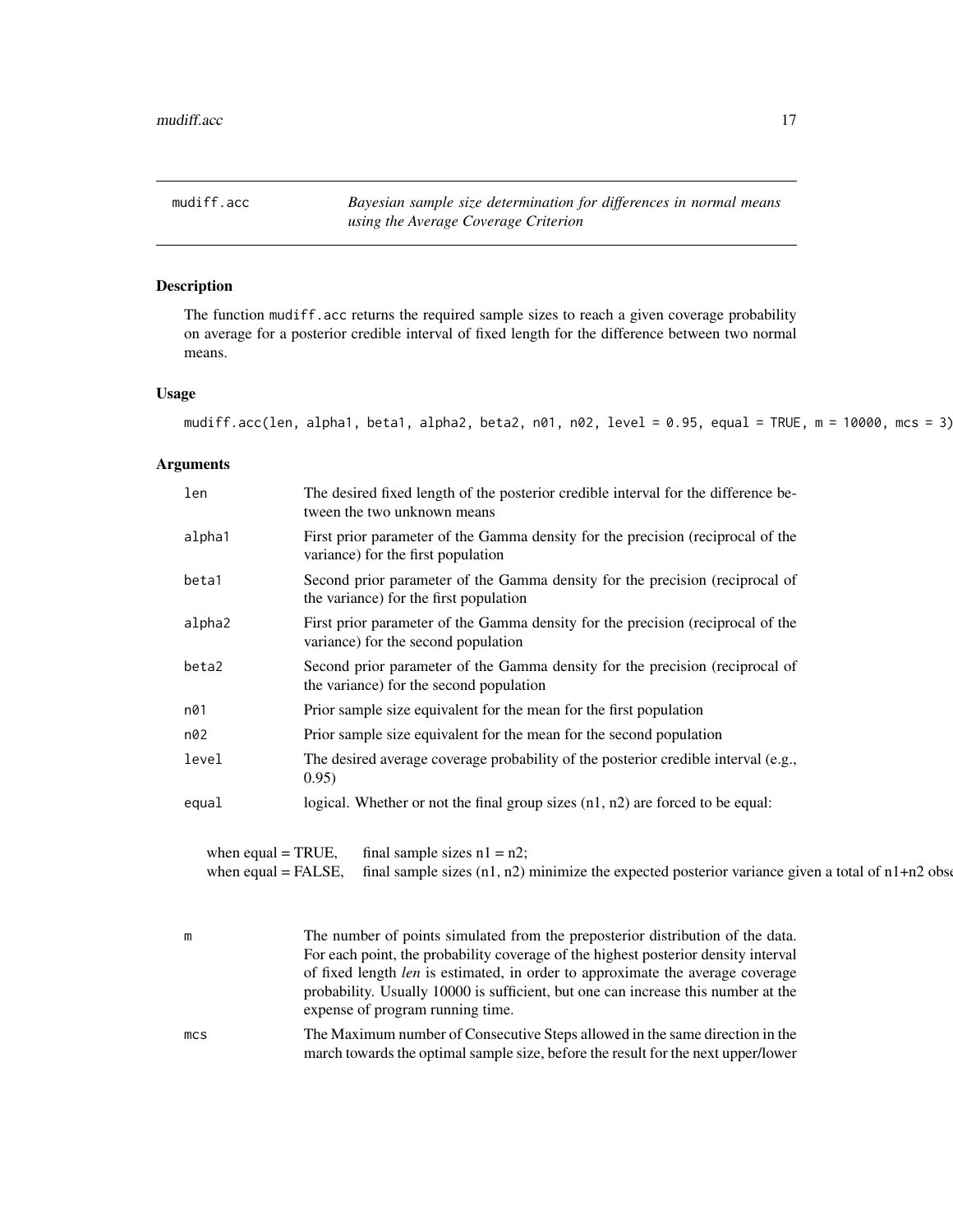bound is cross-checked. In our experience, mcs = 3 is a good choice.

#### <span id="page-17-0"></span>Details

Assume that a sample from each of two populations will be collected in order to estimate the difference between two independent normal means. Assume that the precision within each of the two the populations are unknown, but have prior information in the form of Gamma(*alpha1*, *beta1*) and Gamma(*alpha2*, *beta2*) densities, respectively. Assume that the means are unknown, but have prior information equivalent to  $(n01, n02)$  previous observations, respectively. The function mudiff.acc returns the required sample sizes to attain the average coverage probability *level* for the posterior credible interval of fixed length *len* for the difference between the two unknown means.

This function uses a fully Bayesian approach to sample size determination. Therefore, the desired coverages and lengths are only realized if the prior distributions input to the function are used for final inferences. Researchers preferring to use the data only for final inferences are encouraged to use the Mixed Bayesian/Likelihood version of the function.

#### Value

The required sample sizes (n1, n2) for each group given the inputs to the function.

# **Note**

The sample sizes are calculated via Monte Carlo simulations, and therefore may vary from one call to the next.

#### Author(s)

Lawrence Joseph <lawrence.joseph@mcgill.ca> and Patrick Belisle

#### References

Joseph L, Belisle P.

Bayesian sample size determination for Normal means and differences between Normal means The Statistician 1997;46(2):209-226.

# See Also

```
mudiff.alc, mudiff.modwoc, mudiff.acc.equalvar, mudiff.alc.equalvar, mudiff.modwoc.equalvar,
mudiff.varknown, mudiff.mblacc, mudiff.mblalc, mudiff.mblmodwoc, mudiff.mblacc.equalvar,
mudiff.mblalc.equalvar, mudiff.mblmodwoc.equalvar, mudiff.mbl.varknown, mudiff.freq,
mu.accmu.alcmu.modwocmu.varknownmu.mblaccmu.mblalcmu.mblmodwocmu.mbl.varknown,
mu.freq
```
# Examples

```
mudiff.acc(len=0.2, alpha1=2, beta1=2, alpha2=3, beta2=3, n01=10, n02=25)
```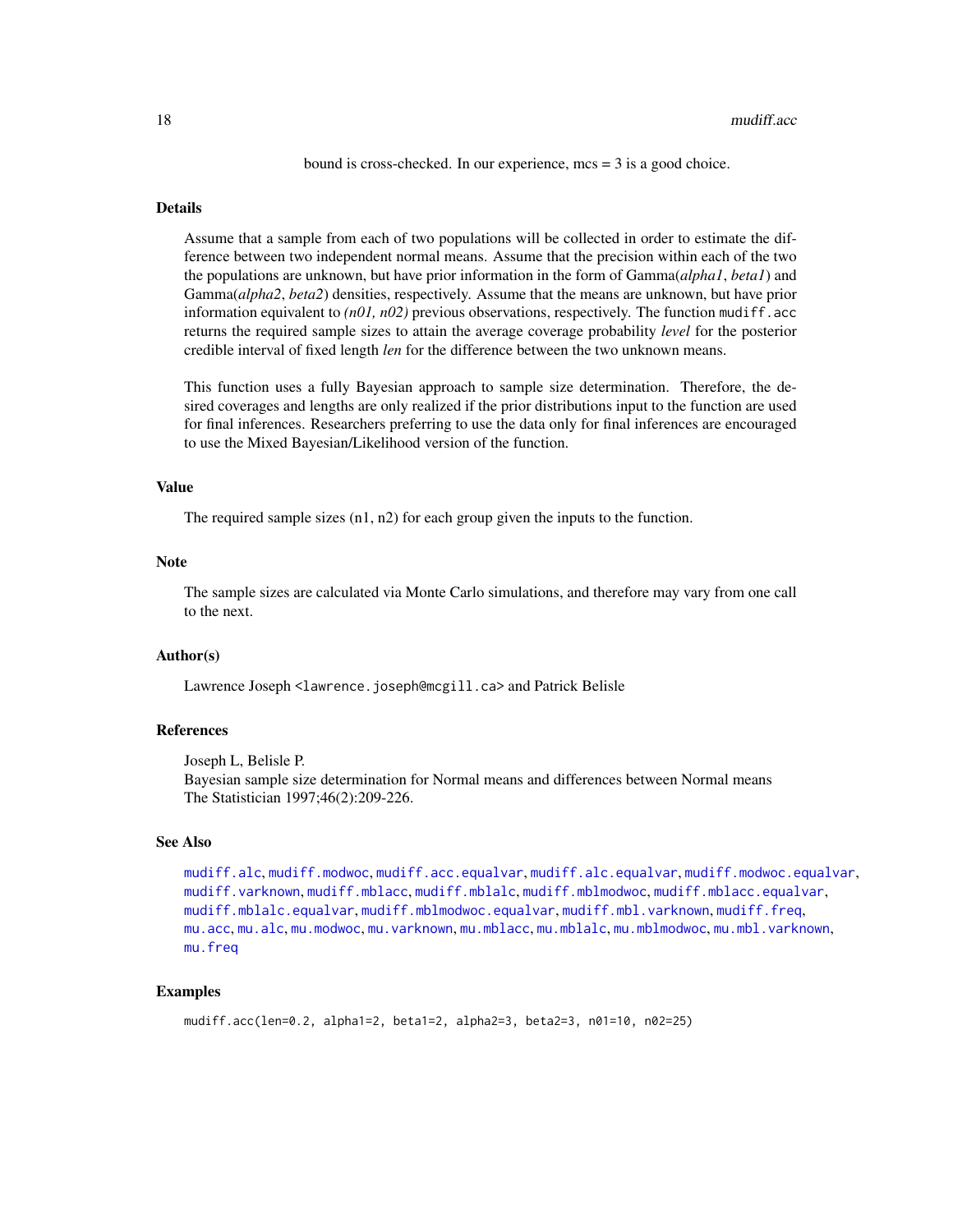<span id="page-18-1"></span><span id="page-18-0"></span>mudiff.acc.equalvar *Bayesian sample size determination for differences in normal means when variances are equal using the Average Coverage Criterion*

# Description

The function mudiff.acc.equalvar returns the required sample sizes to reach a given coverage probability on average for a posterior credible interval of fixed length for the difference between two normal means, when variances are equal.

# Usage

```
mudiff.acc.equalvar(len, alpha, beta, n01, n02, level = 0.95, equal = TRUE)
```
#### Arguments

| len   | The desired fixed length of the posterior credible interval for the difference be-<br>tween the two unknown means |
|-------|-------------------------------------------------------------------------------------------------------------------|
| alpha | First prior parameter of the Gamma density for the common precision (recipro-<br>cal of the variance)             |
| beta  | Second prior parameter of the Gamma density for the common precision (recip-<br>rocal of the variance)            |
| n01   | Prior sample size equivalent for the mean for the first population                                                |
| n02   | Prior sample size equivalent for the mean for the second population                                               |
| level | The desired average coverage probability of the posterior credible interval (e.g.,<br>0.95)                       |
| equal | logical. Whether or not the final group sizes $(n1, n2)$ are forced to be equal:                                  |

when equal = TRUE, final sample sizes  $n1 = n2$ ; when equal = FALSE, final sample sizes  $(n1, n2)$  minimize the expected posterior variance given a total of  $n1+n2$  observations

# Details

Assume that a sample from each of two populations will be collected in order to estimate the difference between two independent normal means. Assume that the precisions of the two normal sampling distributions are unknown but equal, with prior information in the form of a Gamma(*alpha*, *beta*) density. Assume that the means are unknown, but have prior information equivalent to *(n01,*  $n(02)$  previous observations, respectively. The function mudiff.acc.equalvar returns the required sample sizes to attain the desired average coverage probability *level* for the posterior credible interval of fixed length *len* for the difference between the two unknown means.

This function uses a fully Bayesian approach to sample size determination. Therefore, the desired coverages and lengths are only realized if the prior distributions input to the function are used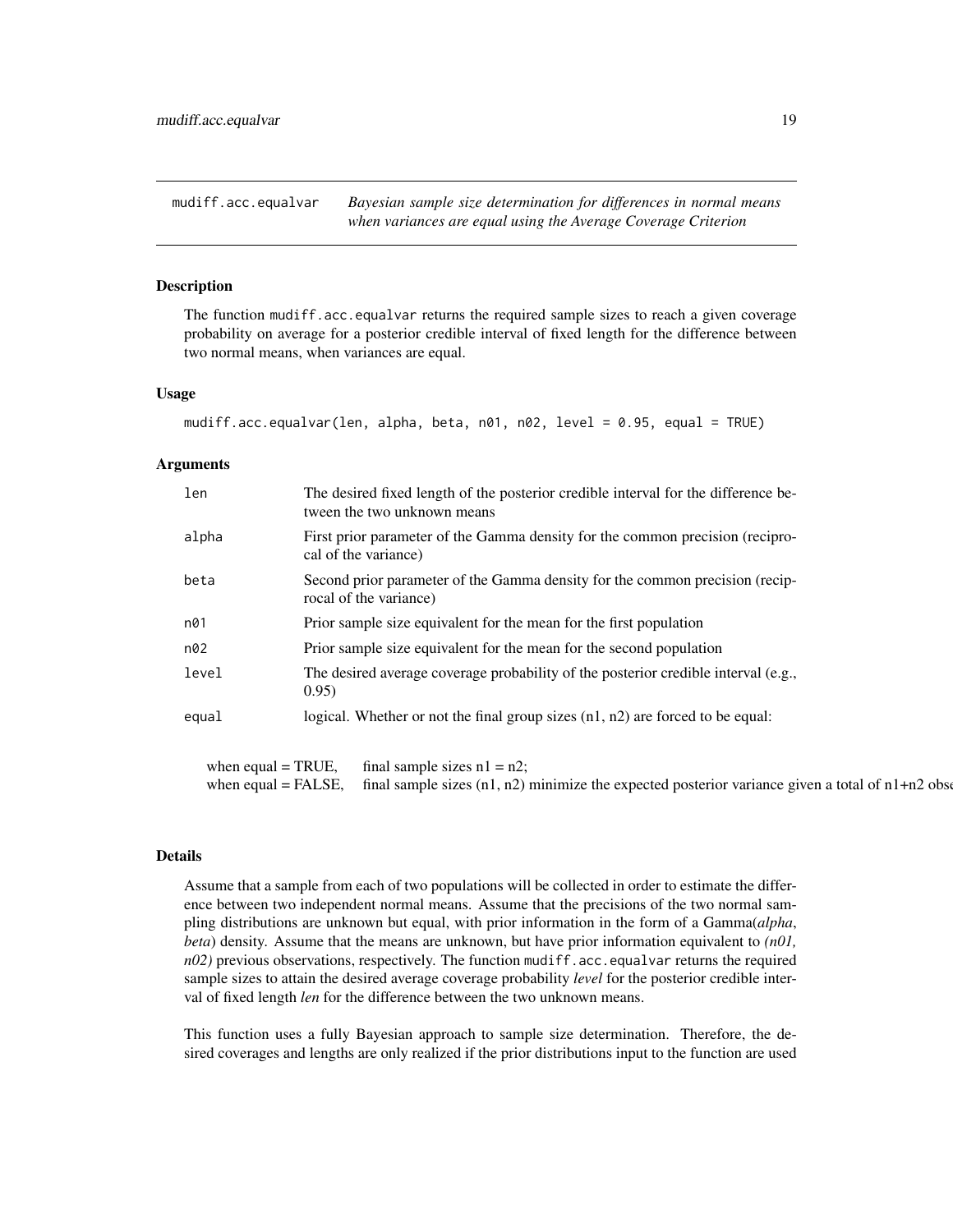<span id="page-19-0"></span>for final inferences. Researchers preferring to use the data only for final inferences are encouraged to use the Mixed Bayesian/Likelihood version of the function.

#### Value

The required sample sizes (n1, n2) for each group given the inputs to the function.

# Note

The sample sizes returned by this function are exact.

# Author(s)

Lawrence Joseph <lawrence.joseph@mcgill.ca> and Patrick Belisle

# **References**

Joseph L, Belisle P. Bayesian sample size determination for Normal means and differences between Normal means The Statistician 1997;46(2):209-226.

# See Also

```
mudiff.alc.equalvar, mudiff.modwoc.equalvar, mudiff.acc, mudiff.alc, mudiff.modwoc,
mudiff.varknown, mudiff.mblacc.equalvar, mudiff.mblalc.equalvar, mudiff.mblmodwoc.equalvar,
mudiff.mblacc, mudiff.mblalc, mudiff.mblmodwoc, mudiff.mbl.varknown, mudiff.freq, mu.acc,
mu.alc, mu.modwoc, mu.varknown, mu.mblacc, mu.mblalc, mu.mblmodwoc, mu.mbl.varknown,
mu.freq
```
# Examples

```
mudiff.acc.equalvar(len=0.2, alpha=2, beta=2, n01=10, n02=50)
```
<span id="page-19-1"></span>mudiff.alc *Bayesian sample size determination for differences in normal means using the Average Length Criterion*

#### **Description**

The function mudiff.alc returns the required sample sizes to reach a desired posterior credible interval length on average for a fixed coverage probability for the difference between two normal means.

#### Usage

```
mudiff.alc(len, alpha1, beta1, alpha2, beta2, n01, n02, level = 0.95, equal = TRUE, m = 10000, mcs = 3)
```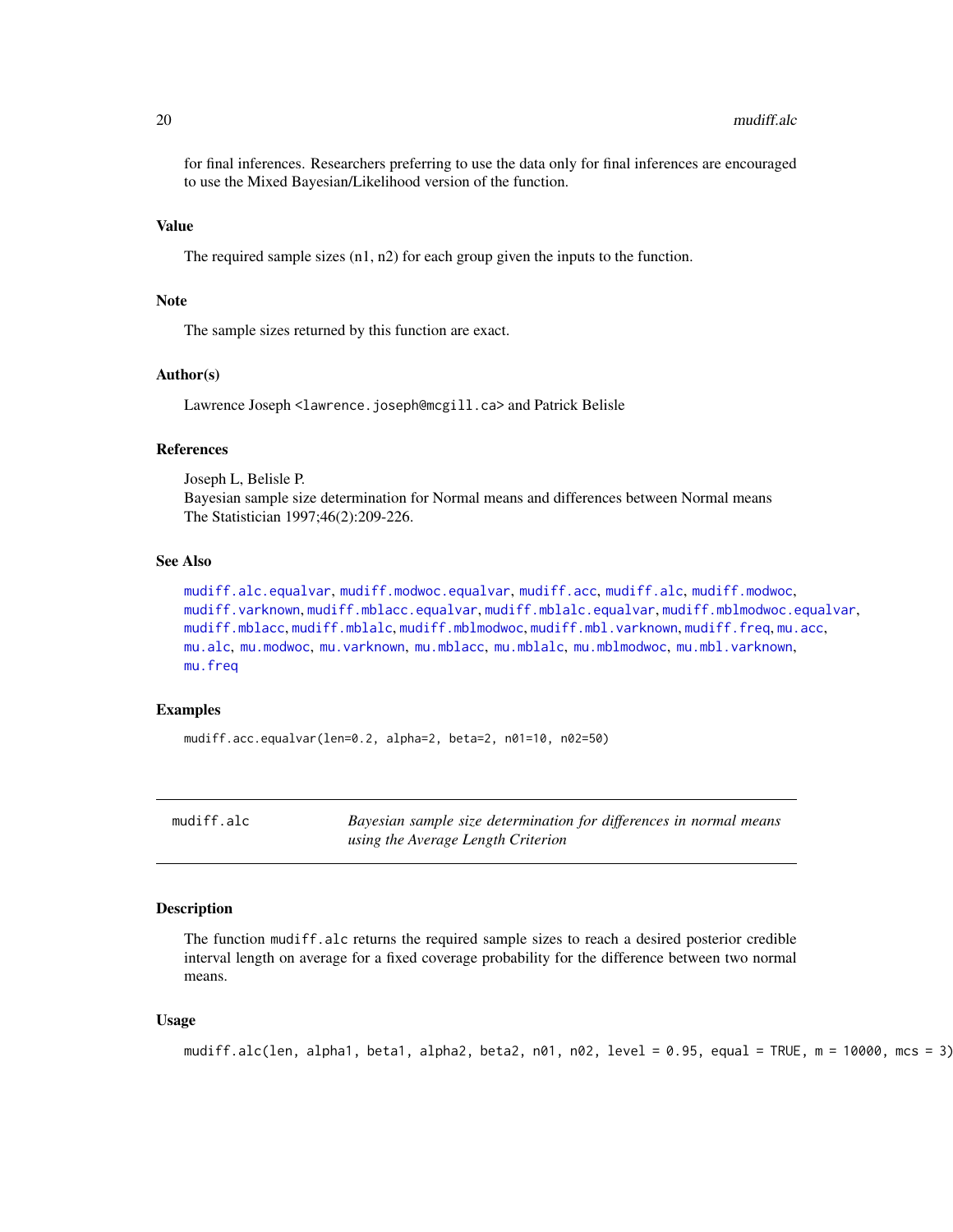#### mudiff.alc 21

# Arguments

| len                                           | The desired average length of the posterior credible interval for the difference<br>between the two unknown means                     |  |
|-----------------------------------------------|---------------------------------------------------------------------------------------------------------------------------------------|--|
| alpha1                                        | First prior parameter of the Gamma density for the precision (reciprocal of the<br>variance) for the first population                 |  |
| beta1                                         | Second prior parameter of the Gamma density for the precision (reciprocal of<br>the variance) for the first population                |  |
| alpha2                                        | First prior parameter of the Gamma density for the precision (reciprocal of the<br>variance) for the second population                |  |
| beta2                                         | Second prior parameter of the Gamma density for the precision (reciprocal of<br>the variance) for the second population               |  |
| n01                                           | Prior sample size equivalent for the mean for the first population                                                                    |  |
| n02                                           | Prior sample size equivalent for the mean for the second population                                                                   |  |
| level                                         | The desired fixed coverage probability of the posterior credible interval (e.g.,<br>0.95)                                             |  |
| equal                                         | logical. Whether or not the final group sizes $(n1, n2)$ are forced to be equal:                                                      |  |
| when equal $=$ TRUE,<br>when equal $=$ FALSE, | final sample sizes $n1 = n2$ ;<br>final sample sizes $(n1, n2)$ minimize the expected posterior variance given a total of $n1+n2$ obs |  |

| m               | The number of points simulated from the preposterior distribution of the data.                                                                                    |
|-----------------|-------------------------------------------------------------------------------------------------------------------------------------------------------------------|
|                 | For each point, the length of the highest posterior density interval of fixed cov-                                                                                |
|                 | erage probability <i>level</i> is estimated, in order to approximate the average length.                                                                          |
|                 | Usually 10000 is sufficient, but one can increase this number at the expense of                                                                                   |
|                 | program running time.                                                                                                                                             |
| mc <sub>S</sub> | The Maximum number of Consecutive Steps allowed in the same direction in the<br>march towards the optimal sample size, before the result for the next upper/lower |
|                 | bound is cross-checked. In our experience, $mcs = 3$ is a good choice.                                                                                            |

#### Details

Assume that a sample from each of two populations will be collected in order to estimate the difference between two independent normal means. Assume that the precision within each of the two the populations are unknown, but have prior information in the form of Gamma(*alpha1*, *beta1*) and Gamma(*alpha2*, *beta2*) densities, respectively. Assume that the means are unknown, but have prior information equivalent to  $(n01, n02)$  previous observations, respectively. The function mudiff.alc returns the required sample sizes to attain the desired average length *len* for the posterior credible interval of fixed coverage probability *level* for the difference between the two unknown means.

This function uses a fully Bayesian approach to sample size determination. Therefore, the desired coverages and lengths are only realized if the prior distributions input to the function are used for final inferences. Researchers preferring to use the data only for final inferences are encouraged to use the Mixed Bayesian/Likelihood version of the function.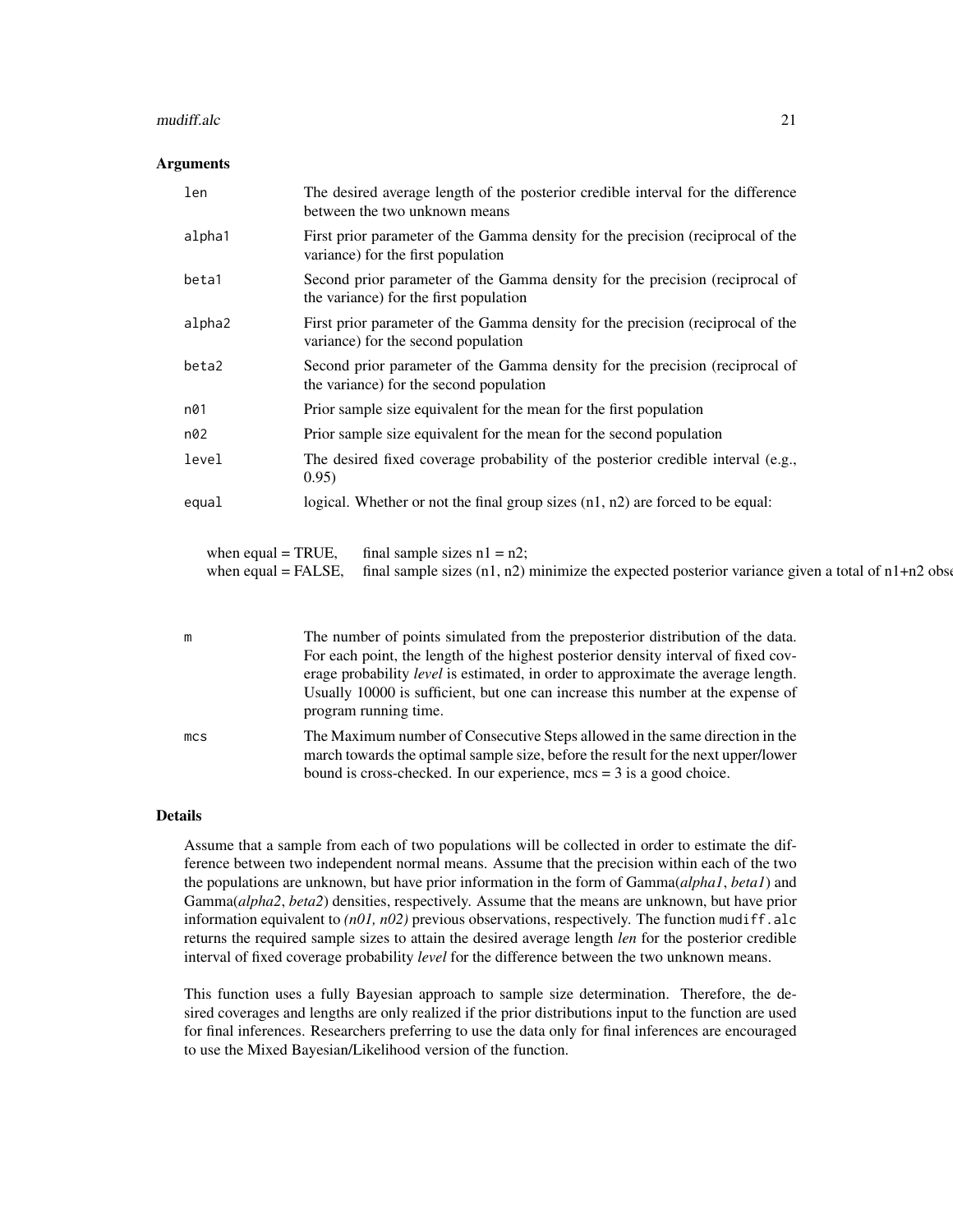# <span id="page-21-0"></span>Value

The required sample sizes (n1, n2) for each group given the inputs to the function.

# Note

The sample sizes are calculated via Monte Carlo simulations, and therefore may vary from one call to the next.

# Author(s)

Lawrence Joseph <lawrence.joseph@mcgill.ca> and Patrick Belisle

# References

Joseph L, Belisle P. Bayesian sample size determination for Normal means and differences between Normal means The Statistician 1997;46(2):209-226.

# See Also

[mudiff.acc](#page-16-1), [mudiff.modwoc](#page-37-1), [mudiff.acc.equalvar](#page-18-1), [mudiff.alc.equalvar](#page-21-1), [mudiff.modwoc.equalvar](#page-39-1), [mudiff.varknown](#page-41-1), [mudiff.mblacc](#page-26-1), [mudiff.mblalc](#page-29-1), [mudiff.mblmodwoc](#page-33-1), [mudiff.mblacc.equalvar](#page-28-1), [mudiff.mblalc.equalvar](#page-31-1), [mudiff.mblmodwoc.equalvar](#page-35-1), [mudiff.mbl.varknown](#page-24-1), [mudiff.freq](#page-23-1), [mu.acc](#page-2-1), [mu.alc](#page-4-1), [mu.modwoc](#page-13-1), [mu.varknown](#page-14-1), [mu.mblacc](#page-8-1), [mu.mblalc](#page-9-1), [mu.mblmodwoc](#page-11-1), [mu.mbl.varknown](#page-6-1), [mu.freq](#page-5-1)

# Examples

mudiff.alc(len=0.2, alpha1=2, beta1=2, alpha2=3, beta2=3, n01=10, n02=25)

<span id="page-21-1"></span>mudiff.alc.equalvar *Bayesian sample size determination for differences in normal means when variances are equal using the Average Length Criterion*

# Description

The function mudiff.alc.equalvar returns the required sample sizes to reach a given posterior credible interval length on average for a fixed coverage probability for the difference between two normal means, when variances are equal.

# Usage

```
mudiff.alc.equalvar(len, alpha, beta, n01, n02, level = 0.95, equal = TRUE)
```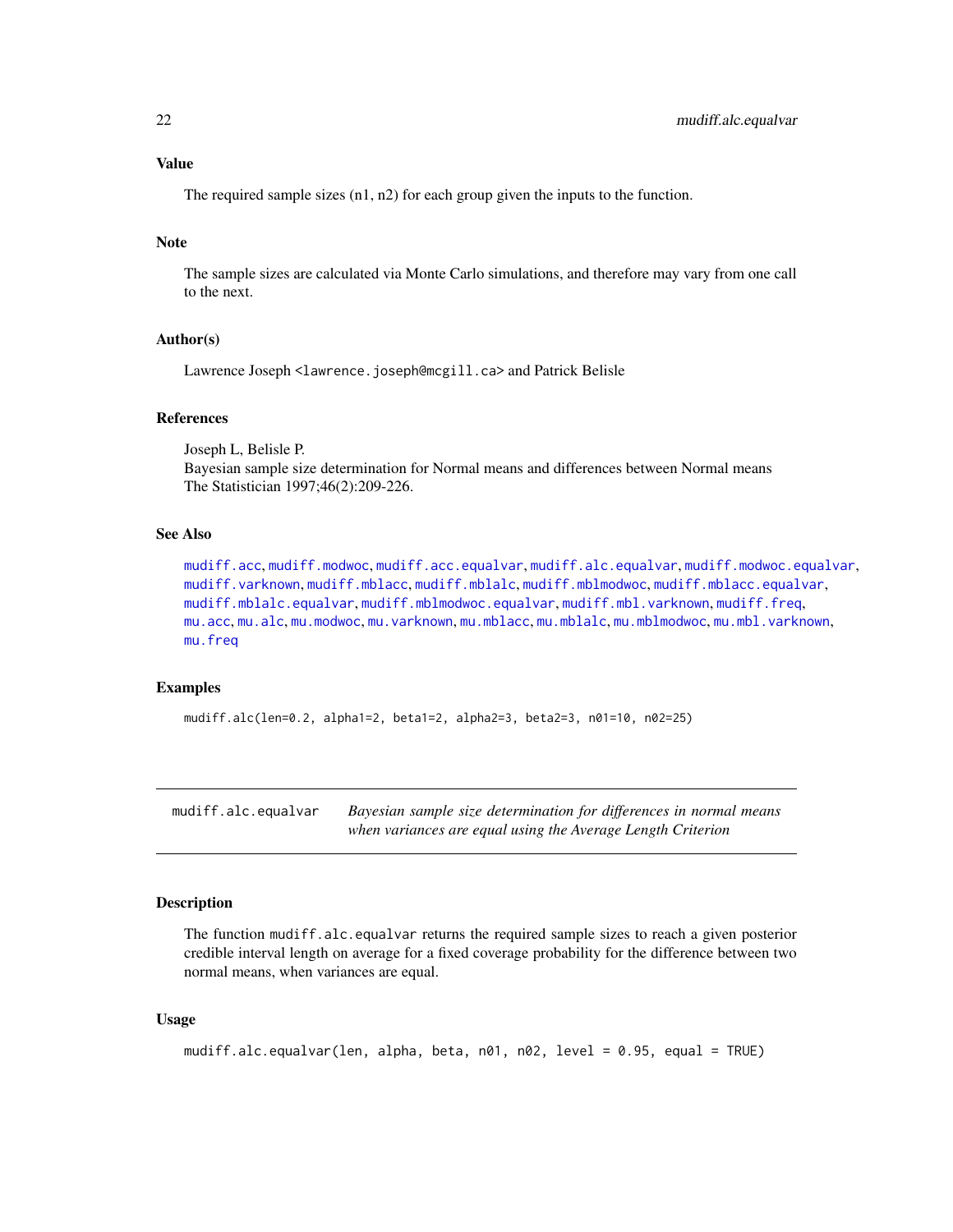# Arguments

| len                   | The desired average length of the posterior credible interval for the difference<br>between the two unknown means |  |
|-----------------------|-------------------------------------------------------------------------------------------------------------------|--|
| alpha                 | First prior parameter of the Gamma density for the common precision (recipro-<br>cal of the variance)             |  |
| beta                  | Second prior parameter of the Gamma density for the common precision (recip-<br>rocal of the variance)            |  |
| n01                   | Prior sample size equivalent for the mean for the first population                                                |  |
| n02                   | Prior sample size equivalent for the mean for the second population                                               |  |
| level                 | The desired fixed coverage probability of the posterior credible interval (e.g.,<br>0.95)                         |  |
| equal                 | logical. Whether or not the final group sizes $(n1, n2)$ are forced to be equal:                                  |  |
|                       |                                                                                                                   |  |
| when equal $=$ TRUE,  | final sample sizes $n1 = n2$ ;                                                                                    |  |
| when equal $=$ FALSE, | final sample sizes $(n1, n2)$ minimize the expected posterior variance given a total of $n1+n2$ obset             |  |

# Details

Assume that a sample from each of two populations will be collected in order to estimate the difference between two independent normal means. Assume that the precisions of the two normal sampling distributions are unknown but equal, with prior information in the form of a Gamma(*alpha*, *beta*) density. Assume that the means are unknown, but have prior information equivalent to *(n01, n02*) previous observations, respectively. The function mudiff.alc.equalvar returns the required sample sizes to attain the desired average length *len* for the posterior credible interval of fixed coverage probability *level* for the difference between the two unknown means.

This function uses a fully Bayesian approach to sample size determination. Therefore, the desired coverages and lengths are only realized if the prior distributions input to the function are used for final inferences. Researchers preferring to use the data only for final inferences are encouraged to use the Mixed Bayesian/Likelihood version of the function.

#### Value

The required sample sizes (n1, n2) for each group given the inputs to the function.

# Note

The sample sizes returned by this function are exact.

# Author(s)

Lawrence Joseph <lawrence.joseph@mcgill.ca> and Patrick Belisle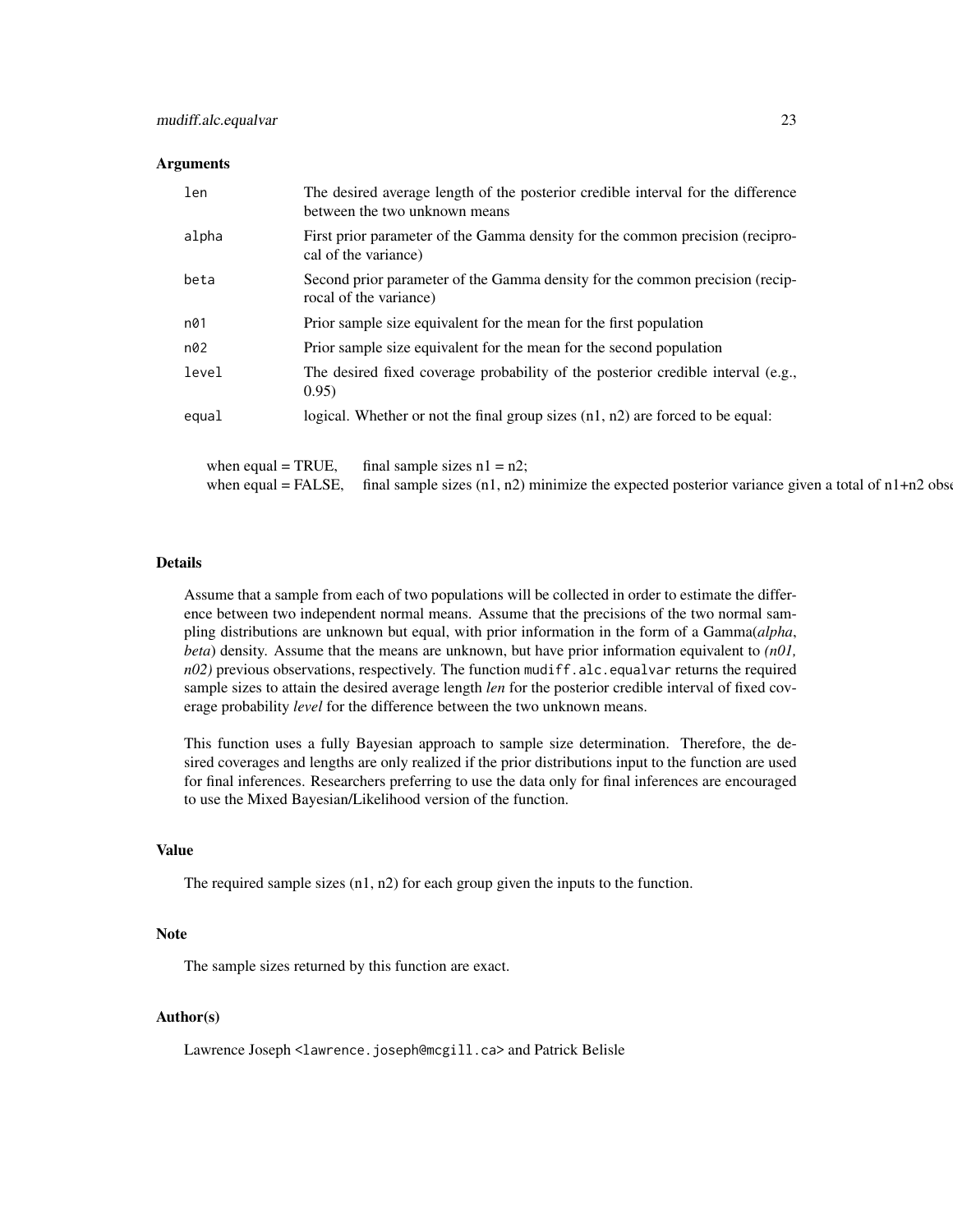# References

Joseph L, Belisle P.

Bayesian sample size determination for Normal means and differences between Normal means The Statistician 1997;46(2):209-226.

# See Also

```
mudiff.acc.equalvar, mudiff.modwoc.equalvar, mudiff.acc, mudiff.alc, mudiff.modwoc,
mudiff.varknown, mudiff.mblacc.equalvar, mudiff.mblalc.equalvar, mudiff.mblmodwoc.equalvar,
mudiff.mblacc, mudiff.mblalc, mudiff.mblmodwoc, mudiff.mbl.varknown, mudiff.freq, mu.acc,
mu.alc, mu.modwoc, mu.varknown, mu.mblacc, mu.mblalc, mu.mblmodwoc, mu.mbl.varknown,
mu.freq
```
# Examples

mudiff.alc.equalvar(len=0.2, alpha=2, beta=2, n01=10, n02=50)

<span id="page-23-1"></span>

mudiff.freq *Frequentist sample size determination for differences in normal means*

# Description

The function mudiff.freq returns the required sample sizes to get a confidence interval of given length and confidence level for the difference between two normal means.

# Usage

mudiff.freq(len, lambda1, lambda2, level = 0.95, equal=TRUE)

# Arguments

| len     | The desired total length of the confidence interval for the difference between the<br>two unknown means |  |
|---------|---------------------------------------------------------------------------------------------------------|--|
| lambda1 | Known precision (reciprocal of the variance) for the first population                                   |  |
| lambda2 | Known precision (reciprocal of the variance) for the second population                                  |  |
| level   | The desired confidence level $(e.g., 0.95)$                                                             |  |
| equal   | logical. Whether or not the final group sizes $(n1, n2)$ are forced to be equal:                        |  |
|         |                                                                                                         |  |

```
when equal = TRUE, final sample sizes n1 = n2;
when equal = FALSE, final sample sizes (n1, n2) minimize the variance given a total of n1+n2 observations
```
<span id="page-23-0"></span>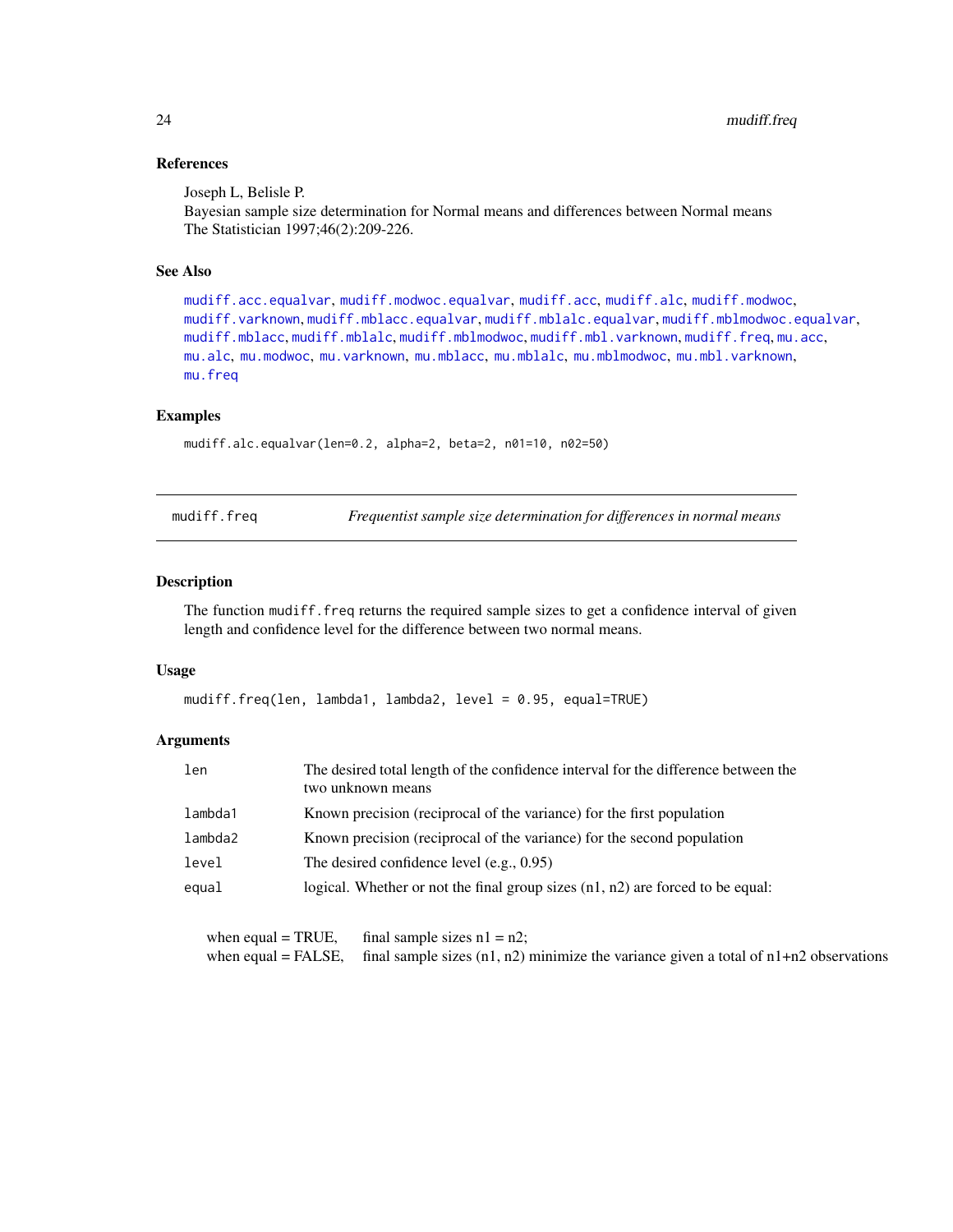# <span id="page-24-0"></span>Details

Assume that a random sample from each of two populations will be collected in order to estimate the difference between two independent normal means. Assume further that the two precisions *lambda1* and *lambda2* are known (where precision is the reciprocal of the variance). The function mudiff.freq returns the required sample sizes to attain the desired length *len* and confidence level *level* for the confidence interval for the difference between the two unknown means from a frequentist point of view.

# Value

The required sample sizes  $(n1, n2)$  for each group given the inputs to the function.

# **Note**

The sample sizes returned by this function are exact.

#### Author(s)

Lawrence Joseph <lawrence.joseph@mcgill.ca> and Patrick Belisle

#### References

Joseph L, Belisle P.

Bayesian sample size determination for Normal means and differences between Normal means The Statistician 1997;46(2):209-226.

#### See Also

[mudiff.acc](#page-16-1), [mudiff.alc](#page-19-1), [mudiff.modwoc](#page-37-1), [mudiff.acc.equalvar](#page-18-1), [mudiff.alc.equalvar](#page-21-1), [mudiff.modwoc.equalvar](#page-39-1), [mudiff.varknown](#page-41-1), [mudiff.mblacc](#page-26-1), [mudiff.mblalc](#page-29-1), [mudiff.mblmodwoc](#page-33-1), [mudiff.mblacc.equalvar](#page-28-1), [mudiff.mblalc.equalvar](#page-31-1), [mudiff.mblmodwoc.equalvar](#page-35-1), [mudiff.mbl.varknown](#page-24-1), [mu.freq](#page-5-1), [mu.acc](#page-2-1), [mu.alc](#page-4-1), [mu.modwoc](#page-13-1), [mu.varknown](#page-14-1), [mu.mblacc](#page-8-1), [mu.mblalc](#page-9-1), [mu.mblmodwoc](#page-11-1), [mu.mbl.varknown](#page-6-1)

# Examples

```
# Suppose variance1 = 2, variance2 = 4
mudiff.freq(len=0.2, lambda1=1/2, lambda2=1/4)
```
<span id="page-24-1"></span>

| mudiff.mbl.varknown | Bayesian sample size determination for differences in normal means |
|---------------------|--------------------------------------------------------------------|
|                     | when variances are known using the Mixed Bayesian/Likelihood cri-  |
|                     | teria                                                              |

# Description

The function mudiff.mbl.varknown returns the required sample sizes to reach a given posterior credible interval length and coverage probability for the difference between two normal means using a mixed Bayesian/likelihood approach - when variances are known.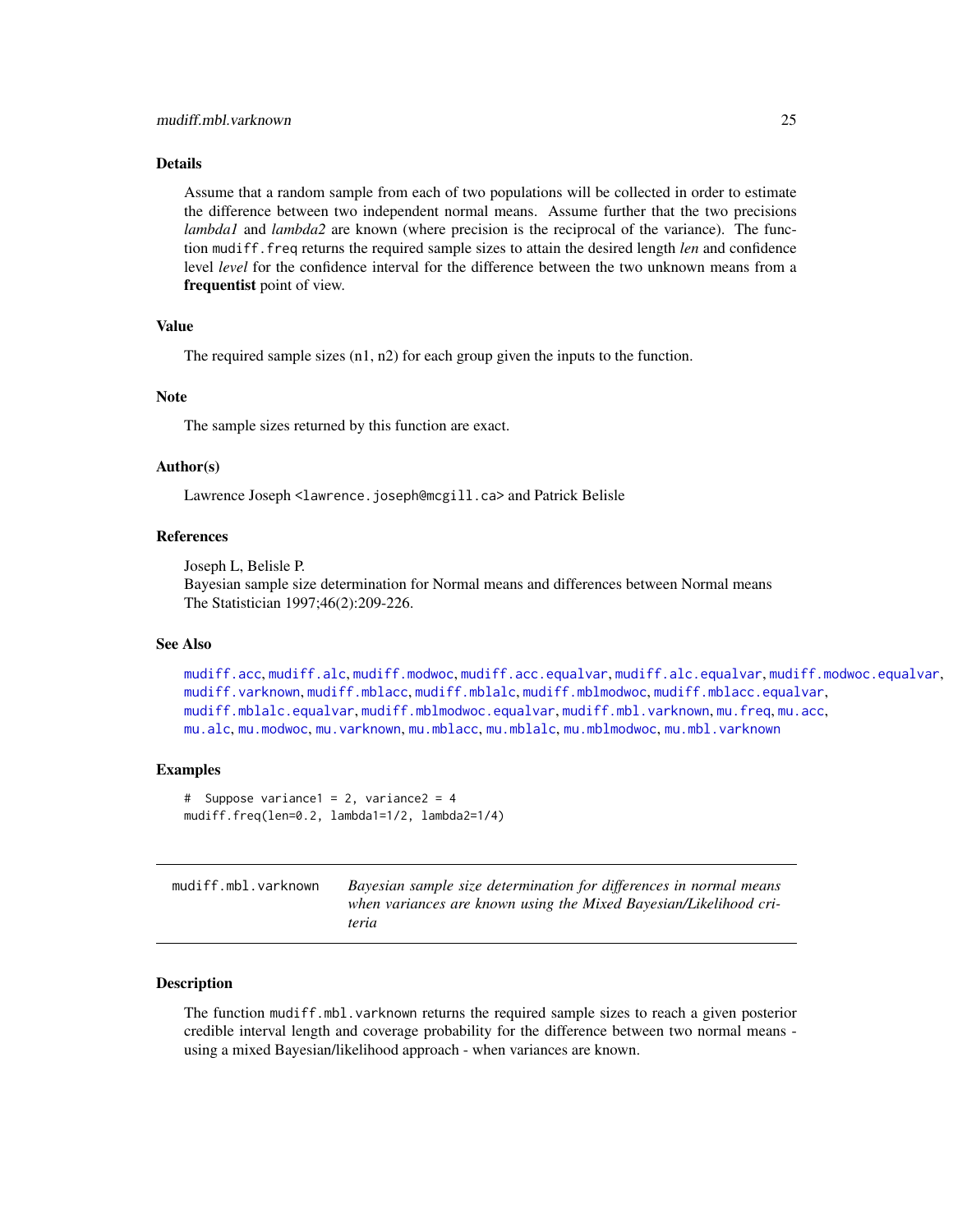#### Usage

mudiff.mbl.varknown(len, lambda1, lambda2, level = 0.95, equal = TRUE)

#### Arguments

| len     | The desired total length of the posterior credible interval for the difference be-<br>tween the two unknown means |  |
|---------|-------------------------------------------------------------------------------------------------------------------|--|
| lambda1 | The known precision (reciprocal of variance) for the first population                                             |  |
| lambda2 | The known precision (reciprocal of variance) for the second population                                            |  |
| level   | The desired coverage probability of the posterior credible interval $(e.g., 0.95)$                                |  |
| equal   | logical. Whether or not the final group sizes $(n1, n2)$ are forced to be equal:                                  |  |
|         |                                                                                                                   |  |

when equal = TRUE, final sample sizes  $n1 = n2$ ; when equal = FALSE, final sample sizes  $(n1, n2)$  minimize the posterior variance given a total of  $n1+n2$  observations

# Details

Assume that a sample from each of two populations will be collected in order to estimate the difference between two independent normal means when the variances are known. The function mudiff.mbl.varknown returns the required sample sizes to attain the desired length *len* and coverage probability *level* for the posterior credible interval for the difference between the two unknown means.

This function uses a Mixed Bayesian/Likelihood (MBL) approach. MBL approaches use the prior information to derive the predictive distribution of the data, but use only the likelihood function for final inferences. This approach is intended to satisfy investigators who recognize that prior information is important for planning purposes but prefer to base final inferences only on the data.

# Value

The required sample sizes (n1, n2) for each group given the inputs to the function.

#### Note

The sample sizes returned by this function are exact.

# Author(s)

Lawrence Joseph <lawrence.joseph@mcgill.ca> and Patrick Belisle

# References

Joseph L, Belisle P. Bayesian sample size determination for Normal means and differences between Normal means The Statistician 1997;46(2):209-226.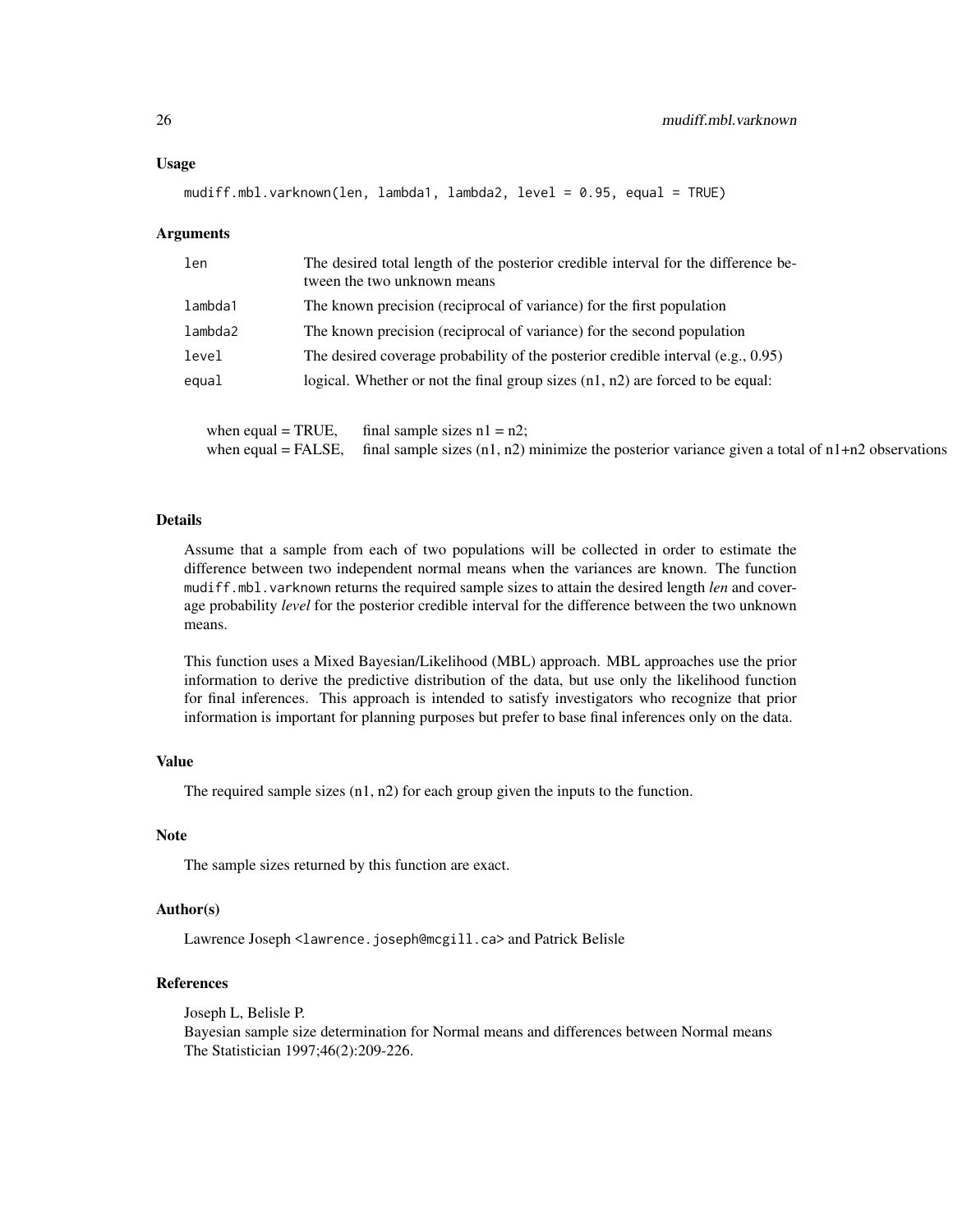# <span id="page-26-0"></span>mudiff.mblacc 27

# See Also

[mudiff.mblacc](#page-26-1), [mudiff.mblalc](#page-29-1), [mudiff.mblmodwoc](#page-33-1), [mudiff.mblacc.equalvar](#page-28-1), [mudiff.mblalc.equalvar](#page-31-1), [mudiff.mblmodwoc.equalvar](#page-35-1), [mudiff.varknown](#page-41-1), [mudiff.acc](#page-16-1), [mudiff.alc](#page-19-1), [mudiff.modwoc](#page-37-1), [mudiff.acc.equalvar](#page-18-1), [mudiff.alc.equalvar](#page-21-1), [mudiff.modwoc.equalvar](#page-39-1), [mudiff.freq](#page-23-1), [mu.mbl.varknown](#page-6-1), [mu.mblacc](#page-8-1), [mu.mblalc](#page-9-1), [mu.mblmodwoc](#page-11-1), [mu.varknown](#page-14-1), [mu.acc](#page-2-1), [mu.alc](#page-4-1), [mu.modwoc](#page-13-1), [mu.freq](#page-5-1)

# Examples

mudiff.mbl.varknown(len=0.2, lambda1=1, lambda2=1/1.5)

<span id="page-26-1"></span>

| mudiff.mblacc | Bayesian sample size determination for differences in normal means |
|---------------|--------------------------------------------------------------------|
|               | using the mixed Bayesian/likelihood Average Coverage Criterion     |

# Description

The function mudiff.mblacc returns the required sample sizes to reach a given coverage probability on average for a posterior credible interval of fixed length - using a mixed Bayesian/likelihood approach - for the difference between two normal means.

# Usage

mudiff.mblacc(len, alpha1, beta1, alpha2, beta2, level = 0.95, m = 10000, mcs = 3)

# Arguments

| len             | The desired fixed length of the posterior credible interval for the difference be-<br>tween the two unknown means                                                                                                                                                                                                                                                               |
|-----------------|---------------------------------------------------------------------------------------------------------------------------------------------------------------------------------------------------------------------------------------------------------------------------------------------------------------------------------------------------------------------------------|
| alpha1          | First prior parameter of the Gamma density for the precision (reciprocal of the<br>variance) for the first population                                                                                                                                                                                                                                                           |
| beta1           | Second prior parameter of the Gamma density for the precision (reciprocal of<br>the variance) for the first population                                                                                                                                                                                                                                                          |
| alpha2          | First prior parameter of the Gamma density for the precision (reciprocal of the<br>variance) for the second population                                                                                                                                                                                                                                                          |
| beta2           | Second prior parameter of the Gamma density for the precision (reciprocal of<br>the variance) for the second population                                                                                                                                                                                                                                                         |
| level           | The desired average coverage probability of the posterior credible interval (e.g.,<br>0.95)                                                                                                                                                                                                                                                                                     |
| m               | The number of points simulated from the preposterior distribution of the data.<br>For each point, the probability coverage of the highest posterior density interval<br>of fixed length len is estimated, in order to approximate the average coverage<br>probability. Usually 10000 is sufficient, but one can increase this number at the<br>expense of program running time. |
| mc <sub>S</sub> | The Maximum number of Consecutive Steps allowed in the same direction in the<br>march towards the optimal sample size, before the result for the next upper/lower<br>bound is cross-checked. In our experience, $mcs = 3$ is a good choice.                                                                                                                                     |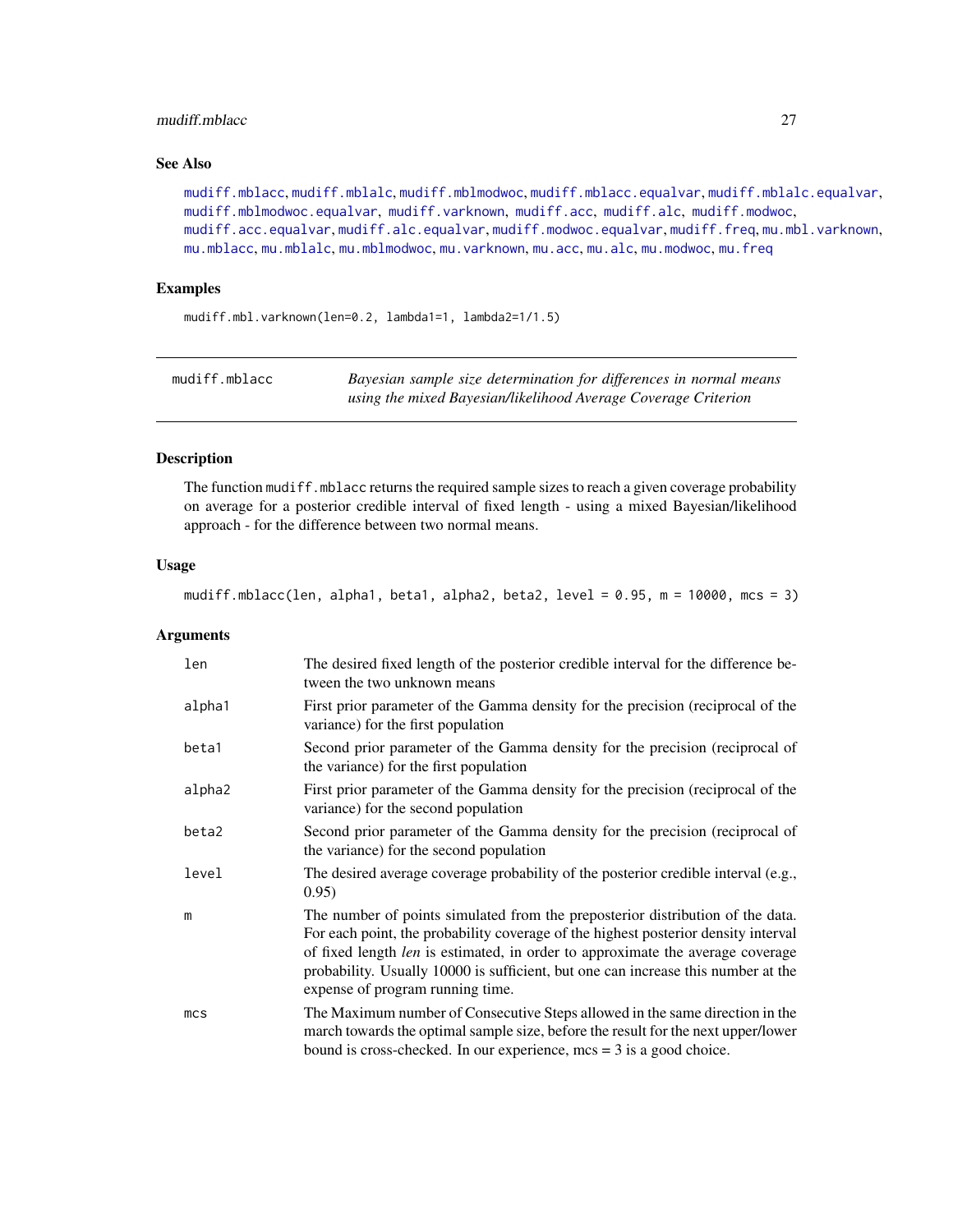# <span id="page-27-0"></span>Details

Assume that a sample from each of two populations will be collected in order to estimate the difference between two independent normal means. Assume that the precision within each of the two the populations are unknown, but have prior information in the form of Gamma(*alpha1*, *beta1*) and Gamma(*alpha2*, *beta2*) densities, respectively. The function mudiff.mblacc returns the required sample sizes to attain the desired average coverage probability *level* for the posterior credible interval of fixed length *len* for the difference between the two unknown means.

This function uses a Mixed Bayesian/Likelihood (MBL) approach. MBL approaches use the prior information to derive the predictive distribution of the data, but use only the likelihood function for final inferences. This approach is intended to satisfy investigators who recognize that prior information is important for planning purposes but prefer to base final inferences only on the data.

#### Value

The required sample sizes  $(n1, n2)$  for each group given the inputs to the function.

# Note

The sample sizes are calculated via Monte Carlo simulations, and therefore may vary from one call to the next.

# Author(s)

Lawrence Joseph <lawrence.joseph@mcgill.ca> and Patrick Belisle

# References

Joseph L, Belisle P. Bayesian sample size determination for Normal means and differences between Normal means The Statistician 1997;46(2):209-226.

# See Also

[mudiff.mblalc](#page-29-1), [mudiff.mblmodwoc](#page-33-1), [mudiff.mblacc.equalvar](#page-28-1), [mudiff.mblalc.equalvar](#page-31-1), [mudiff.mblmodwoc.equalvar](#page-35-1), [mudiff.mbl.varknown](#page-24-1), [mudiff.acc](#page-16-1), [mudiff.alc](#page-19-1), [mudiff.modwoc](#page-37-1), [mudiff.acc.equalvar](#page-18-1), [mudiff.alc.equalvar](#page-21-1), [mudiff.modwoc.equalvar](#page-39-1), [mudiff.varknown](#page-41-1), [mudiff.freq](#page-23-1), [mu.mblacc](#page-8-1), [mu.mblalc](#page-9-1), [mu.mblmodwoc](#page-11-1), [mu.mbl.varknown](#page-6-1), [mu.acc](#page-2-1), [mu.alc](#page-4-1), [mu.modwoc](#page-13-1), [mu.varknown](#page-14-1), [mu.freq](#page-5-1)

#### Examples

mudiff.mblacc(len=0.2, alpha1=2, beta1=2, alpha2=3, beta2=3)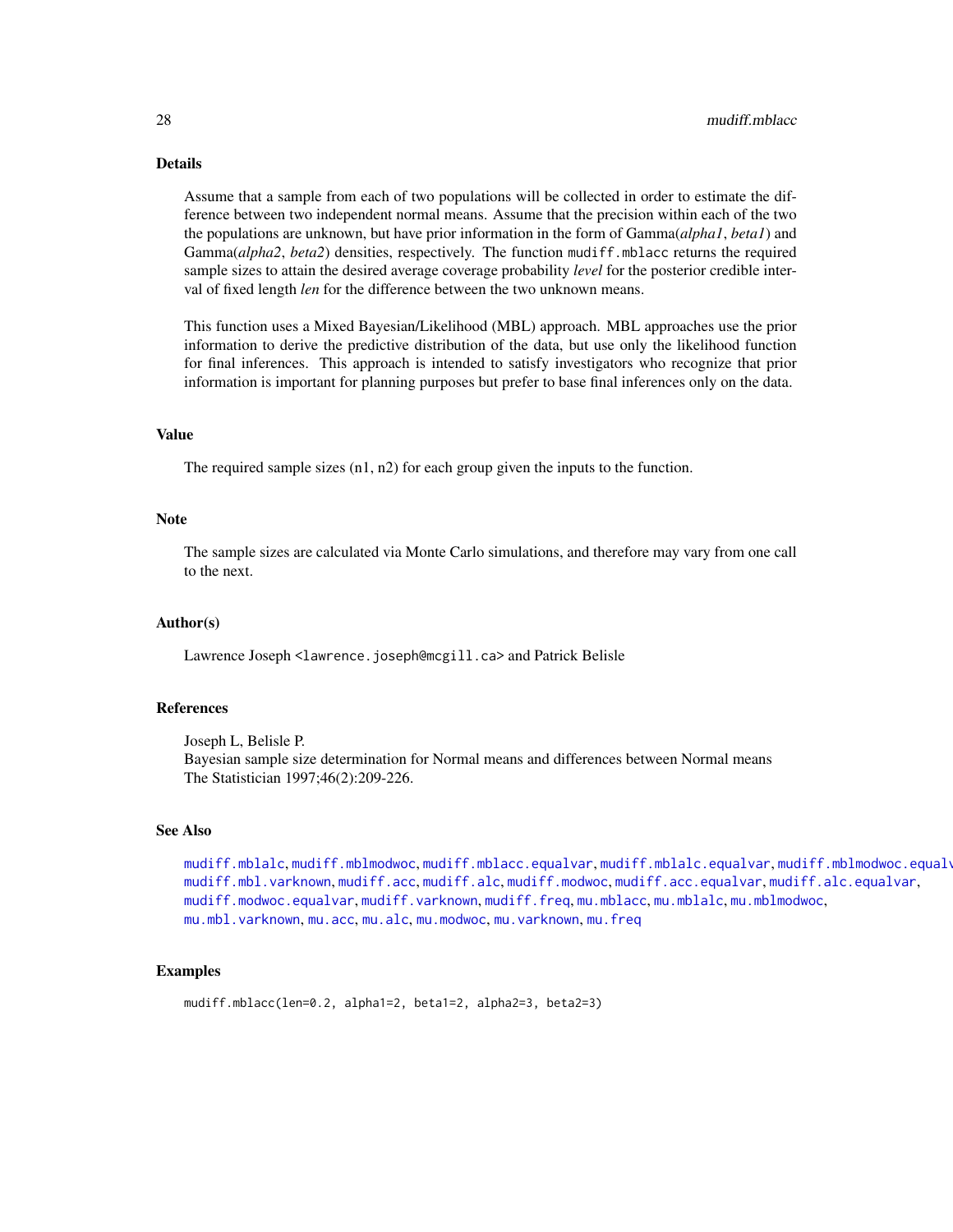<span id="page-28-1"></span><span id="page-28-0"></span>mudiff.mblacc.equalvar

*Bayesian sample size determination for differences in normal means when variances are equal using the Mixed Bayesian/Likelihood Average Coverage Criterion*

#### **Description**

The function mudiff.mblacc.equalvar returns the required sample sizes to reach a given coverage probability on average for a posterior credible interval of fixed length for the difference between two normal means using a mixed Bayesian/likelihood approach, when variances are equal.

# Usage

```
mudiff.mblacc.equalvar(len, alpha, beta, level = 0.95, m = 10000, mcs = 3)
```
# Arguments

| len             | The desired fixed length of the posterior credible interval for the difference be-<br>tween the two unknown means                                                                                                                                                                                                                                                               |
|-----------------|---------------------------------------------------------------------------------------------------------------------------------------------------------------------------------------------------------------------------------------------------------------------------------------------------------------------------------------------------------------------------------|
| alpha           | First prior parameter of the Gamma density for the common precision (recipro-<br>cal of the variance)                                                                                                                                                                                                                                                                           |
| beta            | Second prior parameter of the Gamma density for the common precision (recip-<br>rocal of the variance)                                                                                                                                                                                                                                                                          |
| level           | The desired average coverage probability of the posterior credible interval (e.g.,<br>0.95)                                                                                                                                                                                                                                                                                     |
| m               | The number of points simulated from the preposterior distribution of the data.<br>For each point, the probability coverage of the highest posterior density interval<br>of fixed length len is estimated, in order to approximate the average coverage<br>probability. Usually 10000 is sufficient, but one can increase this number at the<br>expense of program running time. |
| mc <sub>S</sub> | The Maximum number of Consecutive Steps allowed in the same direction in the<br>march towards the optimal sample size, before the result for the next upper/lower<br>bound is cross-checked. In our experience, $mcs = 3$ is a good choice.                                                                                                                                     |

# Details

Assume that a sample from each of two populations will be collected in order to estimate the difference between two independent normal means. Assume that the precision within each of the two the populations are unknown but equal, with prior information in the form of a Gamma(*alpha*, *beta*) density. The function mudiff.mblacc.equalvar returns the required sample sizes to attain the average coverage probability *level* for the posterior credible interval of fixed length *len* for the difference between the two unknown means.

This function uses a Mixed Bayesian/Likelihood (MBL) approach. MBL approaches use the prior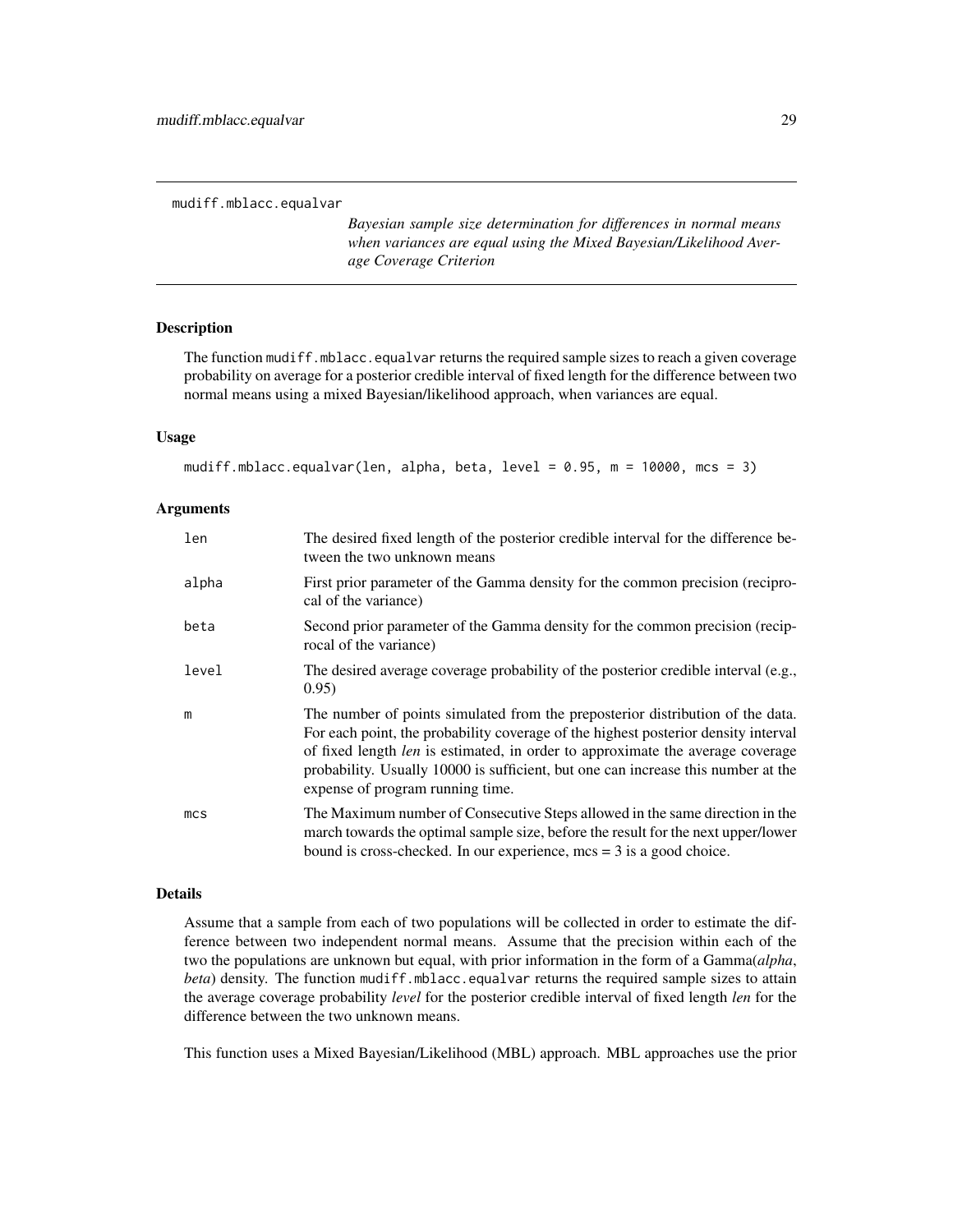# <span id="page-29-0"></span>30 mudiff.mblalc

information to derive the predictive distribution of the data, but use only the likelihood function for final inferences. This approach is intended to satisfy investigators who recognize that prior information is important for planning purposes but prefer to base final inferences only on the data.

# Value

The required sample sizes (n1, n2) for each group given the inputs to the function.

# **Note**

The sample sizes are calculated via Monte Carlo simulations, and therefore may vary from one call to the next.

# Author(s)

Lawrence Joseph <lawrence.joseph@mcgill.ca> and Patrick Belisle

#### References

Joseph L, Belisle P. Bayesian sample size determination for Normal means and differences between Normal means The Statistician 1997;46(2):209-226.

# See Also

[mudiff.mblalc.equalvar](#page-31-1), [mudiff.mblmodwoc.equalvar](#page-35-1), [mudiff.mblacc](#page-26-1), [mudiff.mblalc](#page-29-1), [mudiff.mblmodwoc](#page-33-1), [mudiff.mbl.varknown](#page-24-1), [mudiff.acc.equalvar](#page-18-1), [mudiff.alc.equalvar](#page-21-1), [mudiff.modwoc.equalvar](#page-39-1), [mudiff.acc](#page-16-1), [mudiff.alc](#page-19-1), [mudiff.modwoc](#page-37-1), [mudiff.varknown](#page-41-1), [mudiff.freq](#page-23-1), [mu.mblacc](#page-8-1), [mu.mblalc](#page-9-1), [mu.mblmodwoc](#page-11-1), [mu.mbl.varknown](#page-6-1), [mu.acc](#page-2-1), [mu.alc](#page-4-1), [mu.modwoc](#page-13-1), [mu.varknown](#page-14-1), [mu.freq](#page-5-1)

# Examples

mudiff.mblacc.equalvar(len=0.2, alpha=2, beta=2)

<span id="page-29-1"></span>mudiff.mblalc *Bayesian sample size determination for differences in normal means using the Mixed Bayesian/Likelihood Average Length Criterion*

# **Description**

The function mudiff.mblalc returns the required sample sizes to reach a given posterior credible interval length on average for a fixed coverage probability - using a mixed Bayesian/likelihood approach - for the difference between two normal means.

#### Usage

```
mudiff.mblalc(len, alpha1, beta1, alpha2, beta2, level = 0.95, m = 10000, mcs = 3)
```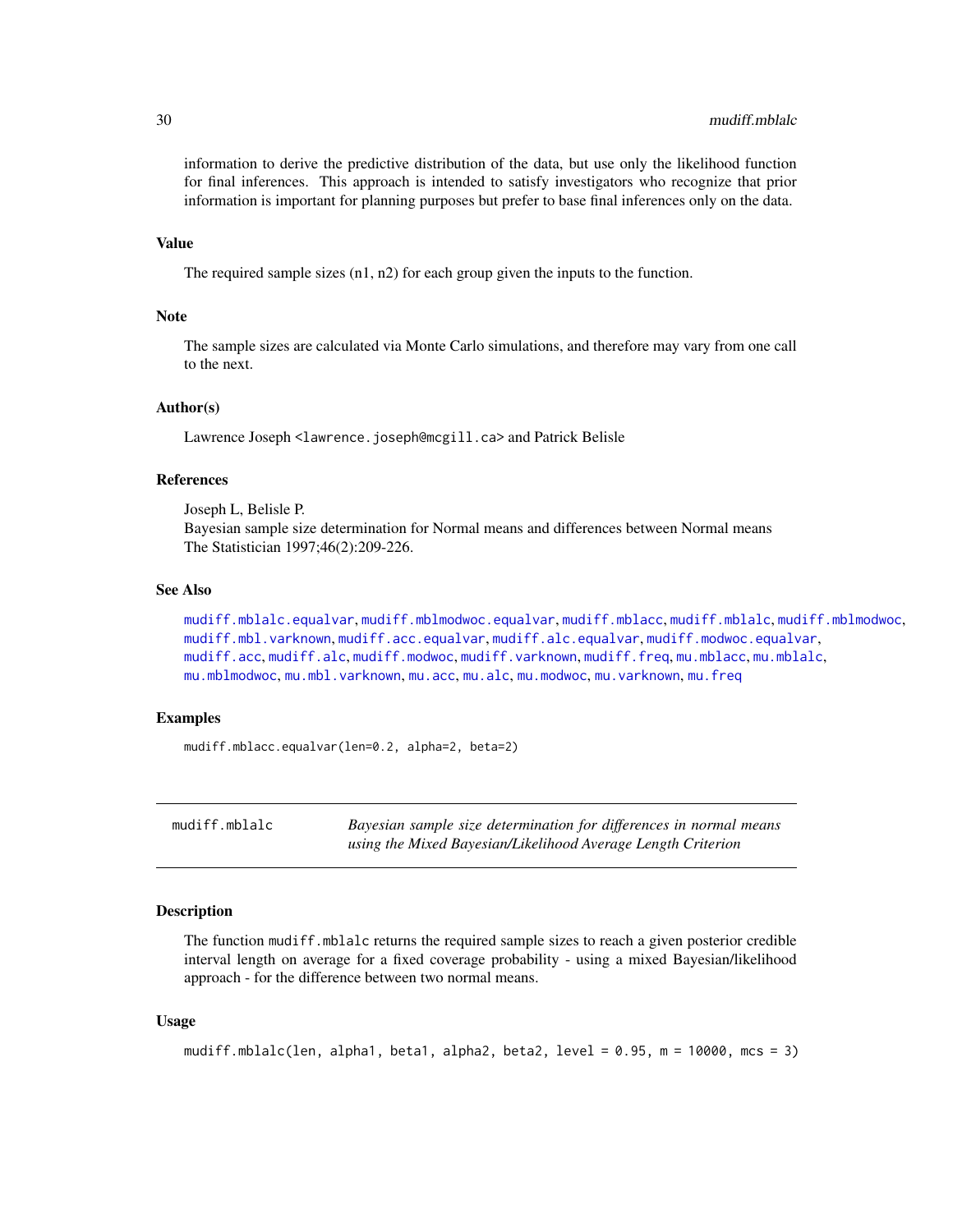# mudiff.mblalc 31

#### Arguments

| len             | The desired average length of the posterior credible interval for the difference<br>between the two unknown means                                                                                                                                                                                                                                                            |
|-----------------|------------------------------------------------------------------------------------------------------------------------------------------------------------------------------------------------------------------------------------------------------------------------------------------------------------------------------------------------------------------------------|
| alpha1          | First prior parameter of the Gamma density for the precision (reciprocal of the<br>variance) for the first population                                                                                                                                                                                                                                                        |
| beta1           | Second prior parameter of the Gamma density for the precision (reciprocal of<br>the variance) for the first population                                                                                                                                                                                                                                                       |
| alpha2          | First prior parameter of the Gamma density for the precision (reciprocal of the<br>variance) for the second population                                                                                                                                                                                                                                                       |
| beta2           | Second prior parameter of the Gamma density for the precision (reciprocal of<br>the variance) for the second population                                                                                                                                                                                                                                                      |
| level           | The desired fixed coverage probability of the posterior credible interval (e.g.,<br>0.95)                                                                                                                                                                                                                                                                                    |
| m               | The number of points simulated from the preposterior distribution of the data.<br>For each point, the length of the highest posterior density interval of fixed cov-<br>erage probability <i>level</i> is estimated, in order to approximate the average length.<br>Usually 10000 is sufficient, but one can increase this number at the expense of<br>program running time. |
| mc <sub>S</sub> | The Maximum number of Consecutive Steps allowed in the same direction in the<br>march towards the optimal sample size, before the result for the next upper/lower<br>bound is cross-checked. In our experience, $mcs = 3$ is a good choice.                                                                                                                                  |

# Details

Assume that a sample from each of two populations will be collected in order to estimate the difference between two independent normal means. Assume that the precision within each of the two the populations are unknown, but have prior information in the form of Gamma(*alpha1*, *beta1*) and Gamma(*alpha2*, *beta2*) densities, respectively. The function mudiff.mblalc returns the required sample sizes to attain the desired average length *len* for the posterior credible interval of fixed coverage probability *level* for the difference between the two unknown means.

This function uses a Mixed Bayesian/Likelihood (MBL) approach. MBL approaches use the prior information to derive the predictive distribution of the data, but use only the likelihood function for final inferences. This approach is intended to satisfy investigators who recognize that prior information is important for planning purposes but prefer to base final inferences only on the data.

# Value

The required sample sizes (n1, n2) for each group given the inputs to the function.

# Note

The sample sizes are calculated via Monte Carlo simulations, and therefore may vary from one call to the next.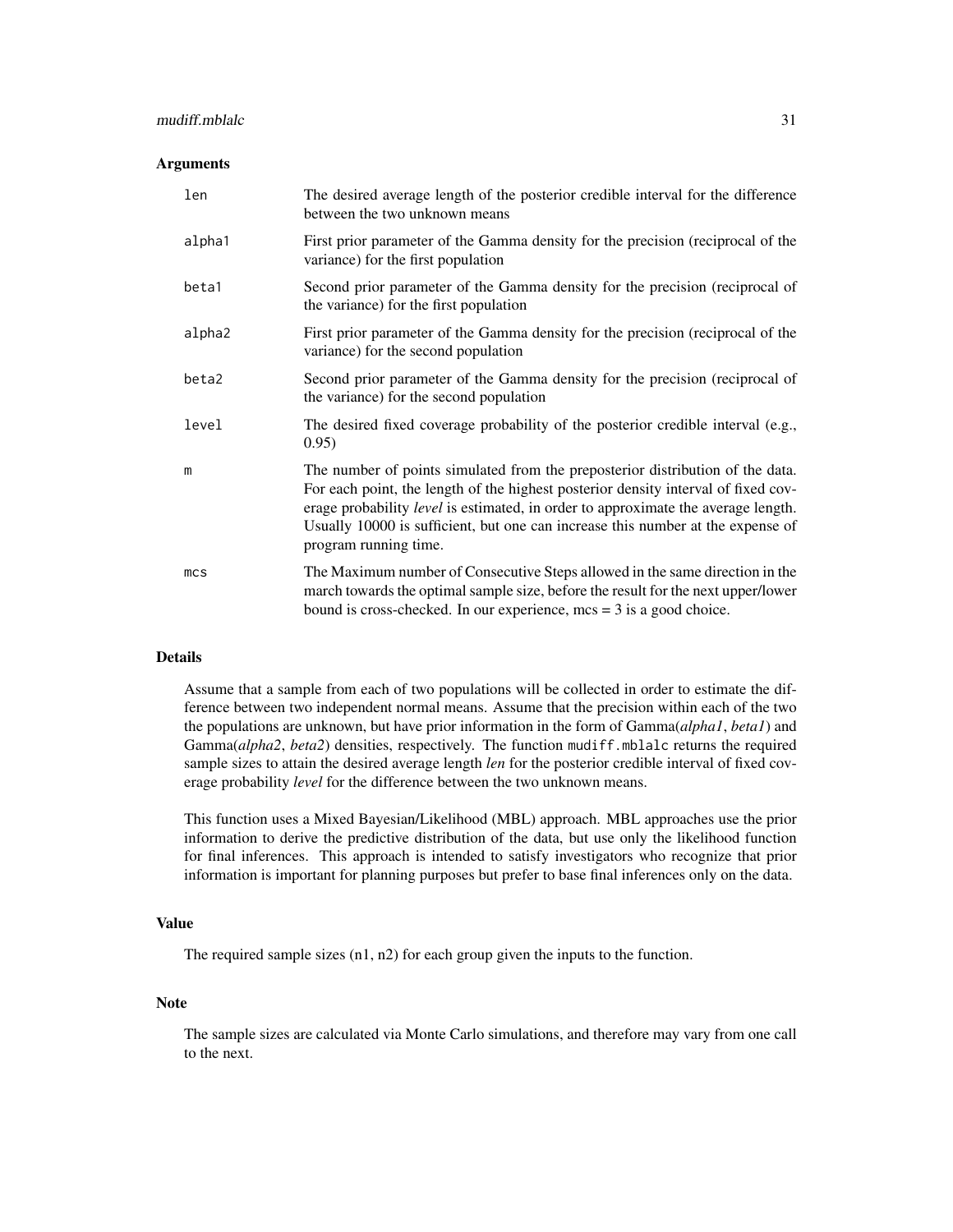# Author(s)

Lawrence Joseph <lawrence.joseph@mcgill.ca> and Patrick Belisle

### References

Joseph L, Belisle P. Bayesian sample size determination for Normal means and differences between Normal means The Statistician 1997;46(2):209-226.

# See Also

[mudiff.mblacc](#page-26-1), [mudiff.mblmodwoc](#page-33-1), [mudiff.mblacc.equalvar](#page-28-1), [mudiff.mblalc.equalvar](#page-31-1), [mudiff.mblmodwoc.equalvar](#page-35-1), [mudiff.mbl.varknown](#page-24-1), [mudiff.acc](#page-16-1), [mudiff.alc](#page-19-1), [mudiff.modwoc](#page-37-1), [mudiff.acc.equalvar](#page-18-1), [mudiff.alc.equalvar](#page-21-1), [mudiff.modwoc.equalvar](#page-39-1), [mudiff.varknown](#page-41-1), [mudiff.freq](#page-23-1), [mu.mblacc](#page-8-1), [mu.mblalc](#page-9-1), [mu.mblmodwoc](#page-11-1), [mu.mbl.varknown](#page-6-1), [mu.acc](#page-2-1), [mu.alc](#page-4-1), [mu.modwoc](#page-13-1), [mu.varknown](#page-14-1), [mu.freq](#page-5-1)

# Examples

mudiff.mblalc(len=0.2, alpha1=2, beta1=2, alpha2=3, beta2=3)

<span id="page-31-1"></span>mudiff.mblalc.equalvar

*Bayesian sample size determination for differences in normal means when variances are equal using the Mixed Bayesian/Likelihood Average Length Criterion*

# Description

The function mudiff.mblalc.equalvar returns the required sample sizes to reach a given posterior credible interval length on average for a fixed coverage probability for the difference between two normal means - using a mixed Bayesian/likelihood approach - when variances are equal.

#### Usage

```
mudiff.mblalc.equalvar(len, alpha, beta, level = 0.95)
```
#### Arguments

| len   | The desired average length of the posterior credible interval for the difference<br>between the two unknown means |
|-------|-------------------------------------------------------------------------------------------------------------------|
| alpha | First prior parameter of the Gamma density for the common precision (recipro-<br>cal of the variance)             |
| beta  | Second prior parameter of the Gamma density for the common precision (recip-<br>rocal of the variance)            |
| level | The desired fixed coverage probability of the posterior credible interval (e.g.,<br>0.95)                         |

<span id="page-31-0"></span>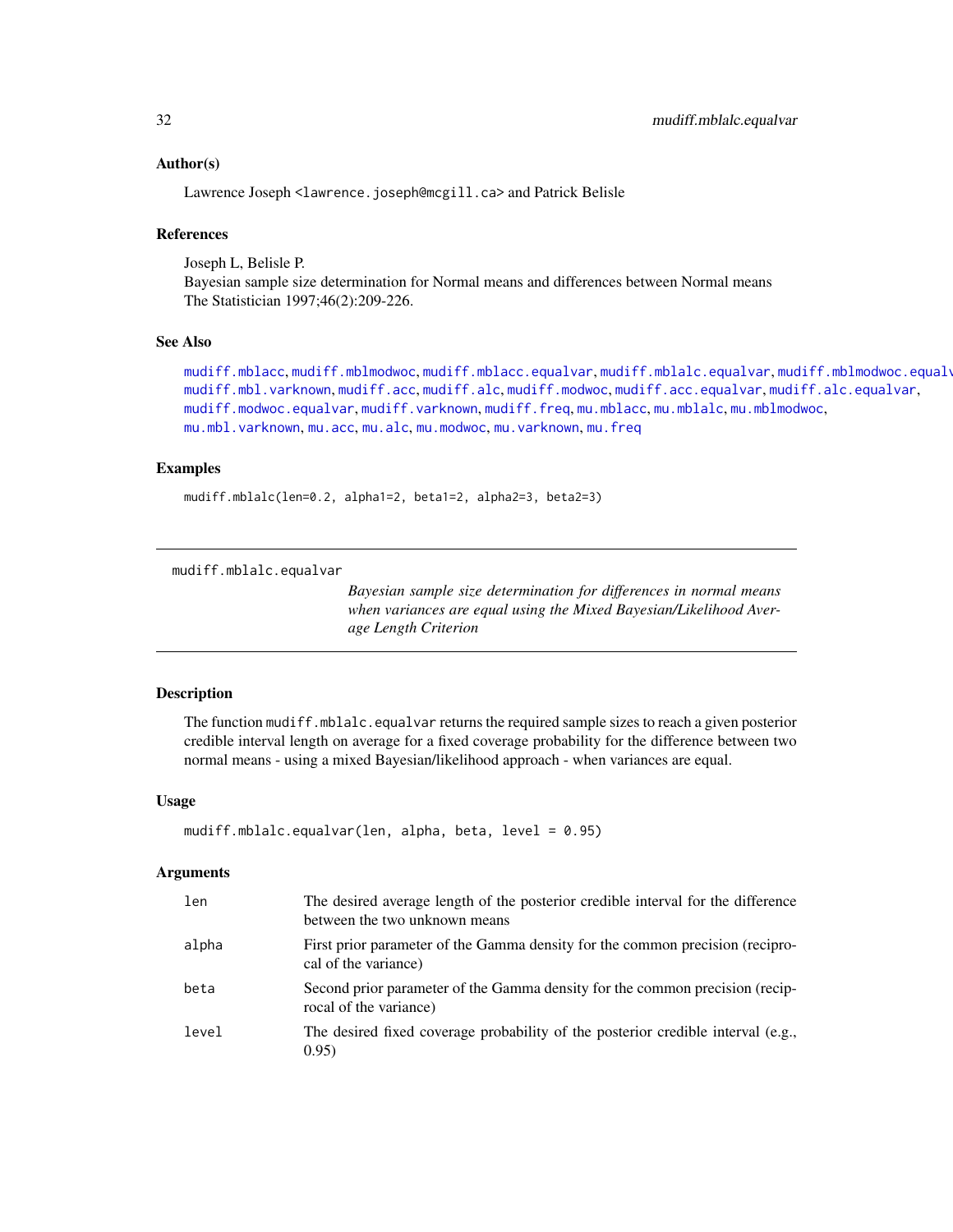#### <span id="page-32-0"></span>Details

Assume that a sample from each of two populations will be collected in order to estimate the difference between two independent normal means. Assume that the precisions of the two normal sampling distributions are unknown but equal, with prior information in the form of a Gamma(*alpha*, *beta*) density. The function mudiff.mblalc.equalvar returns the required sample sizes to attain the desired average length *len* for the posterior credible interval of fixed coverage probability *level* for the difference between the two unknown means.

This function uses a Mixed Bayesian/Likelihood (MBL) approach. MBL approaches use the prior information to derive the predictive distribution of the data, but use only the likelihood function for final inferences. This approach is intended to satisfy investigators who recognize that prior information is important for planning purposes but prefer to base final inferences only on the data.

# Value

The required sample sizes (n1, n2) for each group given the inputs to the function.

#### Note

The sample sizes returned by this function are exact.

#### Author(s)

Lawrence Joseph <lawrence.joseph@mcgill.ca> and Patrick Belisle

#### References

Joseph L, Belisle P. Bayesian sample size determination for Normal means and differences between Normal means The Statistician 1997;46(2):209-226.

# See Also

[mudiff.mblacc.equalvar](#page-28-1), [mudiff.mblmodwoc.equalvar](#page-35-1), [mudiff.mblacc](#page-26-1), [mudiff.mblalc](#page-29-1), [mudiff.mblmodwoc](#page-33-1), [mudiff.mbl.varknown](#page-24-1), [mudiff.acc.equalvar](#page-18-1), [mudiff.alc.equalvar](#page-21-1), [mudiff.modwoc.equalvar](#page-39-1), [mudiff.acc](#page-16-1), [mudiff.alc](#page-19-1), [mudiff.modwoc](#page-37-1), [mudiff.varknown](#page-41-1), [mudiff.freq](#page-23-1), [mu.mblacc](#page-8-1), [mu.mblalc](#page-9-1), [mu.mblmodwoc](#page-11-1), [mu.mbl.varknown](#page-6-1), [mu.acc](#page-2-1), [mu.alc](#page-4-1), [mu.modwoc](#page-13-1), [mu.varknown](#page-14-1), [mu.freq](#page-5-1)

# Examples

mudiff.mblalc.equalvar(len=0.2, alpha=2, beta=2)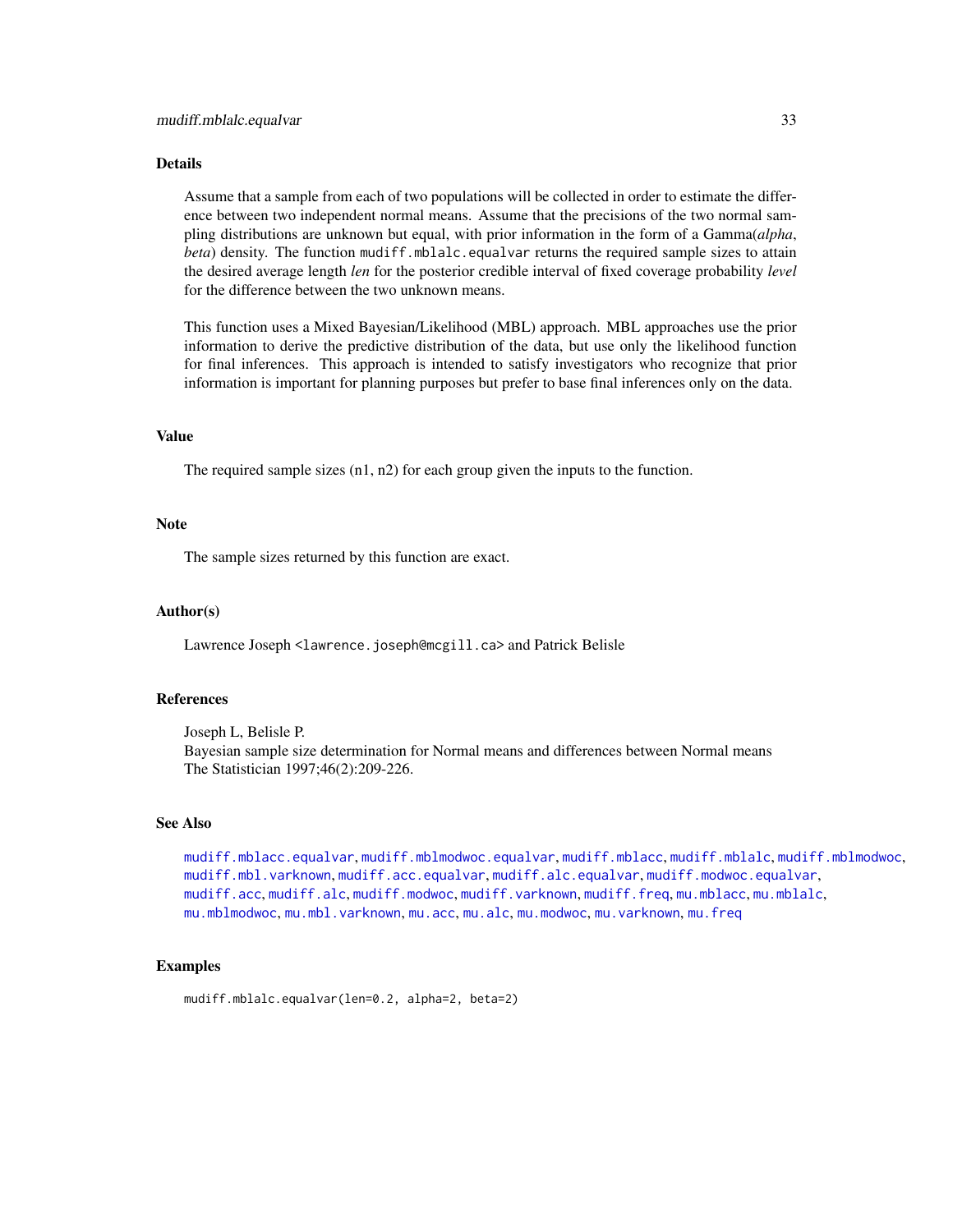<span id="page-33-1"></span><span id="page-33-0"></span>mudiff.mblmodwoc *Bayesian sample size determination for differences in normal means using the Mixed Bayesian/Likelihood Modified Worst Outcome Criterion*

# Description

The function mudiff.mblmodwoc uses a mixed Bayesian/likelihood approach to determine conservative sample sizes, in the sense that the desired posterior credible interval coverage and length for the difference between two normal means are guaranteed over a given proportion of data sets that can arise according to the prior information.

# Usage

```
mudiff.mblmodwoc(len, alpha1, beta1, alpha2, beta2, level = 0.95, worst.level = 0.95, m = 50000, mcs =
```
# Arguments

| len             | The desired total length of the posterior credible interval for the difference be-<br>tween the two unknown means                                                                                                                                                                                                                                                                                                               |
|-----------------|---------------------------------------------------------------------------------------------------------------------------------------------------------------------------------------------------------------------------------------------------------------------------------------------------------------------------------------------------------------------------------------------------------------------------------|
| alpha1          | First prior parameter of the Gamma density for the precision (reciprocal of the<br>variance) for the first population                                                                                                                                                                                                                                                                                                           |
| beta1           | Second prior parameter of the Gamma density for the precision (reciprocal of<br>the variance) for the first population                                                                                                                                                                                                                                                                                                          |
| alpha2          | First prior parameter of the Gamma density for the precision (reciprocal of the<br>variance) for the second population                                                                                                                                                                                                                                                                                                          |
| beta2           | Second prior parameter of the Gamma density for the precision (reciprocal of<br>the variance) for the second population                                                                                                                                                                                                                                                                                                         |
| level           | The desired fixed coverage probability of the posterior credible interval (e.g.,<br>0.95)                                                                                                                                                                                                                                                                                                                                       |
| worst.level     | The probability that the length of the posterior credible interval of fixed coverage<br>probability level will be at most len                                                                                                                                                                                                                                                                                                   |
| m               | The number of points simulated from the preposterior distribution of the data.<br>For each point, the length of the highest posterior density interval of fixed cover-<br>age probability level is estimated, in order to approximate the (100*worst.level)%-<br>percentile of the posterior credible interval length. Usually 50000 is sufficient,<br>but one can increase this number at the expense of program running time. |
| mc <sub>S</sub> | The Maximum number of Consecutive Steps allowed in the same direction in the<br>march towards the optimal sample size, before the result for the next upper/lower<br>bound is cross-checked. In our experience, $mcs = 3$ is a good choice.                                                                                                                                                                                     |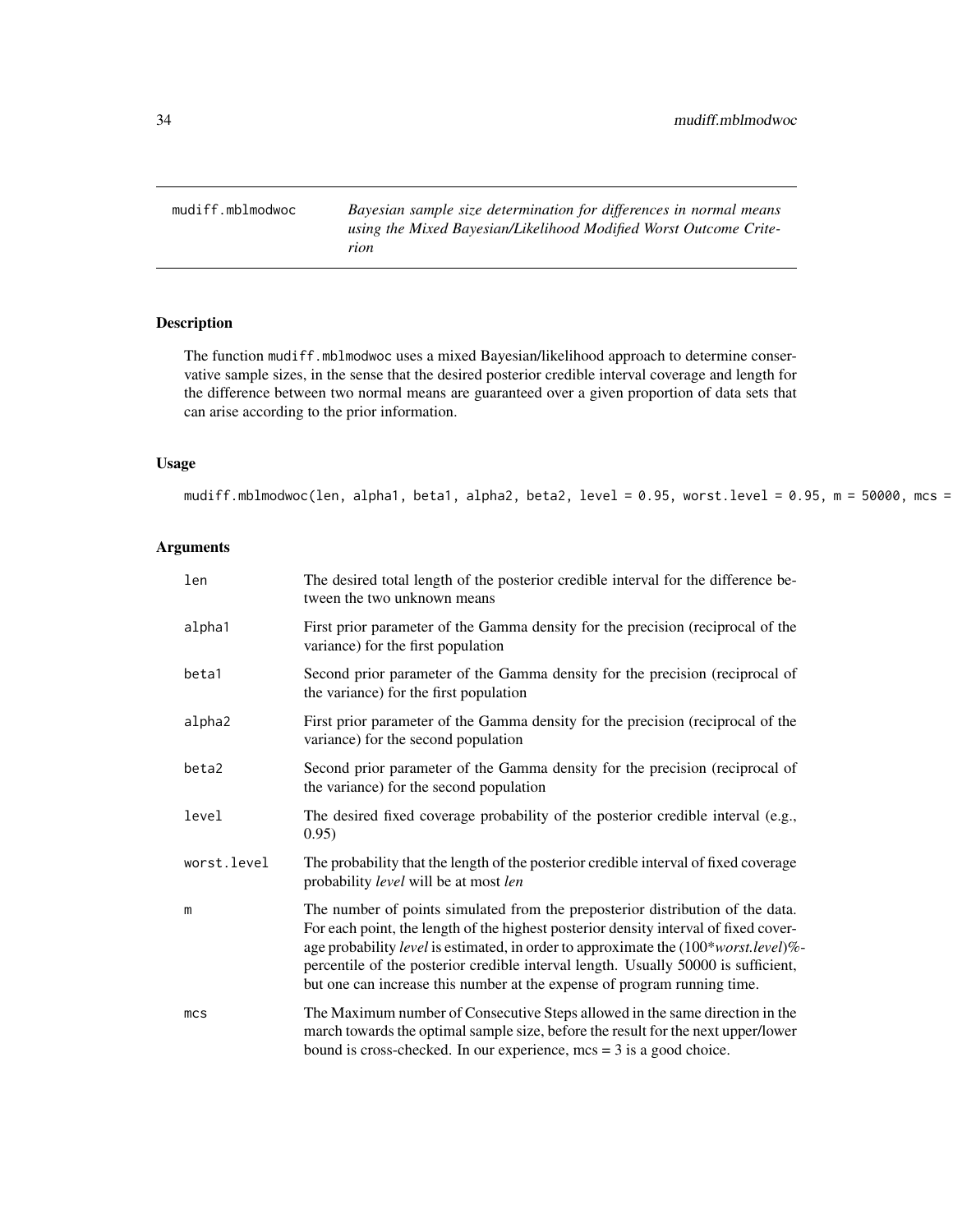#### <span id="page-34-0"></span>Details

Assume that a sample from each of two populations will be collected in order to estimate the difference between two independent normal means. Assume that the precision within each of the two the populations are unknown, but have prior information in the form of Gamma(*alpha1*, *beta1*) and Gamma(*alpha2*, *beta2*) densities, respectively. The function mudiff.mblmodwoc returns the required sample sizes to attain the desired length *len* for the posterior credible interval of fixed coverage probability *level* for the difference between the two unknown means. The Modified Worst Outcome Criterion used is conservative, in the sense that the posterior credible interval length *len* is guaranteed over the *worst.level* proportion of all possible data sets that can arise according to the prior information, for a fixed coverage probability *level*.

This function uses a Mixed Bayesian/Likelihood (MBL) approach. MBL approaches use the prior information to derive the predictive distribution of the data, but uses only the likelihood function for final inferences. This approach is intended to satisfy investigators who recognize that prior information is important for planning purposes but prefer to base final inferences only on the data.

# Value

The required sample sizes (n1, n2) for each group given the inputs to the function.

#### Note

The sample sizes are calculated via Monte Carlo simulations, and therefore may vary from one call to the next.

It is also correct to state that the coverage probability of the posterior credible interval of fixed length *len* will be at least *level* with probability *worst.level* with the sample sizes returned.

# Author(s)

Lawrence Joseph <lawrence.joseph@mcgill.ca> and Patrick Belisle

# References

Joseph L, Belisle P.

Bayesian sample size determination for Normal means and differences between Normal means The Statistician 1997;46(2):209-226.

#### See Also

```
mudiff.mblacc, mudiff.mblalc, mudiff.mblacc.equalvar, mudiff.mblalc.equalvar, mudiff.mblmodwoc.equalvar,
mudiff.mbl.varknown, mudiff.acc, mudiff.alc, mudiff.modwoc, mudiff.acc.equalvar, mudiff.alc.equalvar,
mudiff.modwoc.equalvar, mudiff.varknown, mudiff.freq, mu.mblacc, mu.mblalc, mu.mblmodwoc,
mu.mbl.varknown, mu.acc, mu.alc, mu.modwoc, mu.varknown, mu.freq
```
# Examples

```
mudiff.mblmodwoc(len=0.2, alpha1=2, beta1=2, alpha2=3, beta2=3, worst.level=0.95)
```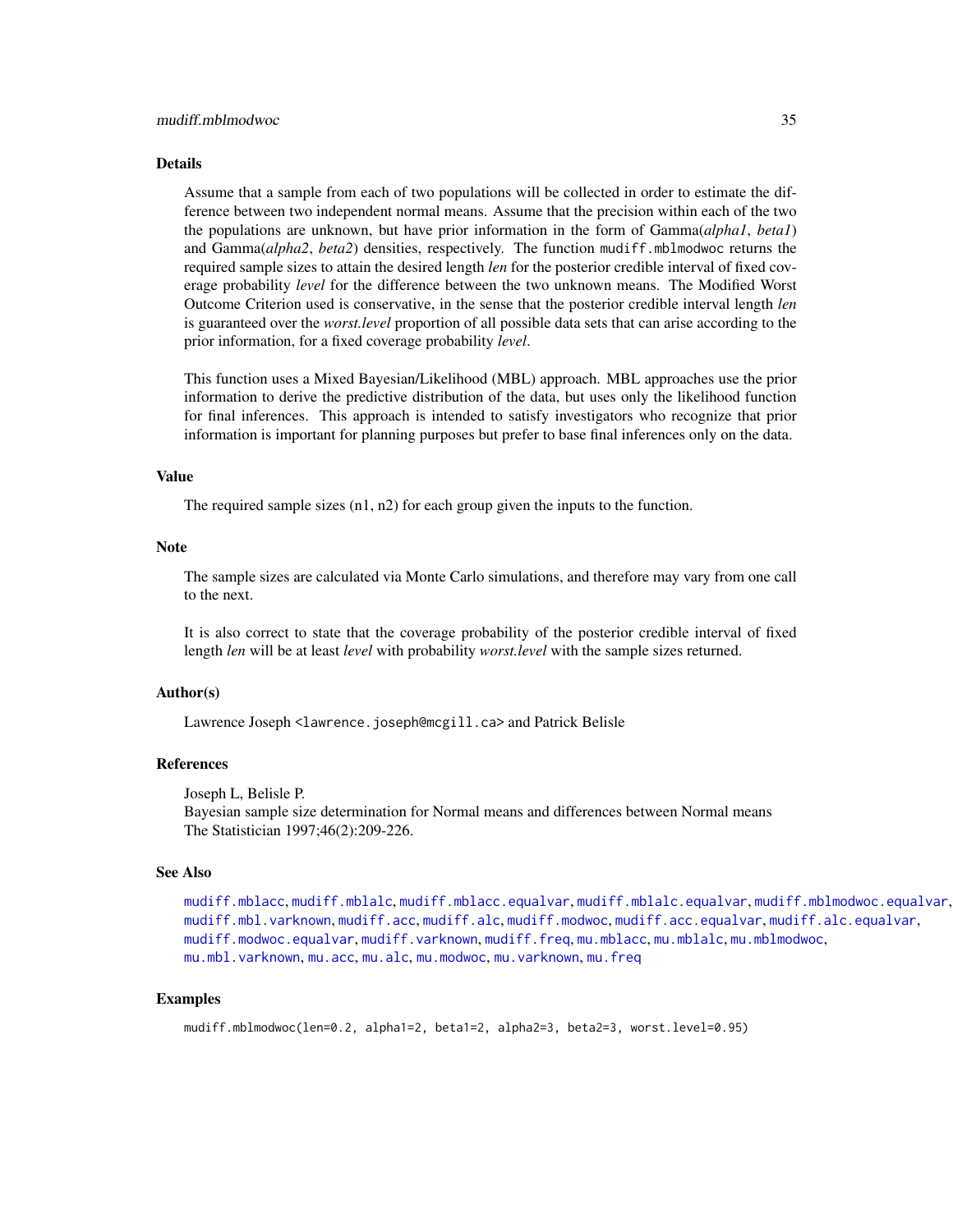<span id="page-35-1"></span><span id="page-35-0"></span>mudiff.mblmodwoc.equalvar

*Bayesian sample size determination for differences in normal means when variances are equal using the Mixed Bayesian/Likelihood Modified Worst Outcome Criterion*

#### Description

The function mudiff.mblmodwoc.equalvar uses a mixed Bayesian/likelihood approach to determine conservative sample sizes, in the sense that the desired posterior credible interval coverage and length for the difference between two normal means are guaranteed over a given proportion of data sets that can arise according to the prior information, when variances are equal.

#### Usage

```
mudiff.mblmodwoc.equalvar(len, alpha, beta, level = 0.95, worst.level = 0.95, m = 50000, mcs = 3)
```
# Arguments

| len             | The desired total length of the posterior credible interval for the difference be-<br>tween the two unknown means                                                                                                                                                                                                                                                                                                               |
|-----------------|---------------------------------------------------------------------------------------------------------------------------------------------------------------------------------------------------------------------------------------------------------------------------------------------------------------------------------------------------------------------------------------------------------------------------------|
| alpha           | First prior parameter of the Gamma density for the common precision (recipro-<br>cal of the variance)                                                                                                                                                                                                                                                                                                                           |
| beta            | Second prior parameter of the Gamma density for the common precision (recip-<br>rocal of the variance)                                                                                                                                                                                                                                                                                                                          |
| level           | The desired fixed coverage probability of the posterior credible interval (e.g.,<br>0.95)                                                                                                                                                                                                                                                                                                                                       |
| worst.level     | The probability that the length of the posterior credible interval of fixed coverage<br>probability <i>level</i> will be at most <i>len</i>                                                                                                                                                                                                                                                                                     |
| m               | The number of points simulated from the preposterior distribution of the data.<br>For each point, the length of the highest posterior density interval of fixed cover-<br>age probability level is estimated, in order to approximate the (100*worst.level)%-<br>percentile of the posterior credible interval length. Usually 50000 is sufficient,<br>but one can increase this number at the expense of program running time. |
| mc <sub>S</sub> | The Maximum number of Consecutive Steps allowed in the same direction in the<br>march towards the optimal sample size, before the result for the next upper/lower<br>bound is cross-checked. In our experience, $mcs = 3$ is a good choice.                                                                                                                                                                                     |

# Details

Assume that a sample from each of two populations will be collected in order to estimate the difference between two independent normal means. Assume that the precisions of the two normal sampling distributions are unknown but equal, with prior information in the form of a Gamma(*alpha*, *beta*) density. The function mudiff.mblmodwoc.equalvar returns the required sample sizes to attain the desired length *len* for the posterior credible interval of fixed coverage probability *level*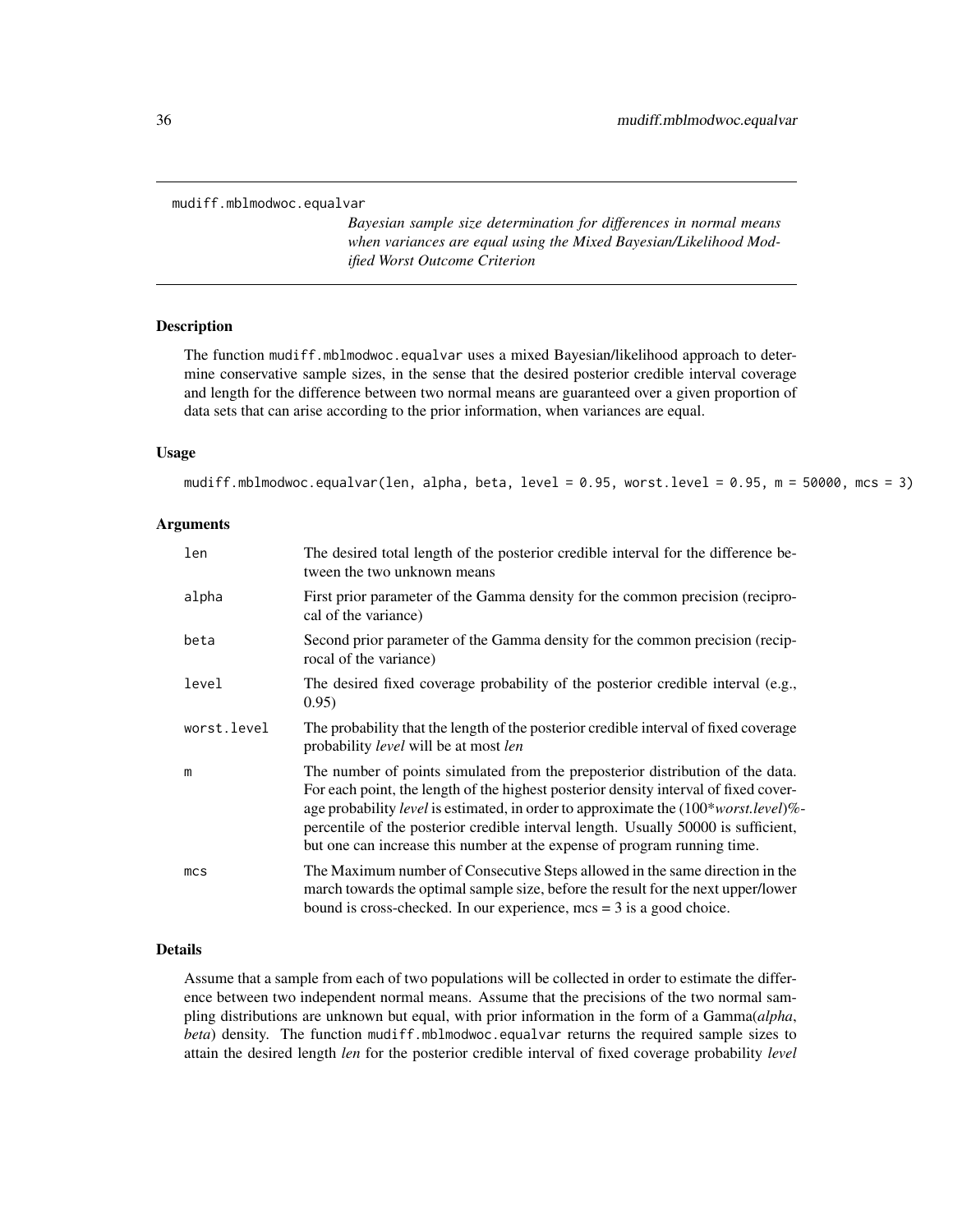#### <span id="page-36-0"></span>mudiff.mblmodwoc.equalvar 37

for the difference between the two unknown means. The Modified Worst Outcome Criterion used is conservative, in the sense that the posterior credible interval length *len* is guaranteed over the *worst.level* proportion of all possible data sets that can arise according to the prior information, for a fixed coverage probability *level*.

This function uses a Mixed Bayesian/Likelihood (MBL) approach. MBL approaches use the prior information to derive the predictive distribution of the data, but uses only the likelihood function for final inferences. This approach is intended to satisfy investigators who recognize that prior information is important for planning purposes but prefer to base final inferences only on the data.

# Value

The required sample sizes (n1, n2) for each group given the inputs to the function.

# Note

The sample sizes are calculated via Monte Carlo simulations, and therefore may vary from one call to the next.

It is also correct to state that the coverage probability of the posterior credible interval of fixed length *len* will be at least *level* with probability *worst.level* with the sample sizes returned.

# Author(s)

Lawrence Joseph <lawrence.joseph@mcgill.ca> and Patrick Belisle

# References

Joseph L, Belisle P. Bayesian sample size determination for Normal means and differences between Normal means The Statistician 1997;46(2):209-226.

#### See Also

[mudiff.mblacc.equalvar](#page-28-1), [mudiff.mblalc.equalvar](#page-31-1), [mudiff.mblacc](#page-26-1), [mudiff.mblalc](#page-29-1), [mudiff.mblmodwoc](#page-33-1), [mudiff.mbl.varknown](#page-24-1), [mudiff.acc.equalvar](#page-18-1), [mudiff.alc.equalvar](#page-21-1), [mudiff.modwoc.equalvar](#page-39-1), [mudiff.acc](#page-16-1), [mudiff.alc](#page-19-1), [mudiff.modwoc](#page-37-1), [mudiff.varknown](#page-41-1), [mudiff.freq](#page-23-1), [mu.mblacc](#page-8-1), [mu.mblalc](#page-9-1), [mu.mblmodwoc](#page-11-1), [mu.mbl.varknown](#page-6-1), [mu.acc](#page-2-1), [mu.alc](#page-4-1), [mu.modwoc](#page-13-1), [mu.varknown](#page-14-1), [mu.freq](#page-5-1)

# Examples

mudiff.mblmodwoc.equalvar(len=0.2, alpha=2, beta=2)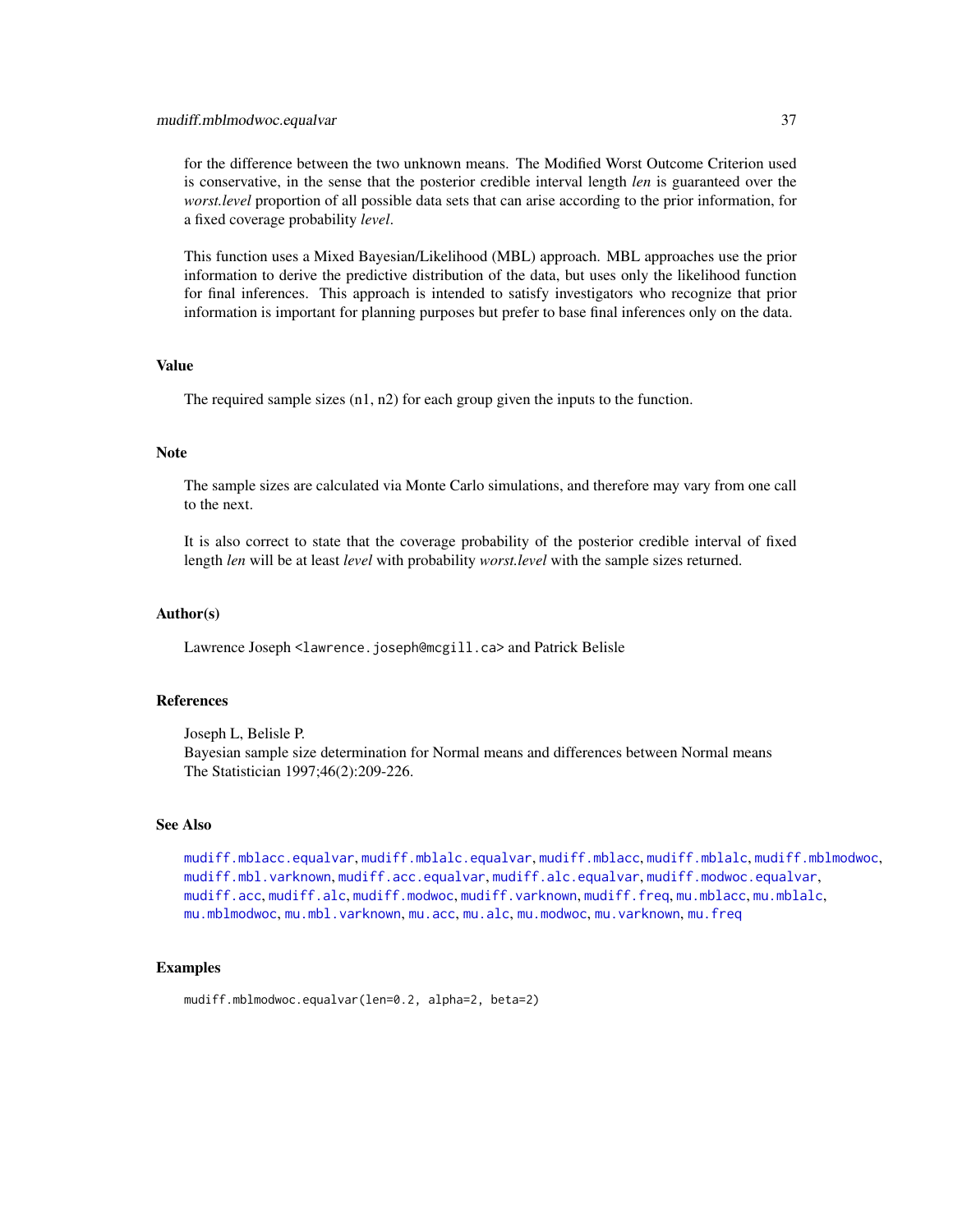<span id="page-37-1"></span><span id="page-37-0"></span>mudiff.modwoc *Bayesian sample size determination for differences in normal means using the Modified Worst Outcome Criterion*

# Description

The function mudiff.modwoc calculates conservative sample sizes, in the sense that the desired posterior credible interval coverage and length for the difference between two normal means are guaranteed over a given proportion of data sets that can arise according to the prior information.

# Usage

mudiff.modwoc(len, alpha1, beta1, alpha2, beta2, n01, n02, level = 0.95, worst.level = 0.95, equal = T

#### Arguments

| len                                                                                                                                                                                      | The desired total length of the posterior credible interval for the difference be-<br>tween the two unknown means             |
|------------------------------------------------------------------------------------------------------------------------------------------------------------------------------------------|-------------------------------------------------------------------------------------------------------------------------------|
| alpha1                                                                                                                                                                                   | First prior parameter of the Gamma density for the precision (reciprocal of the<br>variance) for the first population         |
| beta1                                                                                                                                                                                    | Second prior parameter of the Gamma density for the precision (reciprocal of<br>the variance) for the first population        |
| alpha2                                                                                                                                                                                   | First prior parameter of the Gamma density for the precision (reciprocal of the<br>variance) for the second population        |
| beta2                                                                                                                                                                                    | Second prior parameter of the Gamma density for the precision (reciprocal of<br>the variance) for the second population       |
| n01                                                                                                                                                                                      | Prior sample size equivalent for the mean for the first population                                                            |
| n02                                                                                                                                                                                      | Prior sample size equivalent for the mean for the second population                                                           |
| level                                                                                                                                                                                    | The desired fixed coverage probability of the posterior credible interval (e.g.,<br>0.95)                                     |
| worst.level                                                                                                                                                                              | The probability that the length of the posterior credible interval of fixed coverage<br>probability level will be at most len |
| equal                                                                                                                                                                                    | logical. Whether or not the final group sizes $(n1, n2)$ are forced to be equal:                                              |
| when equal $=$ TRUE,<br>final sample sizes $n1 = n2$ ;<br>when equal $=$ FALSE,<br>final sample sizes $(n1, n2)$ minimize the expected posterior variance given a total of $n1+n2$ obset |                                                                                                                               |

m The number of points simulated from the preposterior distribution of the data. For each point, the length of the highest posterior density interval of fixed coverage probability *level* is estimated, in order to approximate the (100\**worst.level*)% percentile of the posterior credible interval length. Usually 50000 is sufficient, but one can increase this number at the expense of program running time.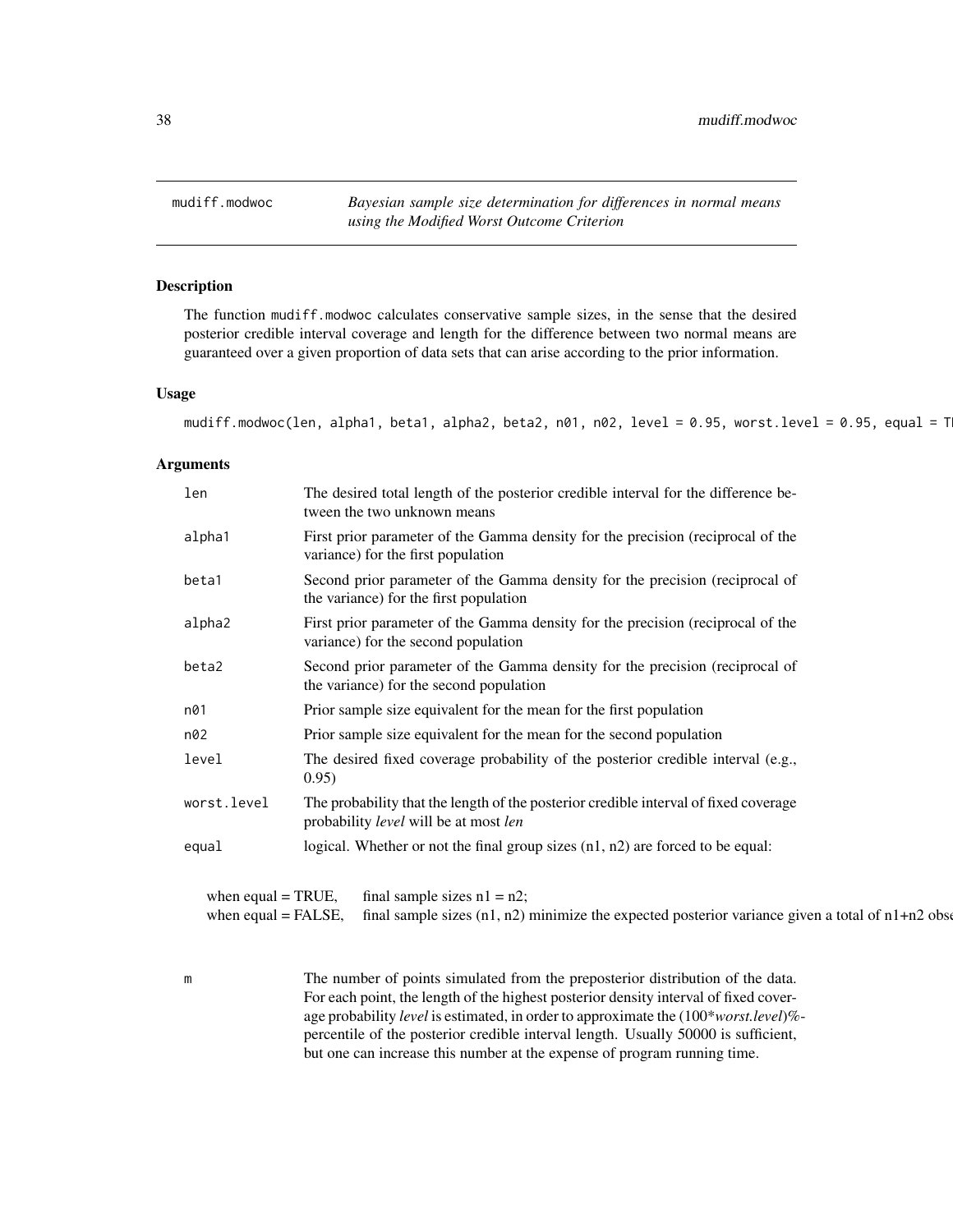<span id="page-38-0"></span>mcs The Maximum number of Consecutive Steps allowed in the same direction in the march towards the optimal sample size, before the result for the next upper/lower bound is cross-checked. In our experience, mcs = 3 is a good choice.

# Details

Assume that a sample from each of two populations will be collected in order to estimate the difference between two independent normal means. Assume that the precision within each of the two the populations are unknown, but have prior information in the form of Gamma(*alpha1*, *beta1*) and Gamma(*alpha2*, *beta2*) densities, respectively. Assume that the means are unknown, but have prior information equivalent to *(n01, n02)* previous observations, respectively. The function mudiff.modwoc returns the required sample sizes to attain the desired length *len* for the posterior credible interval of fixed coverage probability *level* for the difference between the two unknown unknown means. The Modified Worst Outcome Criterion used is conservative, in the sense that the posterior credible interval length *len* is guaranteed over the *worst.level* proportion of all possible data sets that can arise according to the prior information, for a fixed coverage probability *level*.

This function uses a fully Bayesian approach to sample size determination. Therefore, the desired coverages and lengths are only realized if the prior distributions input to the function are used for final inferences. Researchers preferring to use the data only for final inferences are encouraged to use the Mixed Bayesian/Likelihood version of the function.

#### Value

The required sample sizes (n1, n2) for each group given the inputs to the function.

# Note

The sample sizes are calculated via Monte Carlo simulations, and therefore may vary from one call to the next.

It is also correct to state that the coverage probability of the posterior credible interval of fixed length *len* will be at least *level* with probability *worst.level* with the sample sizes returned.

#### Author(s)

Lawrence Joseph <lawrence.joseph@mcgill.ca> and Patrick Belisle

#### References

Joseph L, Belisle P. Bayesian sample size determination for Normal means and differences between Normal means The Statistician 1997;46(2):209-226.

#### See Also

[mudiff.acc](#page-16-1), [mudiff.alc](#page-19-1), [mudiff.acc.equalvar](#page-18-1), [mudiff.alc.equalvar](#page-21-1), [mudiff.modwoc.equalvar](#page-39-1), [mudiff.varknown](#page-41-1), [mudiff.mblacc](#page-26-1), [mudiff.mblalc](#page-29-1), [mudiff.mblmodwoc](#page-33-1), [mudiff.mblacc.equalvar](#page-28-1), [mudiff.mblalc.equalvar](#page-31-1), [mudiff.mblmodwoc.equalvar](#page-35-1), [mudiff.mbl.varknown](#page-24-1), [mudiff.freq](#page-23-1),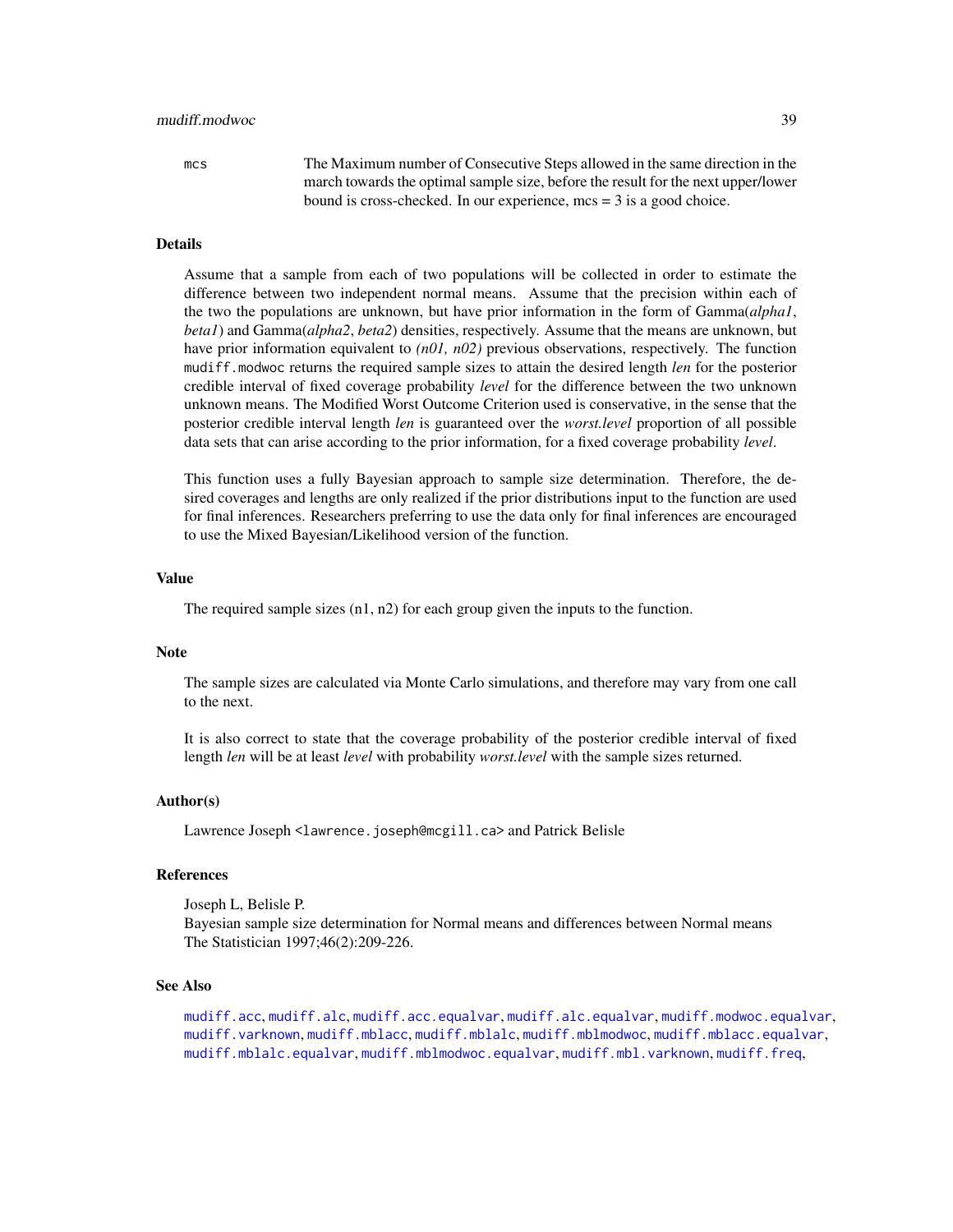[mu.acc](#page-2-1), [mu.alc](#page-4-1), [mu.modwoc](#page-13-1), [mu.varknown](#page-14-1), [mu.mblacc](#page-8-1), [mu.mblalc](#page-9-1), [mu.mblmodwoc](#page-11-1), [mu.mbl.varknown](#page-6-1), [mu.freq](#page-5-1)

# Examples

mudiff.modwoc(len=0.2, alpha1=2, beta1=2, alpha2=3, beta2=3, n01=10, n02=50)

<span id="page-39-1"></span>mudiff.modwoc.equalvar

*Bayesian sample size determination for differences in normal means when variances are equal using the Modified Worst Outcome Criterion*

# Description

The function mudiff.modwoc.equalvar calculates conservative sample sizes, in the sense that the desired posterior credible interval coverage and length for the difference between two normal means are guaranteed over a given proportion of data sets that can arise according to the prior information, when variances are equal.

# Usage

mudiff.modwoc.equalvar(len, alpha, beta, n01, n02, level = 0.95, worst.level = 0.95, equal = TRUE)

# Arguments

| len                                                    | The desired total length of the posterior credible interval for the difference be-<br>tween the two unknown means                           |
|--------------------------------------------------------|---------------------------------------------------------------------------------------------------------------------------------------------|
| alpha                                                  | First prior parameter of the Gamma density for the common precision (recipro-<br>cal of the variance)                                       |
| beta                                                   | Second prior parameter of the Gamma density for the common precision (recip-<br>rocal of the variance)                                      |
| n01                                                    | Prior sample size equivalent for the mean for the first population                                                                          |
| n02                                                    | Prior sample size equivalent for the mean for the second population                                                                         |
| level                                                  | The desired fixed coverage probability of the posterior credible interval (e.g.,<br>0.95)                                                   |
| worst.level                                            | The probability that the length of the posterior credible interval of fixed coverage<br>probability <i>level</i> will be at most <i>len</i> |
| equal                                                  | logical. Whether or not the final group sizes $(n1, n2)$ are forced to be equal:                                                            |
| when equal $=$ TRUE,<br>final sample sizes $n1 = n2$ ; |                                                                                                                                             |

when equal = FALSE, final sample sizes  $(n1, n2)$  minimize the expected posterior variance given a total of  $n1+n2$  observations

<span id="page-39-0"></span>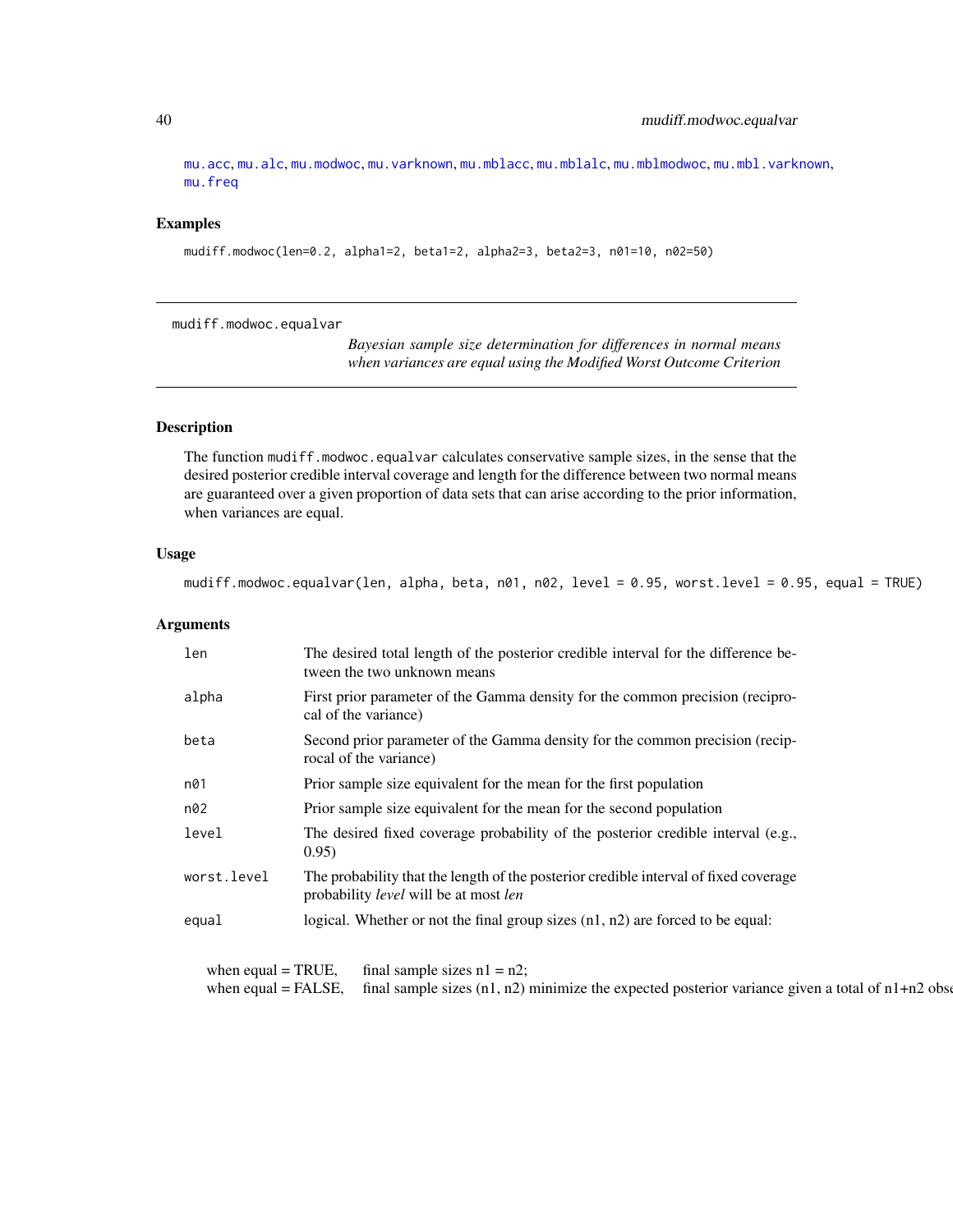#### <span id="page-40-0"></span>Details

Assume that a sample from each of two populations will be collected in order to estimate the difference between two independent normal means. Assume that the precisions of the two normal sampling distributions are unknown but equal, with prior information in the form of a Gamma(*alpha*, *beta*) density. Assume that the means are unknown, but have prior information equivalent to *(n01, n02)* previous observations, respectively. The function mudiff.modwoc.equalvar returns the required sample sizes to attain the desired length *len* for the posterior credible interval of fixed coverage probability *level* for the difference between the two unknown means. The Modified Worst Outcome Criterion used is conservative, in the sense that the posterior credible interval length *len* is guaranteed over the *worst.level* proportion of all possible data sets that can arise according to the prior information, for a fixed coverage probability *level*.

This function uses a fully Bayesian approach to sample size determination. Therefore, the desired coverages and lengths are only realized if the prior distributions input to the function are used for final inferences. Researchers preferring to use the data only for final inferences are encouraged to use the Mixed Bayesian/Likelihood version of the function.

#### Value

The required sample sizes  $(n1, n2)$  for each group given the inputs to the function.

#### **Note**

The sample sizes returned by this function are exact.

It is also correct to state that the coverage probability of the posterior credible interval of fixed length *len* will be at least *level* with probability *worst.level* with the sample sizes returned.

# Author(s)

Lawrence Joseph <lawrence.joseph@mcgill.ca> and Patrick Belisle

## References

Joseph L, Belisle P.

Bayesian sample size determination for Normal means and differences between Normal means The Statistician 1997;46(2):209-226.

#### See Also

```
mudiff.acc.equalvar, mudiff.alc.equalvar, mudiff.acc, mudiff.alc, mudiff.modwoc, mudiff.varknown,
mudiff.mblacc.equalvar, mudiff.mblalc.equalvar, mudiff.mblmodwoc.equalvar, mudiff.mblacc,
mudiff.mblalc, mudiff.mblmodwoc, mudiff.mbl.varknown, mudiff.freq, mu.acc, mu.alc, mu.modwoc,
mu.varknown, mu.mblacc, mu.mblalc, mu.mblmodwoc, mu.mbl.varknown, mu.freq
```
# Examples

```
mudiff.modwoc.equalvar(len=0.2, alpha=2, beta=2, n01=10, n02=50)
```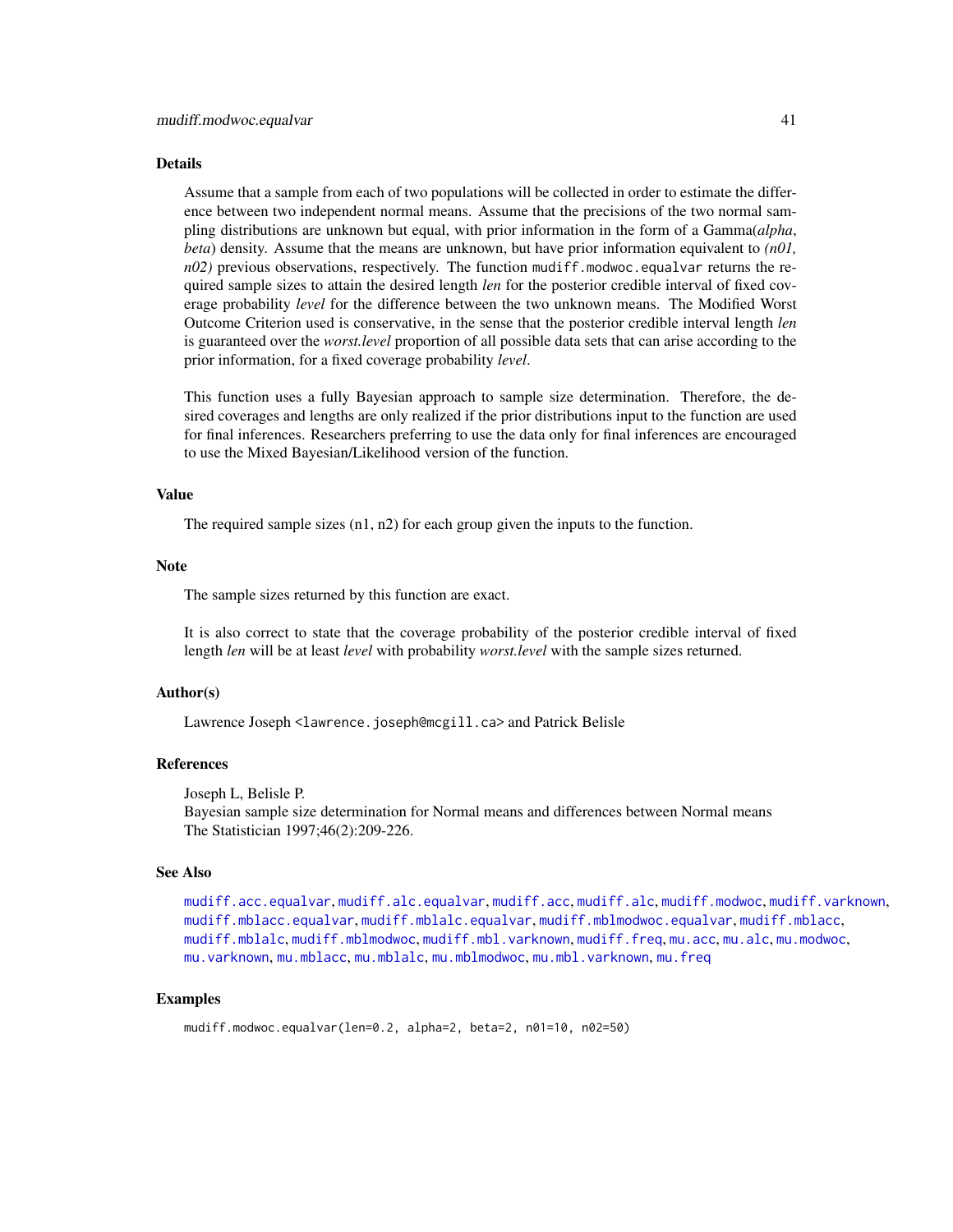<span id="page-41-1"></span><span id="page-41-0"></span>

# Description

The function mudiff. varknown returns the required sample sizes to reach a given posterior credible interval length and coverage probability for the difference between two normal means, when variances are known.

# Usage

```
mudiff.varknown(len, lambda1, n01, lambda2, n02, level = 0.95, equal = TRUE)
```
# Arguments

| len     | The desired total length of the posterior credible interval for the difference be-<br>tween the two unknown means |
|---------|-------------------------------------------------------------------------------------------------------------------|
| lambda1 | The known precision (reciprocal of variance) for the first population                                             |
| n01     | Prior sample size equivalent for the mean for the first population                                                |
| lambda2 | The known precision (reciprocal of variance) for the second population                                            |
| n02     | Prior sample size equivalent for the mean for the second population                                               |
| level   | The desired coverage probability of the posterior credible interval $(e.g., 0.95)$                                |
| equal   | logical. Whether or not the final group sizes $(n1, n2)$ are forced to be equal:                                  |

when equal = TRUE, final sample sizes  $n1 = n2$ ; when equal = FALSE, final sample sizes  $(n1, n2)$  minimize the posterior variance given a total of  $n1+n2$  observations

#### Details

Assume that a sample from each of two populations will be collected in order to estimate the difference between two independent normal means when the variances are known. Assume that the means are unknown, but have prior information equivalent to *(n01, n02)* previous observations, respectively. The function mudiff.varknown returns the required sample sizes to attain the desired length *len* and coverage probability *level* for the posterior credible interval for the difference between the two unknown means.

This function uses a fully Bayesian approach to sample size determination. Therefore, the desired coverages and lengths are only realized if the prior distributions input to the function are used for final inferences. Researchers preferring to use the data only for final inferences are encouraged to use the Mixed Bayesian/Likelihood version of the function.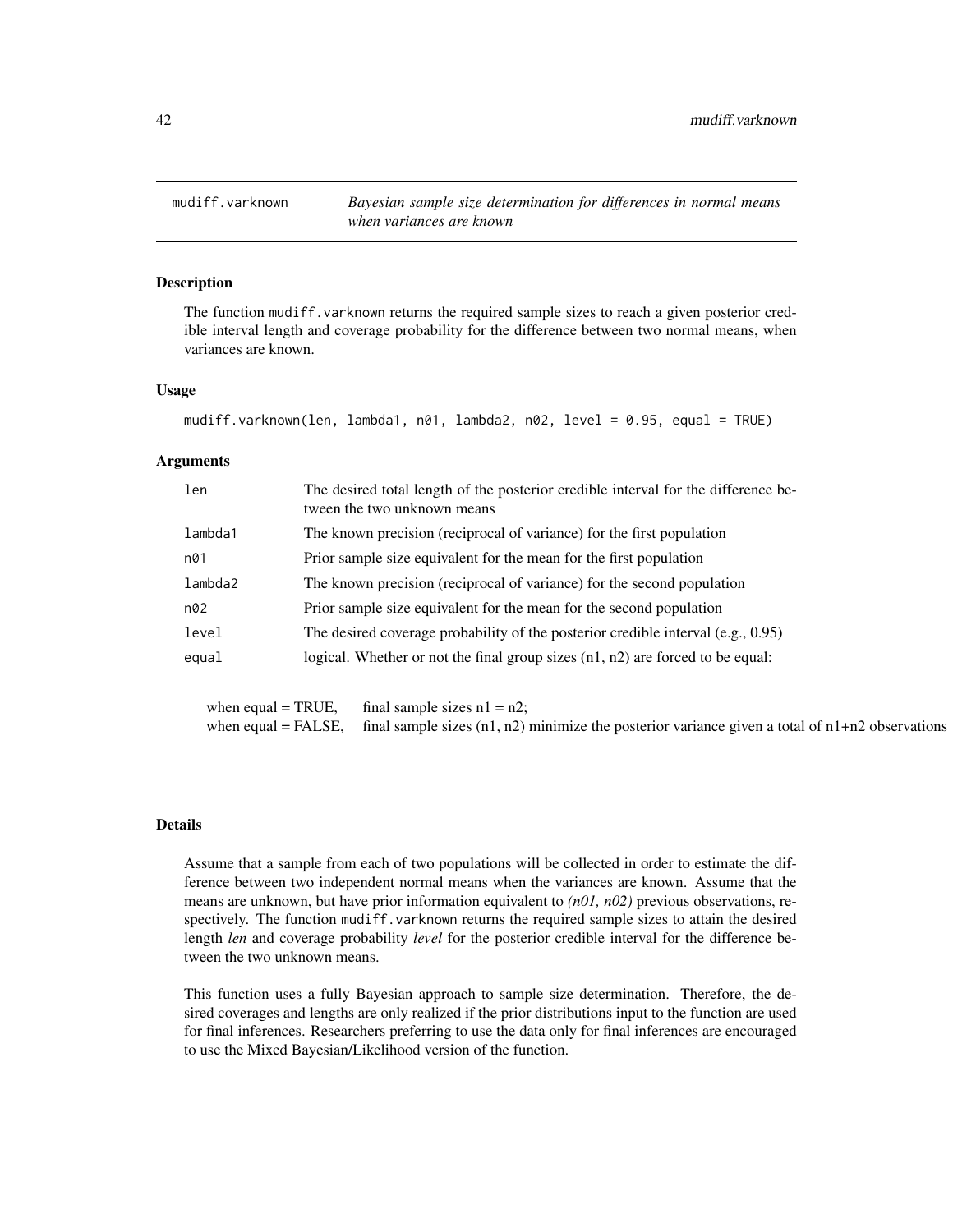# <span id="page-42-0"></span>Value

The required sample sizes (n1, n2) for each group given the inputs to the function.

# Note

The sample sizes returned by this function are exact.

# Author(s)

Lawrence Joseph <lawrence.joseph@mcgill.ca> and Patrick Belisle

# References

Joseph L, Belisle P.

Bayesian sample size determination for Normal means and differences between Normal means The Statistician 1997;46(2):209-226.

# See Also

```
mudiff.acc, mudiff.alc, mudiff.modwoc, mudiff.acc.equalvar, mudiff.alc.equalvar, mudiff.modwoc.equalvar,
mudiff.mbl.varknown, mudiff.mblacc, mudiff.mblalc, mudiff.mblmodwoc, mudiff.mblacc.equalvar,
mudiff.mblalc.equalvar, mudiff.mblmodwoc.equalvar, mudiff.freq, mu.varknown, mu.acc,
mu.alcmu.modwocmu.mbl.varknownmu.mblaccmu.mblalcmu.mblmodwocmu.freq
```
# Examples

```
mudiff.varknown(len=0.2, lambda1=1, n01=10, lambda2=1/1.5, n02=25)
```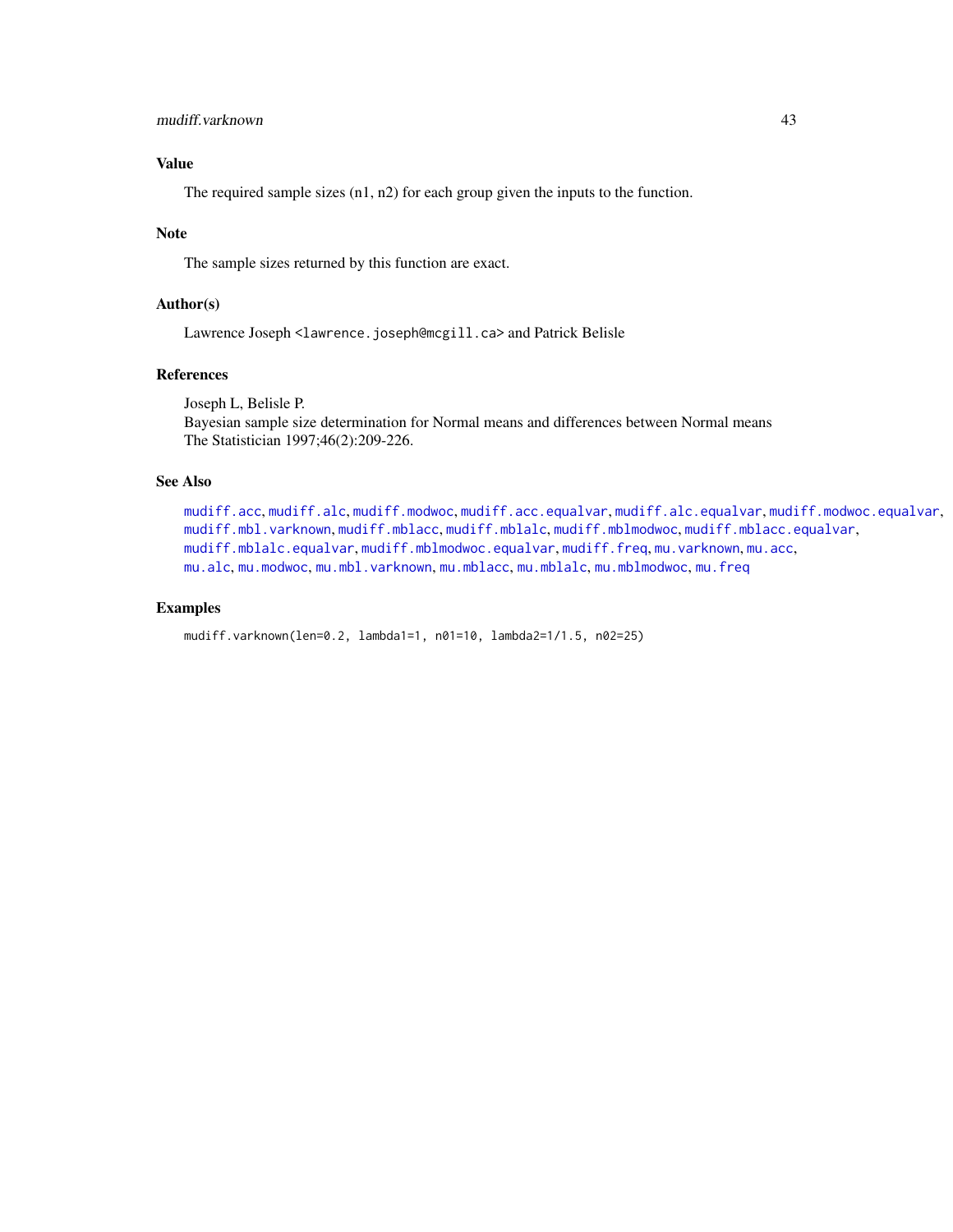# <span id="page-43-0"></span>**Index**

∗Topic design mu.acc, [3](#page-2-0) mu.alc, [5](#page-4-0) mu.freq, [6](#page-5-0) mu.mbl.varknown, [7](#page-6-0) mu.mblacc, [9](#page-8-0) mu.mblalc, [10](#page-9-0) mu.mblmodwoc, [12](#page-11-0) mu.modwoc, [14](#page-13-0) mu.varknown, [15](#page-14-0) mudiff.acc, [17](#page-16-0) mudiff.acc.equalvar, [19](#page-18-0) mudiff.alc, [20](#page-19-0) mudiff.alc.equalvar, [22](#page-21-0) mudiff.freq, [24](#page-23-0) mudiff.mbl.varknown, [25](#page-24-0) mudiff.mblacc, [27](#page-26-0) mudiff.mblacc.equalvar, [29](#page-28-0) mudiff.mblalc, [30](#page-29-0) mudiff.mblalc.equalvar, [32](#page-31-0) mudiff.mblmodwoc, [34](#page-33-0) mudiff.mblmodwoc.equalvar, [36](#page-35-0) mudiff.modwoc, [38](#page-37-0) mudiff.modwoc.equalvar, [40](#page-39-0) mudiff.varknown, [42](#page-41-0) SampleSizeMeans-package, [2](#page-1-0)

mu.acc, *[3](#page-2-0)*, [3,](#page-2-0) *[6](#page-5-0)[–8](#page-7-0)*, *[10,](#page-9-0) [11](#page-10-0)*, *[13](#page-12-0)*, *[15,](#page-14-0) [16](#page-15-0)*, *[18](#page-17-0)*, *[20](#page-19-0)*, *[22](#page-21-0)*, *[24,](#page-23-0) [25](#page-24-0)*, *[27,](#page-26-0) [28](#page-27-0)*, *[30](#page-29-0)*, *[32,](#page-31-0) [33](#page-32-0)*, *[35](#page-34-0)*, *[37](#page-36-0)*, *[40,](#page-39-0) [41](#page-40-0)*, *[43](#page-42-0)* mu.alc, *[3,](#page-2-0) [4](#page-3-0)*, [5,](#page-4-0) *[7,](#page-6-0) [8](#page-7-0)*, *[10,](#page-9-0) [11](#page-10-0)*, *[13](#page-12-0)*, *[15,](#page-14-0) [16](#page-15-0)*, *[18](#page-17-0)*, *[20](#page-19-0)*, *[22](#page-21-0)*, *[24,](#page-23-0) [25](#page-24-0)*, *[27,](#page-26-0) [28](#page-27-0)*, *[30](#page-29-0)*, *[32,](#page-31-0) [33](#page-32-0)*, *[35](#page-34-0)*, *[37](#page-36-0)*, *[40,](#page-39-0) [41](#page-40-0)*, *[43](#page-42-0)* mu.freq, *[3,](#page-2-0) [4](#page-3-0)*, *[6](#page-5-0)*, [6,](#page-5-0) *[8](#page-7-0)*, *[10,](#page-9-0) [11](#page-10-0)*, *[13](#page-12-0)*, *[15,](#page-14-0) [16](#page-15-0)*, *[18](#page-17-0)*, *[20](#page-19-0)*, *[22](#page-21-0)*, *[24,](#page-23-0) [25](#page-24-0)*, *[27,](#page-26-0) [28](#page-27-0)*, *[30](#page-29-0)*, *[32,](#page-31-0) [33](#page-32-0)*, *[35](#page-34-0)*, *[37](#page-36-0)*, *[40,](#page-39-0) [41](#page-40-0)*, *[43](#page-42-0)* mu.mbl.varknown, *[3,](#page-2-0) [4](#page-3-0)*, *[6,](#page-5-0) [7](#page-6-0)*, [7,](#page-6-0) *[10,](#page-9-0) [11](#page-10-0)*, *[13](#page-12-0)*, *[15,](#page-14-0) [16](#page-15-0)*, *[18](#page-17-0)*, *[20](#page-19-0)*, *[22](#page-21-0)*, *[24,](#page-23-0) [25](#page-24-0)*, *[27,](#page-26-0) [28](#page-27-0)*, *[30](#page-29-0)*, *[32,](#page-31-0) [33](#page-32-0)*, *[35](#page-34-0)*, *[37](#page-36-0)*, *[40,](#page-39-0) [41](#page-40-0)*, *[43](#page-42-0)*

mu.mblacc, *[3,](#page-2-0) [4](#page-3-0)*, *[6](#page-5-0)[–8](#page-7-0)*, [9,](#page-8-0) *[11](#page-10-0)*, *[13](#page-12-0)*, *[15,](#page-14-0) [16](#page-15-0)*, *[18](#page-17-0)*, *[20](#page-19-0)*, *[22](#page-21-0)*, *[24,](#page-23-0) [25](#page-24-0)*, *[27,](#page-26-0) [28](#page-27-0)*, *[30](#page-29-0)*, *[32,](#page-31-0) [33](#page-32-0)*, *[35](#page-34-0)*, *[37](#page-36-0)*, *[40,](#page-39-0) [41](#page-40-0)*, *[43](#page-42-0)* mu.mblalc, *[3,](#page-2-0) [4](#page-3-0)*, *[6](#page-5-0)[–8](#page-7-0)*, *[10](#page-9-0)*, [10,](#page-9-0) *[13](#page-12-0)*, *[15,](#page-14-0) [16](#page-15-0)*, *[18](#page-17-0)*, *[20](#page-19-0)*, *[22](#page-21-0)*, *[24,](#page-23-0) [25](#page-24-0)*, *[27,](#page-26-0) [28](#page-27-0)*, *[30](#page-29-0)*, *[32,](#page-31-0) [33](#page-32-0)*, *[35](#page-34-0)*, *[37](#page-36-0)*, *[40,](#page-39-0) [41](#page-40-0)*, *[43](#page-42-0)* mu.mblmodwoc, *[3,](#page-2-0) [4](#page-3-0)*, *[6](#page-5-0)[–8](#page-7-0)*, *[10,](#page-9-0) [11](#page-10-0)*, [12,](#page-11-0) *[15,](#page-14-0) [16](#page-15-0)*, *[18](#page-17-0)*, *[20](#page-19-0)*, *[22](#page-21-0)*, *[24,](#page-23-0) [25](#page-24-0)*, *[27,](#page-26-0) [28](#page-27-0)*, *[30](#page-29-0)*, *[32,](#page-31-0) [33](#page-32-0)*, *[35](#page-34-0)*, *[37](#page-36-0)*, *[40,](#page-39-0) [41](#page-40-0)*, *[43](#page-42-0)* mu.modwoc, *[3,](#page-2-0) [4](#page-3-0)*, *[6](#page-5-0)[–8](#page-7-0)*, *[10,](#page-9-0) [11](#page-10-0)*, *[13](#page-12-0)*, [14,](#page-13-0) *[16](#page-15-0)*, *[18](#page-17-0)*, *[20](#page-19-0)*, *[22](#page-21-0)*, *[24,](#page-23-0) [25](#page-24-0)*, *[27,](#page-26-0) [28](#page-27-0)*, *[30](#page-29-0)*, *[32,](#page-31-0) [33](#page-32-0)*, *[35](#page-34-0)*, *[37](#page-36-0)*, *[40,](#page-39-0) [41](#page-40-0)*, *[43](#page-42-0)* mu.varknown, *[3,](#page-2-0) [4](#page-3-0)*, *[6](#page-5-0)[–8](#page-7-0)*, *[10,](#page-9-0) [11](#page-10-0)*, *[13](#page-12-0)*, *[15](#page-14-0)*, [15,](#page-14-0) *[18](#page-17-0)*, *[20](#page-19-0)*, *[22](#page-21-0)*, *[24,](#page-23-0) [25](#page-24-0)*, *[27,](#page-26-0) [28](#page-27-0)*, *[30](#page-29-0)*, *[32,](#page-31-0) [33](#page-32-0)*, *[35](#page-34-0)*, *[37](#page-36-0)*, *[40,](#page-39-0) [41](#page-40-0)*, *[43](#page-42-0)* mudiff.acc, *[3,](#page-2-0) [4](#page-3-0)*, *[6](#page-5-0)[–8](#page-7-0)*, *[10,](#page-9-0) [11](#page-10-0)*, *[13](#page-12-0)*, *[15,](#page-14-0) [16](#page-15-0)*, [17,](#page-16-0) *[20](#page-19-0)*, *[22](#page-21-0)*, *[24,](#page-23-0) [25](#page-24-0)*, *[27,](#page-26-0) [28](#page-27-0)*, *[30](#page-29-0)*, *[32,](#page-31-0) [33](#page-32-0)*, *[35](#page-34-0)*, *[37](#page-36-0)*, *[39](#page-38-0)*, *[41](#page-40-0)*, *[43](#page-42-0)* mudiff.acc.equalvar, *[3,](#page-2-0) [4](#page-3-0)*, *[6](#page-5-0)[–8](#page-7-0)*, *[10,](#page-9-0) [11](#page-10-0)*, *[13](#page-12-0)*, *[15,](#page-14-0) [16](#page-15-0)*, *[18](#page-17-0)*, [19,](#page-18-0) *[22](#page-21-0)*, *[24,](#page-23-0) [25](#page-24-0)*, *[27,](#page-26-0) [28](#page-27-0)*, *[30](#page-29-0)*, *[32,](#page-31-0) [33](#page-32-0)*, *[35](#page-34-0)*, *[37](#page-36-0)*, *[39](#page-38-0)*, *[41](#page-40-0)*, *[43](#page-42-0)* mudiff.alc, *[3,](#page-2-0) [4](#page-3-0)*, *[6](#page-5-0)[–8](#page-7-0)*, *[10,](#page-9-0) [11](#page-10-0)*, *[13](#page-12-0)*, *[15,](#page-14-0) [16](#page-15-0)*, *[18](#page-17-0)*, *[20](#page-19-0)*, [20,](#page-19-0) *[24,](#page-23-0) [25](#page-24-0)*, *[27,](#page-26-0) [28](#page-27-0)*, *[30](#page-29-0)*, *[32,](#page-31-0) [33](#page-32-0)*, *[35](#page-34-0)*, *[37](#page-36-0)*, *[39](#page-38-0)*, *[41](#page-40-0)*, *[43](#page-42-0)* mudiff.alc.equalvar, *[3,](#page-2-0) [4](#page-3-0)*, *[6](#page-5-0)[–8](#page-7-0)*, *[10,](#page-9-0) [11](#page-10-0)*, *[13](#page-12-0)*, *[15,](#page-14-0) [16](#page-15-0)*, *[18](#page-17-0)*, *[20](#page-19-0)*, *[22](#page-21-0)*, [22,](#page-21-0) *[25](#page-24-0)*, *[27,](#page-26-0) [28](#page-27-0)*, *[30](#page-29-0)*, *[32,](#page-31-0) [33](#page-32-0)*, *[35](#page-34-0)*, *[37](#page-36-0)*, *[39](#page-38-0)*, *[41](#page-40-0)*, *[43](#page-42-0)* mudiff.freq, *[3,](#page-2-0) [4](#page-3-0)*, *[6](#page-5-0)[–8](#page-7-0)*, *[10,](#page-9-0) [11](#page-10-0)*, *[13](#page-12-0)*, *[15,](#page-14-0) [16](#page-15-0)*, *[18](#page-17-0)*, *[20](#page-19-0)*, *[22](#page-21-0)*, *[24](#page-23-0)*, [24,](#page-23-0) *[27,](#page-26-0) [28](#page-27-0)*, *[30](#page-29-0)*, *[32,](#page-31-0) [33](#page-32-0)*, *[35](#page-34-0)*, *[37](#page-36-0)*, *[39](#page-38-0)*, *[41](#page-40-0)*, *[43](#page-42-0)* mudiff.mbl.varknown, *[3,](#page-2-0) [4](#page-3-0)*, *[6](#page-5-0)[–8](#page-7-0)*, *[10,](#page-9-0) [11](#page-10-0)*, *[13](#page-12-0)*, *[15,](#page-14-0) [16](#page-15-0)*, *[18](#page-17-0)*, *[20](#page-19-0)*, *[22](#page-21-0)*, *[24,](#page-23-0) [25](#page-24-0)*, [25,](#page-24-0) *[28](#page-27-0)*, *[30](#page-29-0)*, *[32,](#page-31-0) [33](#page-32-0)*, *[35](#page-34-0)*, *[37](#page-36-0)*, *[39](#page-38-0)*, *[41](#page-40-0)*, *[43](#page-42-0)* mudiff.mblacc, *[3,](#page-2-0) [4](#page-3-0)*, *[6](#page-5-0)[–8](#page-7-0)*, *[10,](#page-9-0) [11](#page-10-0)*, *[13](#page-12-0)*, *[15,](#page-14-0) [16](#page-15-0)*, *[18](#page-17-0)*, *[20](#page-19-0)*, *[22](#page-21-0)*, *[24,](#page-23-0) [25](#page-24-0)*, *[27](#page-26-0)*, [27,](#page-26-0) *[30](#page-29-0)*, *[32,](#page-31-0) [33](#page-32-0)*, *[35](#page-34-0)*, *[37](#page-36-0)*, *[39](#page-38-0)*, *[41](#page-40-0)*, *[43](#page-42-0)* mudiff.mblacc.equalvar, *[3,](#page-2-0) [4](#page-3-0)*, *[6](#page-5-0)[–8](#page-7-0)*, *[10,](#page-9-0) [11](#page-10-0)*,

*[13](#page-12-0)*, *[15,](#page-14-0) [16](#page-15-0)*, *[18](#page-17-0)*, *[20](#page-19-0)*, *[22](#page-21-0)*, *[24,](#page-23-0) [25](#page-24-0)*, *[27,](#page-26-0) [28](#page-27-0)*, [29,](#page-28-0) *[32,](#page-31-0) [33](#page-32-0)*, *[35](#page-34-0)*, *[37](#page-36-0)*, *[39](#page-38-0)*, *[41](#page-40-0)*, *[43](#page-42-0)*